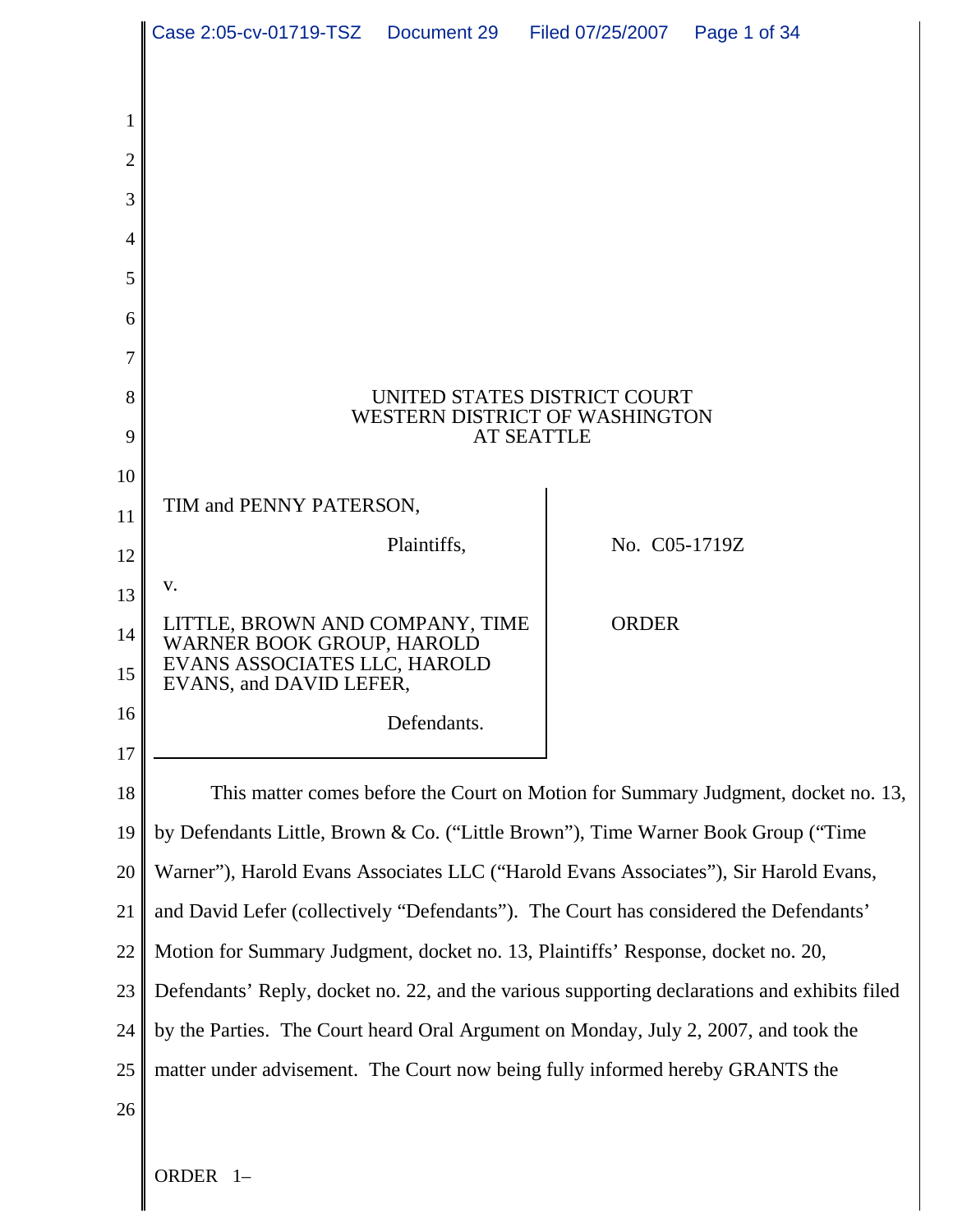1 2 Defendants' Motion for Summary Judgment, docket no. 13, and dismisses Plaintiffs' Complaint.

3 4 5 6 7 8 9 10 11 12 13 In 2004, Little Brown & Co.<sup>1</sup> published a series of essays on American inventors and innovators. The essays were written by Sir Harold Evans, and the book was titled They Made America: From the Steam Engine to the Search Engine: Two Centuries of Innovators. Among its profiles of American inventors, the book included a chapter titled "Gary Kildall: He saw the future and made it work. He was the true founder of the personal computer revolution and the father of PC software." Das Decl., docket no. 14, Ex. B (the "Kildall chapter"). The Kildall chapter details the life and work of Gary Kildall, a pioneer in personal computing, and focuses on his creation of the CP/M microcomputer operating system in the 1970s. In recounting the significance of Kildall's life and work, and noting his role as the "father of PC Software," the book considers Bill Gates, Microsoft, the MS-DOS operating system, and their relation to Kildall's CP/M operating system.

14 15 16 17 18 19 20 Plaintiff Tim Paterson created an early computer operating system called "QDOS," or "86-DOS," that would ultimately be purchased by Microsoft and sold by IBM as "PC-DOS," and by Microsoft as "MS-DOS," or simply "DOS." At issue in this defamation case is Evans' discussion of Paterson's reliance on CP/M in creating DOS. Evans contends, in the Kildall chapter, that Paterson "[took] a ride on" Kildall's operating system, appropriated the "look and feel" of the CP/M operating system, and copied much of his operating system interface from CP/M. Das Decl., docket no. 14, Ex. B at 412-13.

21 22 23 Paterson contends that statements in the book are false and defamatory. See Compl., docket no. 1, ¶ 1.5. Paterson also asserts a claim for false light invasion of privacy based on the book's allegedly false statements.  $\underline{Id}$ .  $\P$  2.1-2.4.

- 24
- 25

26

<sup>1</sup> Little, Brown & Co. is an imprint of Time Warner Book Group. ORDER 2–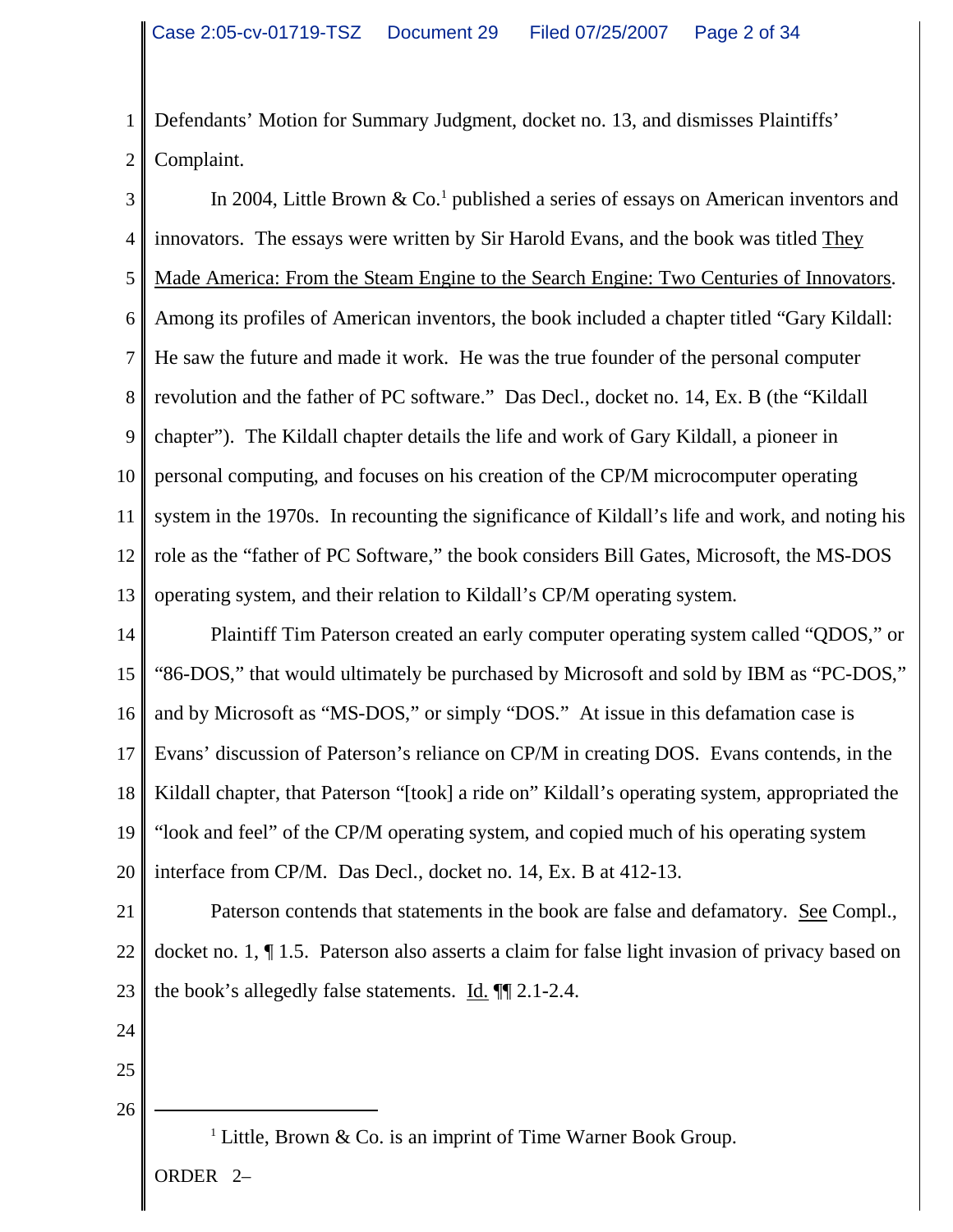$\blacksquare$ 

# **A. Background: CP/M, QDOS, 86-DOS, and MS-DOS**

| $\overline{c}$   | In 1973, Gary Kildall created CP/M, which stood for "Control Program/Monitor."                                                              |
|------------------|---------------------------------------------------------------------------------------------------------------------------------------------|
| 3                | CP/M was an operating system for microcomputers. In 1974, Kildall founded Intergalactic                                                     |
| $\overline{4}$   | Digital Research (shortened to Digital Research, Inc., or DRI) to sell his operating system.                                                |
| 5                | Das Decl., docket no. 14, Ex. C (John Markoff, Gary Kildall, 52, Crucial Player In Computer                                                 |
| 6                | Development, Dies, N.Y. Times, July 13, 1994, at D19). By the late 1970s, CP/M had                                                          |
| $\boldsymbol{7}$ | become the standard operating system for the first generation of 8-bit microcomputers,                                                      |
| 8                | including Intel's 8-bit chip, the 8080, and a competing 8-bit chip, the Zilog Z80. Id., Ex. C,                                              |
| 9                | Ex. E (Tim Paterson, The Right Place The Right Time, at 33 (unpublished)).                                                                  |
| 10               | In 1978, Intel introduced its 16-bit chip, the 8086. Das Decl., docket no. 14, Ex. F                                                        |
| 11               | (Microsoft Press, The MS-DOS Encyclopedia, at 11 (Ray Duncan ed. 1988)). While                                                              |
| 12               | working at Seattle Computer Products in 1979, Paterson designed a central processing unit                                                   |
| 13               | ("CPU") card that incorporated the Intel 8086 chip. Id. at 12. During this period, Digital                                                  |
| 14               | Research was developing a 16-bit version of CP/M, generally referred to as CP/M-86,                                                         |
| 15               | designed to run on the Intel 8086. However, CP/M-86 was still unavailable in April 1980,                                                    |
| 16               | and Seattle Computer Products decided to develop its own 16-bit operating system.                                                           |
| 17               | Both Paterson (working on QDOS) and Rod Brock knew that a standard<br>operating system for the 8086 was mandatory if users were to be       |
| 18               | assured of a wide range of application software and languages. CP/M<br>had become the standard for 8-bit machines, so the ability to        |
| 19               | mechanically translate existing CP/M applications to run on a 16-bit<br>system became one of Paterson's major goals for the new operating   |
| 20               | system. To achieve this compatibility, the system [Paterson] developed<br>mimicked CP/M-80's functions and command structure, including its |
| 21               | use of file control blocks (FCBs) and its approach to executable files.                                                                     |
| 22               | Id. at 12. At the same time, however, Paterson rejected CP/M's system for file                                                              |
| 23               | allocation, which was inefficient for large disks, and instead used a file allocation                                                       |
| 24               | table ("FAT"), as Microsoft had done with its own M-DOS and stand-alone disk                                                                |
| 25               | BASIC. Id. at 13.                                                                                                                           |
| 26               |                                                                                                                                             |
|                  |                                                                                                                                             |

ORDER 3–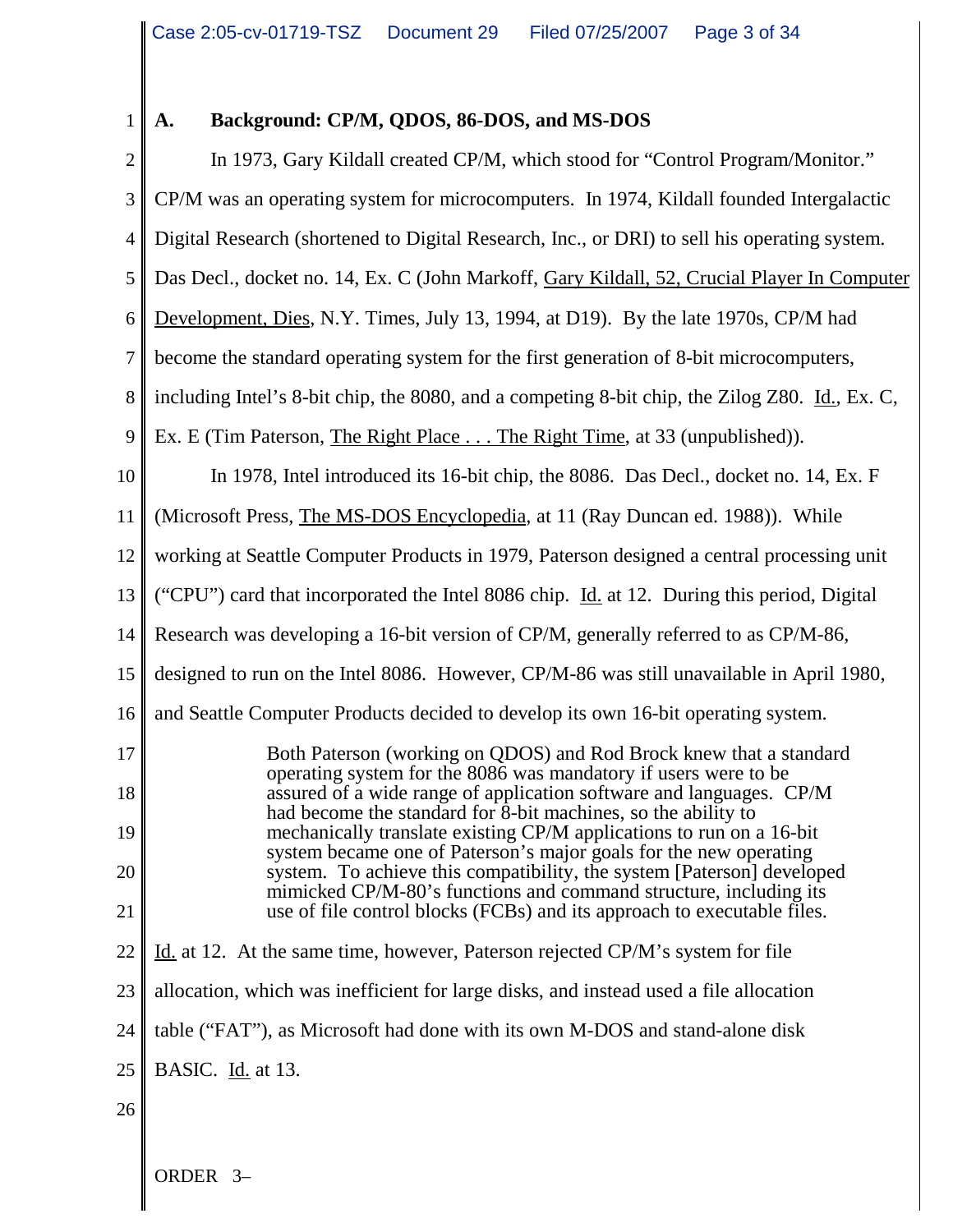1 2 3 4 5 6 7 8 9 10 Paterson and Seattle Computer Products ("SCP") proceeded with development in two phases. First, Paterson developed a "quick and dirty operating system," nicknamed "QDOS," to fill the immediate need for SCP's computer. Paterson Decl., docket no. 20-4, ¶ 4. Second, Paterson worked to create a "much more refined operating system" that would ultimately be made available in single-user and multi-user versions. Id. Paterson's primary objective for his version of DOS was to make it "as easy as possible for software developers to write applications for it  $\dots$ ." Id.  $\llbracket 5$ . He therefore developed an application program interface ("API") that was compatible with CP/M, and enabled the automatic translation of 8-bit programs into 16-bit programs. Id. Translation compatibility was the "primary design requirement" in Paterson's development of an operating system for the 8086. Id. 16.

11

#### **1. Translation Compatibility.**

12 13 14 15 16 17 18 19 20 21 22 23 24 25 26 In order for Paterson's DOS to be "translation compatible" with Kildall's CP/M, the numbers assigned to any given function, the registers used to pass data, and the memory structures used to pass information all needed to be identical as between DOS and CP/M. See Das Decl., docket no. 14, Ex. A (Paterson Dep. at 50:25 - 51:5). For Paterson, "[s]tep one was to write down what CP/M-80 did." Das Decl., docket no. 14, Ex. L (David Hunter, Tim Paterson: The Roots of DOS, Softalk for the IBM Computer, March 1983). Translation compatibility allowed programs for Intel's 8080, which ran on CP/M, to run under DOS: "Once you translated these programs, my operating system would take the CP/M function after translation and it would respond in the same way," said Paterson. "To do this did not require ever having CP/M. It only required taking Digital's manual and writing my operating system. And that's exactly what I did. I never looked at Kildall's code, just his manual." Das Decl., docket no. 14, Ex. G (James Wallace & Jim Erickson, Hard Drive: Bill Gates and the Making of the Microsoft Empire 185 (John Wiley & Sons, Inc. 1992)). In a letter to the editor of Microprocessor Report in 1994, Paterson further described the relationship and compatibility between CP/M and DOS, and his reasons for ensuring compatibility between the two:

ORDER 4–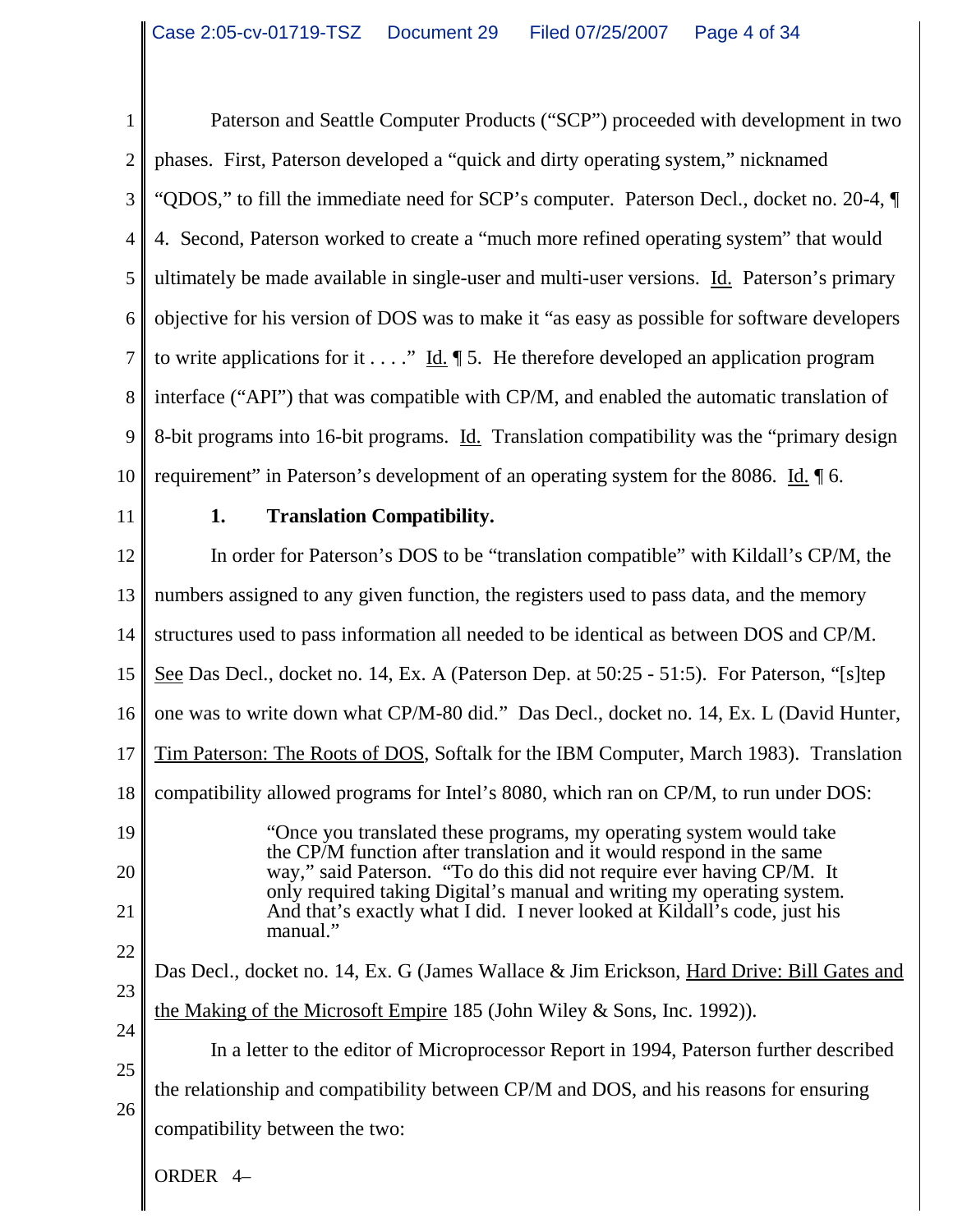|                |                                            |                                     | Case 2:05-cv-01719-TSZ  Document 29                        | Filed 07/25/2007                                                                                                                                                                                                                                                                      | Page 5 of 34                                                                                                                                                                                                                                                                      |
|----------------|--------------------------------------------|-------------------------------------|------------------------------------------------------------|---------------------------------------------------------------------------------------------------------------------------------------------------------------------------------------------------------------------------------------------------------------------------------------|-----------------------------------------------------------------------------------------------------------------------------------------------------------------------------------------------------------------------------------------------------------------------------------|
|                |                                            |                                     |                                                            |                                                                                                                                                                                                                                                                                       |                                                                                                                                                                                                                                                                                   |
| $\overline{2}$ |                                            |                                     |                                                            | SCP was a small company with no clout in the industry. To get major<br>software developers to port their products from the 8080/Z80 to the<br>8086, I decided we had to make it as easy as possible. I had already                                                                    |                                                                                                                                                                                                                                                                                   |
| 3              |                                            |                                     |                                                            | written a Z80-to-8086 source code translator (hosted on the 8080 and<br>CP/M). My plan was that running an 8080 CP/M program through the                                                                                                                                              |                                                                                                                                                                                                                                                                                   |
| 4              |                                            |                                     |                                                            | translator would be the only work required by software developers to                                                                                                                                                                                                                  | port the programs to the 8086. In other words, the interface used by the                                                                                                                                                                                                          |
| 5              |                                            |                                     |                                                            | applications to request operating system services would be exactly the<br>same as CP/M's after applying the translation rules.                                                                                                                                                        |                                                                                                                                                                                                                                                                                   |
| 6<br>7<br>8    |                                            |                                     |                                                            | So 86-DOS generally had all the same application-visible elements as<br>CP/M–the function codes, the entry point address, part of the File<br>Control Block layout, etc. I used the 1976 CP/M Interface Guide for<br>my description of the requirements. I also provided some similar | commands from the console such as DIR, RENAME, ERASE--although                                                                                                                                                                                                                    |
| 9              |                                            |                                     |                                                            | any system would have such functions, regardless of name chosen.                                                                                                                                                                                                                      |                                                                                                                                                                                                                                                                                   |
| 10             |                                            |                                     |                                                            |                                                                                                                                                                                                                                                                                       | Das Decl., docket no. 14, Ex. J (Tim Paterson, The Origins of DOS: DOS Creator Gives His                                                                                                                                                                                          |
| 11             |                                            |                                     |                                                            |                                                                                                                                                                                                                                                                                       | View of Relationship Between CP/M, MS-DOS, Microprocessor Report, Oct. 3, 1994, Letter                                                                                                                                                                                            |
| 12             |                                            |                                     |                                                            |                                                                                                                                                                                                                                                                                       | to the Editor). Paterson's DOS was designed to mimic CP/M-80 in both "functions available                                                                                                                                                                                         |
| 13             | and style of operation":                   |                                     |                                                            |                                                                                                                                                                                                                                                                                       |                                                                                                                                                                                                                                                                                   |
| 14             |                                            |                                     |                                                            | [t]he structures of 86-DOS's file control blocks, program segment                                                                                                                                                                                                                     | prefixes, and executable files were nearly identical to those of CP/M-80.                                                                                                                                                                                                         |
| 15             |                                            |                                     |                                                            | Das Decl., docket no. 14, Ex. D (Ray Duncan, Advanced MS-DOS Programming 4                                                                                                                                                                                                            |                                                                                                                                                                                                                                                                                   |
|                | 16   (Microsoft Press 1986)). <sup>2</sup> |                                     |                                                            |                                                                                                                                                                                                                                                                                       |                                                                                                                                                                                                                                                                                   |
| 17             | 2.                                         |                                     | <b>Controversy and Commentary.</b>                         |                                                                                                                                                                                                                                                                                       |                                                                                                                                                                                                                                                                                   |
| 18             |                                            |                                     |                                                            |                                                                                                                                                                                                                                                                                       | Even before IBM unveiled the IBM Personal Computer, the industry began to note                                                                                                                                                                                                    |
| 19             |                                            |                                     |                                                            |                                                                                                                                                                                                                                                                                       | similarities between DOS and CP/M. Infoworld commented in 1981, even before the release                                                                                                                                                                                           |
| 20             |                                            |                                     |                                                            |                                                                                                                                                                                                                                                                                       |                                                                                                                                                                                                                                                                                   |
| 21<br>22       |                                            |                                     | context of litigation between Caldera, Inc. and Microsoft. |                                                                                                                                                                                                                                                                                       | <sup>2</sup> One district court has commented on the relationship between QDOS and CP/M in the                                                                                                                                                                                    |
| 23<br>24       |                                            |                                     |                                                            | Dirty Operating System), mirrored the functionality of CP/M.                                                                                                                                                                                                                          | In 1981, Microsoft first licensed and later purchased for a reported \$50,000<br>a 16-bit CP/M clone from Seattle Computer Products, a small original<br>equipment manufacturer (OEM). This system, named QDOS (Quick and                                                         |
| 25<br>26       |                                            | included no citation to the record. |                                                            |                                                                                                                                                                                                                                                                                       | Caldera, Inc. v. Microsoft Corp., 72 F. Supp. 2d 1295, 1298 (D. Utah 1999). However, the<br>commentary was not a factual finding, but merely background for the parties' dispute over DR<br>DOS, MS-DOS, and Microsoft's business practices. The above quotation from the opinion |
|                | ORDER 5-                                   |                                     |                                                            |                                                                                                                                                                                                                                                                                       |                                                                                                                                                                                                                                                                                   |

 $\mathsf{l}$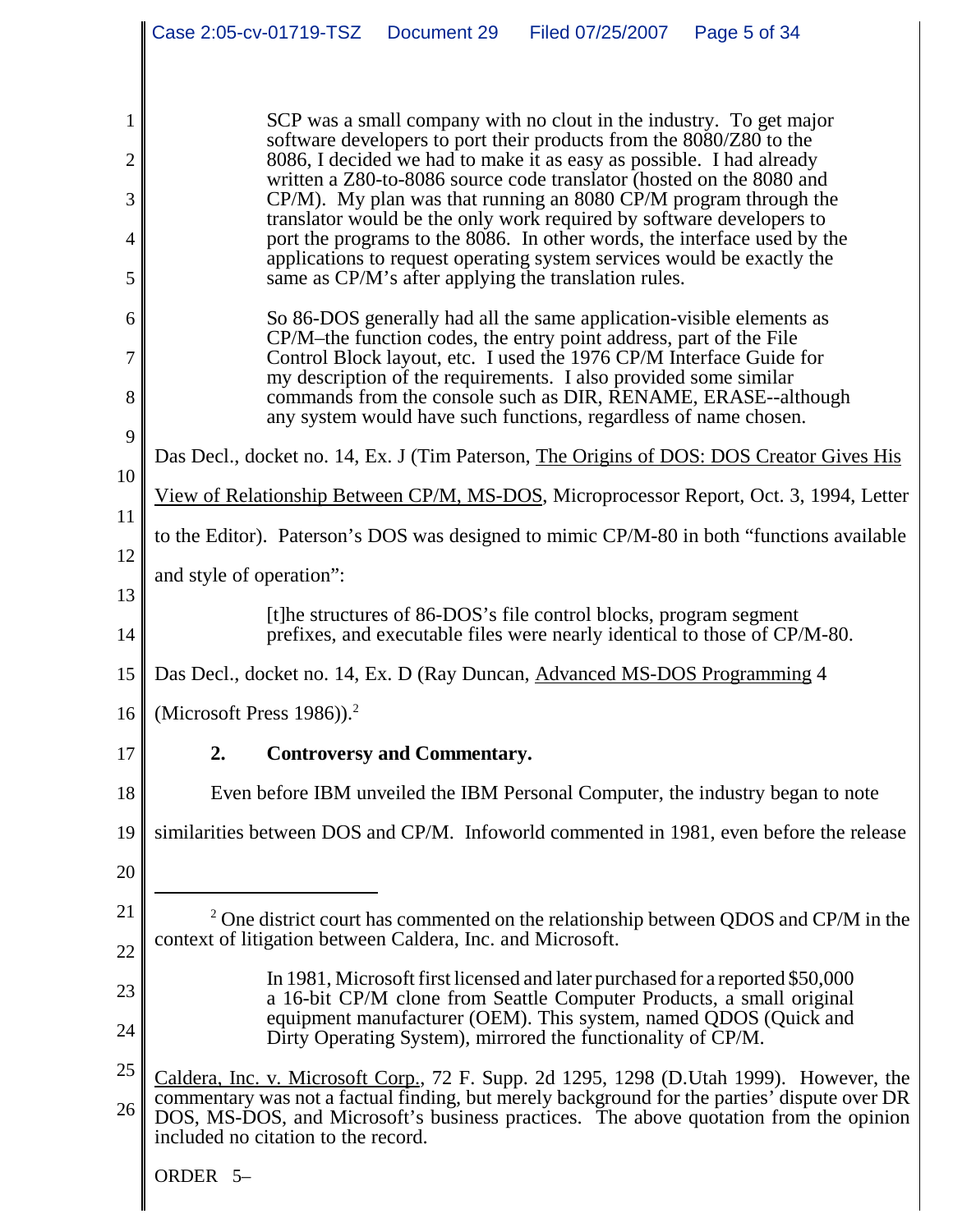| $\mathbf{1}$         | of the IBM PC, that the operating system for IBM's new computer "will be similar to CP/M                                                                                                                                                                                                                                                                                                                                                                                                                                                  |  |  |  |  |
|----------------------|-------------------------------------------------------------------------------------------------------------------------------------------------------------------------------------------------------------------------------------------------------------------------------------------------------------------------------------------------------------------------------------------------------------------------------------------------------------------------------------------------------------------------------------------|--|--|--|--|
| $\overline{2}$       | in many respects." Das Decl., docket no. 14, Ex. S (InfoWorld Staff, IBM to Pounce on                                                                                                                                                                                                                                                                                                                                                                                                                                                     |  |  |  |  |
| 3                    | Micro Market, June 8, 1981). In the years that followed, however, commentary on                                                                                                                                                                                                                                                                                                                                                                                                                                                           |  |  |  |  |
| $\overline{4}$       | Paterson's DOS would become increasingly critical, with regard to its similarities with                                                                                                                                                                                                                                                                                                                                                                                                                                                   |  |  |  |  |
| 5                    | CP/M. As evidence of an ongoing public debate over the so-called "paternity" of DOS,                                                                                                                                                                                                                                                                                                                                                                                                                                                      |  |  |  |  |
| 6                    | Defendants cite various authors and commentators, as well as writings by Gary Kildall and                                                                                                                                                                                                                                                                                                                                                                                                                                                 |  |  |  |  |
| $\overline{7}$       | Tim Paterson.                                                                                                                                                                                                                                                                                                                                                                                                                                                                                                                             |  |  |  |  |
| 8<br>9               | DOS was a "a CP/M-look-alike operating system." Das Decl., docket no. 14,<br>ш<br>Ex. U (Kevin Strehlo, Microsoft Expands, Weighs Dependence Against<br>Autonomy, PC Week, Sept. 1984).                                                                                                                                                                                                                                                                                                                                                   |  |  |  |  |
| 10                   | "The operating system that Gates and Microsoft developed for IBM was<br>П<br>modelled [sic] on CP/M," and QDOS "retained many of the basic features of                                                                                                                                                                                                                                                                                                                                                                                    |  |  |  |  |
| 11<br>12             | CP/M." "Some of the most annoying aspects of DOS, such as the<br>eight-character file name limit, the silent $A$ , and the lack of any confirmation<br>upon erasing a file, are direct imports from CP/M." Id., Ex. V (Randy<br>Dykhuis, DOS 4.0: Time to Upgrade?, Computers in Libraries, June 1990).                                                                                                                                                                                                                                   |  |  |  |  |
| 13<br>14<br>15       | "Paterson set out to clone CP/M. The result was what he called<br>П<br>QDOS-Quick and Dirty Operating System." Id., Ex. H (Stephen Manes &<br>Paul Andrews, Gates: How Microsoft's Mogul Reinvented an Industry-and<br>Made Himself the Richest Man in America 157-58 (Doubleday 1993)).                                                                                                                                                                                                                                                  |  |  |  |  |
| 16<br>17<br>18<br>19 | "MS-DOS itself started out as a clone of the CP/M operating system from<br>Ш<br>DRI." "Somewhat understandably, Digital Research was upset when it found<br>that Microsoft s new operating system for the IBM PC was a clone of CP/M."<br>"There is no question about MS-DOS's large-scale borrowing from CP/M."<br>"So MS-DOS began life as an enhanced clone of CP/M." Id., Ex. I (Andrew<br>Schulman et al., Undocumented DOS: A Programmer's Guide to Reserved<br>MS-DOS Functions and Data Structures 181-82 (Addison-Wesley 1994)). |  |  |  |  |
| 20<br>21<br>22       | "Through all of this, Kildall remained the gentleman. He repeatedly declined<br>to follow the advice of those who would have him act against Microsoft despite<br>the tales that the Redmond giant had infringed on his patents, or that it had<br>borrowed a bit too heavily from CP/M's code in the beginning." Id., Ex. X<br>(Wayne Rash Jr., A Requiem for the Father of Modern Operating Systems,                                                                                                                                    |  |  |  |  |
| 23<br>24<br>25       | InternetWeek, July 25, 1994).<br>"Tim Paterson had written a program called QDOS that Kildall always<br>ш<br>believed was copied largely from CP/M. While Paterson has strongly denied<br>those allegations, such practices were fairly common at the time." Id., Ex. Y<br>(Rory J. O'Connor, Farewell to Troubled Genius: Kildall's Work<br>Overshadowed by Rival, San Jose Mercury News, July 31, 1994, at 1A).                                                                                                                         |  |  |  |  |
| 26                   |                                                                                                                                                                                                                                                                                                                                                                                                                                                                                                                                           |  |  |  |  |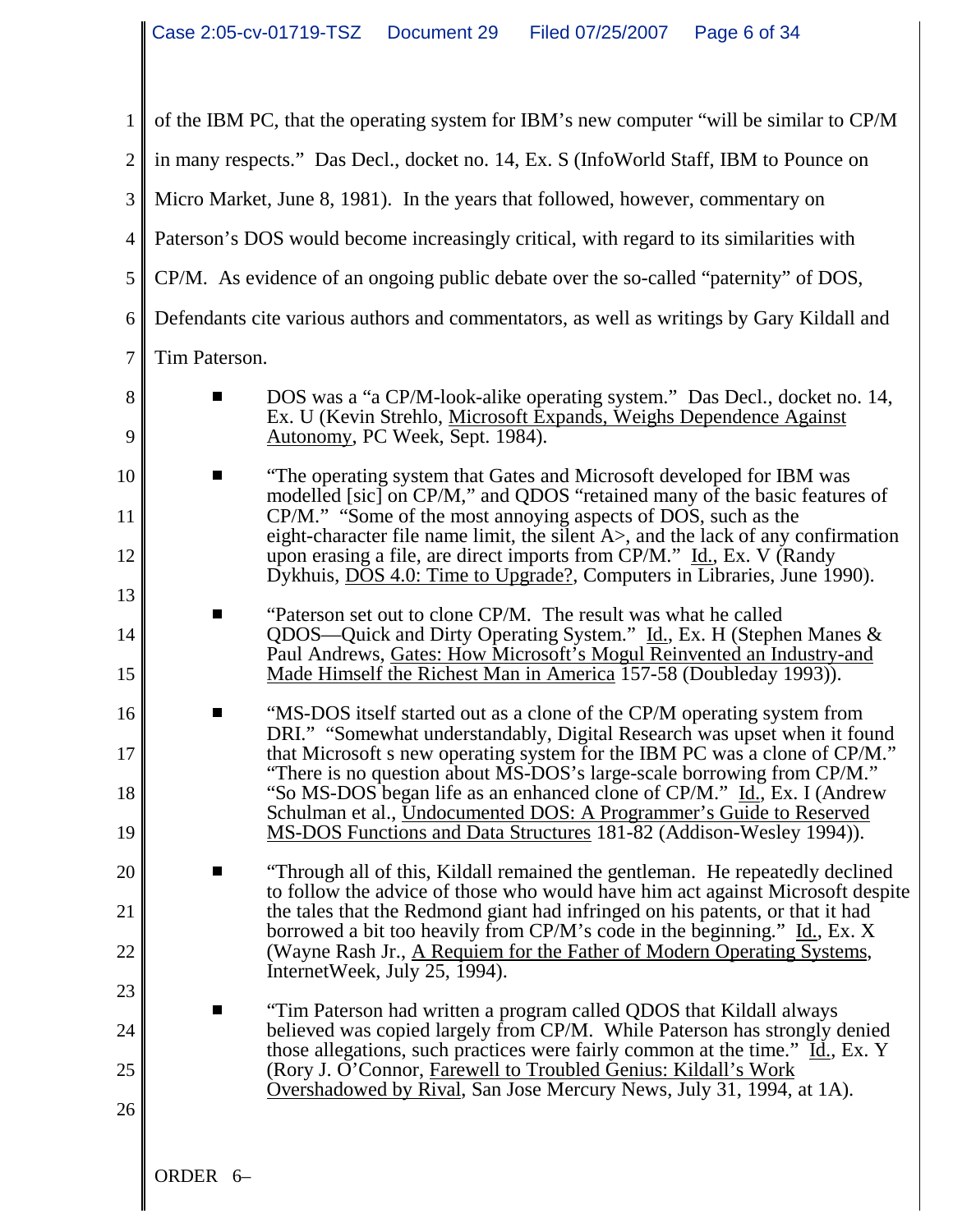|                     | Case 2:05-cv-01719-TSZ |               | Document 29                                        | Filed 07/25/2007                                                                                                                       | Page 7 of 34                                                                                                                                                                                                                 |
|---------------------|------------------------|---------------|----------------------------------------------------|----------------------------------------------------------------------------------------------------------------------------------------|------------------------------------------------------------------------------------------------------------------------------------------------------------------------------------------------------------------------------|
|                     |                        |               |                                                    |                                                                                                                                        |                                                                                                                                                                                                                              |
| 1<br>$\overline{2}$ | $\blacksquare$         |               |                                                    | Operating System Developer, Computer Shopper, Nov. 1994).                                                                              | QDOS "was pretty much a CP/M clone, but it ran on the 16-bit 8086 CPU."<br>Id., Ex. Z (Stan Veit, Whatever Happened To Gary Kildall? CP/M Disk                                                                               |
| 3                   | ш                      |               |                                                    |                                                                                                                                        | "QDOS, which stood for 'quick and dirty operating system,' was a 16-bit clone                                                                                                                                                |
| 4                   |                        |               |                                                    | company. All QDOS commands were the same as in CP/M. Paterson                                                                          | of CP/M intended for an 8086-based computer being developed by the small<br>admitted to a little 'low-level borrowing' from CP/M, too, but claimed that                                                                      |
| 5                   |                        |               | Empires at 133 (Harper Business 1996 ed.)).        |                                                                                                                                        | most of the code was his own." Id., Ex. AA (Robert X. Cringley, Accidental                                                                                                                                                   |
| 6<br>7<br>8         | П                      |               |                                                    | components to ease the task of developers accustomed to its popular<br>(Gary Rivlin, The Plot to Get Bill Gates 34 (Time Books 1999)). | QDOS "was an obvious CP/M knockoff Paterson admitted that he had<br>written QDOS with a CP/M manual at his side, intentionally mimicking key<br>predecessor (while at the same time improving on the original)." Id., Ex. BB |
| 9<br>10             | $\blacksquare$         |               | 334 (McGraw Hill 2d ed. 2000)).                    |                                                                                                                                        | "Paterson's SCP-DOS operating system was a close but crude imitation of<br>CP/M." Id., Ex. CC (Paul Freiberger & Michael Swaine, Fire in the Valley                                                                          |
| 11<br>12            |                        |               |                                                    | Valley, Technical Communications, Feb/Mar. 2000, at 111).                                                                              | "Q-DOS was basically a rip-off of Kildall's CP/M, but Kildall had never gotten<br>around to suing." Id., Ex. DD (Garrett Romaine, Two Books on Silicon                                                                       |
| 13                  |                        |               |                                                    |                                                                                                                                        | Paterson has publicly responded on various occasions to allegations that DOS was a "copy"                                                                                                                                    |
| 14<br>15            |                        |               |                                                    |                                                                                                                                        | or a "clone" of CP/M, arguing that he never viewed Kildall's source or binary code during                                                                                                                                    |
| 16                  |                        |               |                                                    |                                                                                                                                        | his creation of DOS. He has written articles and features regarding his work on DOS.                                                                                                                                         |
| 17                  |                        |               |                                                    |                                                                                                                                        | Paterson was quoted in an article for <b>Softalk</b> in March 1983, where he described his                                                                                                                                   |
| 18                  |                        |               |                                                    |                                                                                                                                        | approach to writing DOS. Das Decl., docket no. 14, Ex. L (David Hunter, Tim Paterson:                                                                                                                                        |
| 19                  |                        |               |                                                    | The Roots of DOS, Softalk for the IBM Computer, March 1983).                                                                           |                                                                                                                                                                                                                              |
| 20                  |                        |               | design a file system that was fast and efficient." | "Step one was to write down what CP/M-80 did. Step two was to                                                                          |                                                                                                                                                                                                                              |
| 21                  |                        |               |                                                    |                                                                                                                                        | Id., Ex. L (quoting Paterson). Paterson also was quoted on design decisions made for DOS,                                                                                                                                    |
| 22                  | with regard to CP/M:   |               |                                                    |                                                                                                                                        |                                                                                                                                                                                                                              |
| 23<br>24            |                        | Paterson did. |                                                    | "IBM wanted CP/M prompts. It made me throw up." But when IBM<br>asks, you comply if you're a lowly programmer, and that is what        |                                                                                                                                                                                                                              |
| 25                  |                        |               |                                                    |                                                                                                                                        | Id., Ex. L (quoting Paterson). Mr. Paterson wrote an article for Byte magazine regarding the                                                                                                                                 |
| 26                  |                        |               |                                                    |                                                                                                                                        | origins of DOS. See Das Decl., docket no. 14, Ex. K (Tim Paterson, An Inside Look at                                                                                                                                         |
|                     | ORDER <sub>7-</sub>    |               |                                                    |                                                                                                                                        |                                                                                                                                                                                                                              |

 $\mathsf{l}$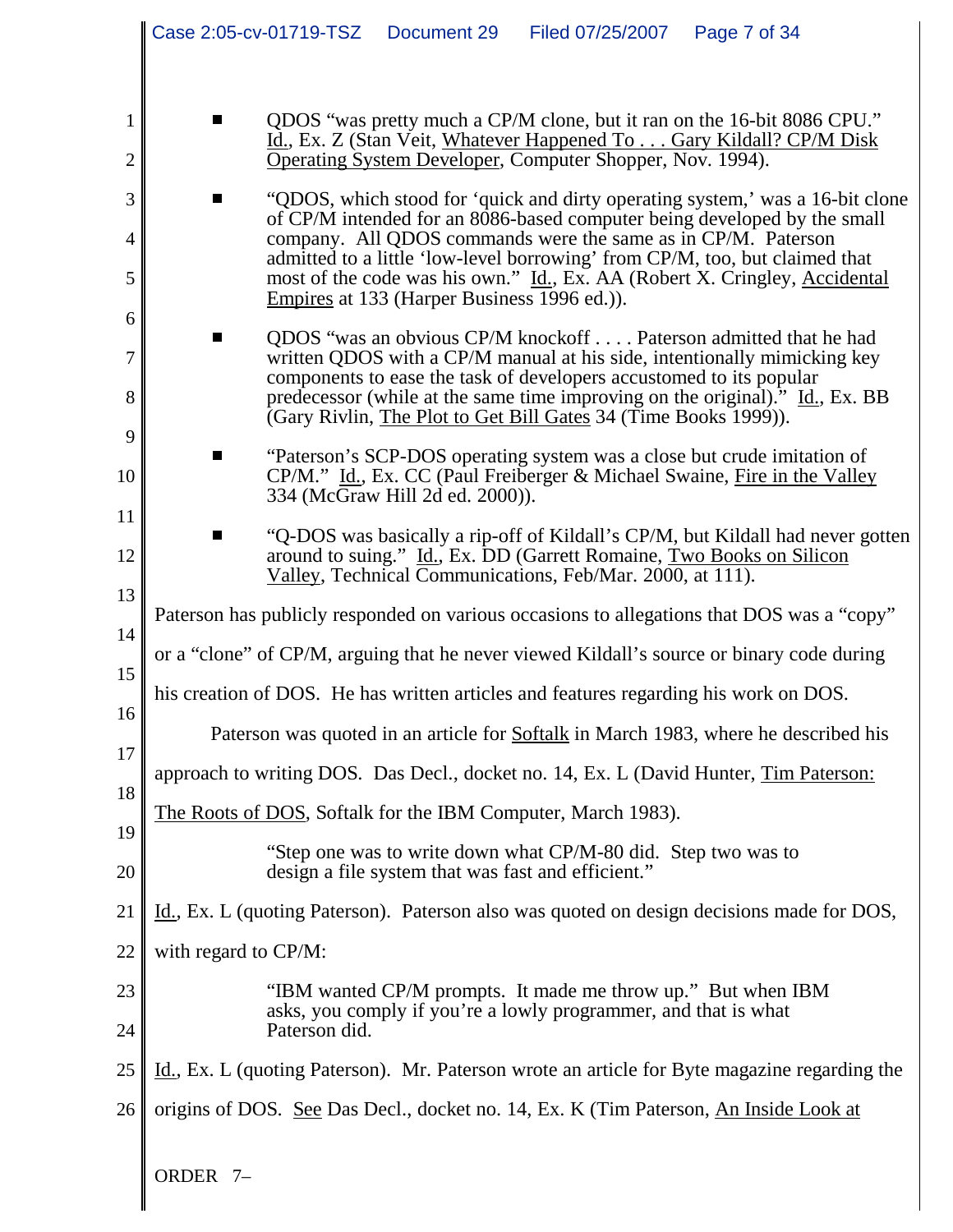|          | Case 2:05-cv-01719-TSZ<br>Document 29<br>Filed 07/25/2007<br>Page 8 of 34                                                                                                                                                                                                                  |  |  |  |  |
|----------|--------------------------------------------------------------------------------------------------------------------------------------------------------------------------------------------------------------------------------------------------------------------------------------------|--|--|--|--|
|          | MS-DOS: The Design Decisions Behind the Popular Operating System, Byte, June 1983).                                                                                                                                                                                                        |  |  |  |  |
| 2        | Paterson commented:                                                                                                                                                                                                                                                                        |  |  |  |  |
| 3        | The primary design requirement of MS-DOS was CP/M-80 translation<br>compatibility, meaning that if an 8080 or Z80 program for CP/M were                                                                                                                                                    |  |  |  |  |
| 4        | translated for the 8086 according to Intel's published rules, the program<br>would execute properly under MS-DOS.                                                                                                                                                                          |  |  |  |  |
| 5        | Id. at 230. Mr. Paterson was interviewed by the authors of Hard Drive: Bill Gates and the                                                                                                                                                                                                  |  |  |  |  |
| 6        | Making of the Microsoft Empire, who reported that Paterson said:                                                                                                                                                                                                                           |  |  |  |  |
| 7        | "Once you translated these programs, my operating system would take                                                                                                                                                                                                                        |  |  |  |  |
| 8        | the CP/M function after translation and it would respond in the same<br>way," said Paterson. "To do this did not require ever having CP/M. It                                                                                                                                              |  |  |  |  |
| 9        | only required taking Digital's manual and writing my operating system.<br>And that's exactly what I did. I never looked at Kildall's code, just his                                                                                                                                        |  |  |  |  |
| 10       | manual."                                                                                                                                                                                                                                                                                   |  |  |  |  |
| 11       | Das Decl., docket no. 14, Ex. G, at 185. Paterson also described a telephone conversation in                                                                                                                                                                                               |  |  |  |  |
| 12       | which Kildall accused him of ripping off CP/M:                                                                                                                                                                                                                                             |  |  |  |  |
| 13<br>14 | "At the time," said Paterson, "I told him I didn't copy anything. I just<br>took his printed documentation and did something that did the same<br>thing. That's not by any stretch violating any kind of intellectual<br>property laws. Making the recipe in the book does not violate the |  |  |  |  |
| 15<br>16 | copyright on the recipe. I'd be happy to debate this in front of anybody,<br>any judge."                                                                                                                                                                                                   |  |  |  |  |
| 17       | Id., Ex. G, at 184 (quoting Tim Paterson).                                                                                                                                                                                                                                                 |  |  |  |  |
| 18       | <u>Discussion</u>                                                                                                                                                                                                                                                                          |  |  |  |  |
| 19       | Summary judgment is appropriate where there is no genuine issue of material fact and                                                                                                                                                                                                       |  |  |  |  |
| 20       | the moving party is entitled to judgment as a matter of law. FED. R. CIV. P. 56(c). The                                                                                                                                                                                                    |  |  |  |  |
| 21       | moving party bears the initial burden of demonstrating the absence of a genuine issue of                                                                                                                                                                                                   |  |  |  |  |
| 22       | material fact. Celotex Corp. v. Catrett, 477 U.S. 317, 323 (1986). Once the moving party                                                                                                                                                                                                   |  |  |  |  |
| 23       | has met this burden, the opposing party must show that there is a genuine issue of fact for                                                                                                                                                                                                |  |  |  |  |
| 24       | trial. Matsushita Elec. Indus. Co. v. Zenith Radio Corp., 475 U.S. 574, 586 (1986). The                                                                                                                                                                                                    |  |  |  |  |
| 25       | opposing party must present significant and probative evidence to support its claim or                                                                                                                                                                                                     |  |  |  |  |
| 26       | defense. Intel Corp. v. Hartford Accident & Indem. Co., 952 F.2d 1551, 1558 (9th Cir.                                                                                                                                                                                                      |  |  |  |  |
|          | 1991).                                                                                                                                                                                                                                                                                     |  |  |  |  |
|          | ORDER 8-                                                                                                                                                                                                                                                                                   |  |  |  |  |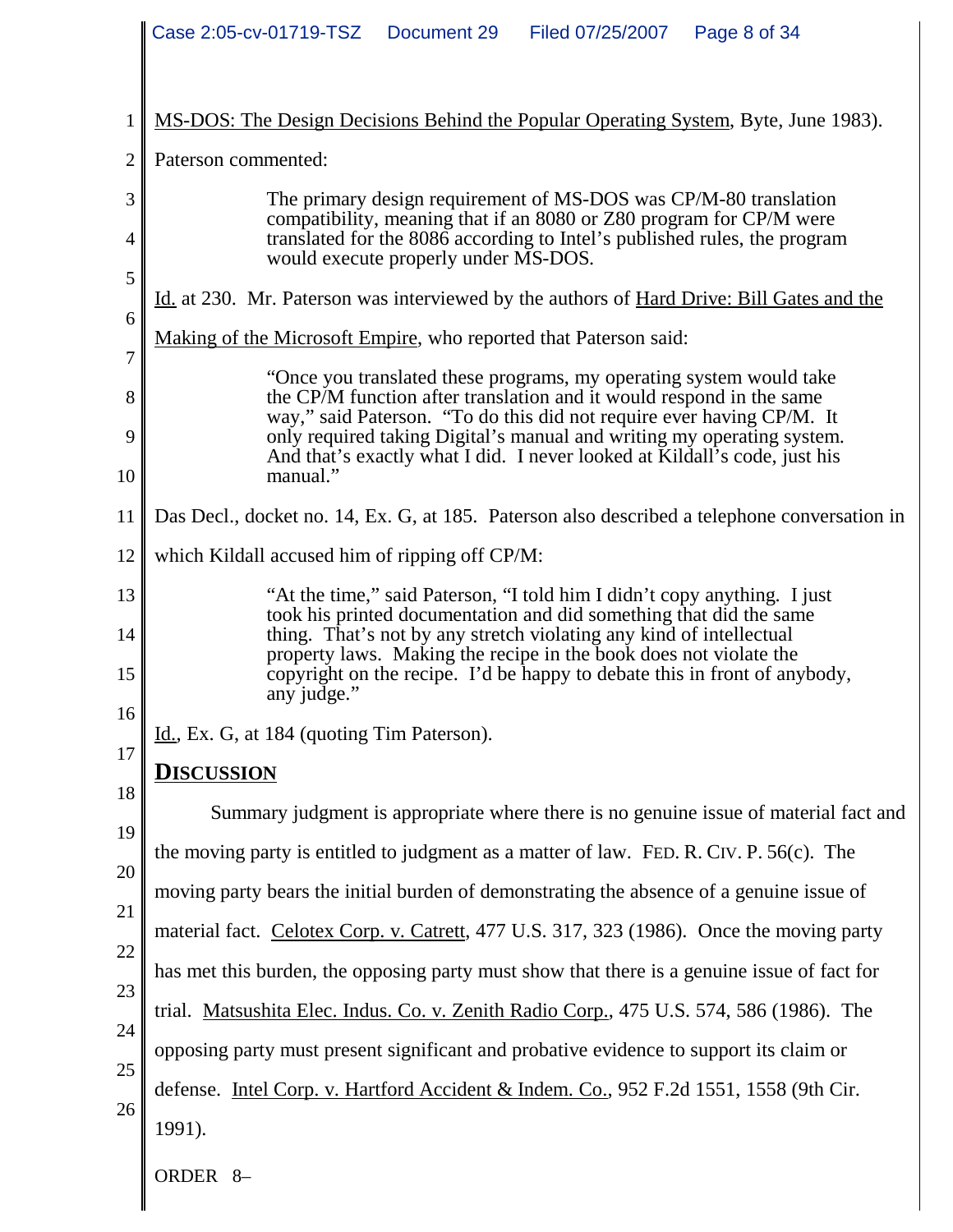| $\mathbf{1}$   | In order to defeat a motion for summary judgment, the non-moving party must make                                                                  |  |  |  |  |  |
|----------------|---------------------------------------------------------------------------------------------------------------------------------------------------|--|--|--|--|--|
| $\overline{2}$ | more than conclusory allegations, speculations, or argumentative assertions that material                                                         |  |  |  |  |  |
| 3              | facts are in dispute. Wallis v. J.R. Simplot Co., 26 F.3d 885, 890 (9th Cir. 1994). Moreover,                                                     |  |  |  |  |  |
| $\overline{4}$ | in ruling on a motion for summary judgment, the Court may only consider evidence that                                                             |  |  |  |  |  |
| 5              | would be admissible at trial, and may not consider inadmissible hearsay. Key Bank of Puget                                                        |  |  |  |  |  |
| 6              | Sound v. Alaskan Harvester, 738 F. Supp. 398, 401 (W.D. Wash. 1989). For purposes of                                                              |  |  |  |  |  |
| 7              | summary judgment, reasonable doubts as to the existence of material facts are resolved                                                            |  |  |  |  |  |
| $8\,$          | against the moving party and inferences are drawn in the light most favorable to the opposing                                                     |  |  |  |  |  |
| 9              | party. Addisu v. Fred Meyer, Inc., 198 F.3d 1130, 1134 (9th Cir. 2000). However, where                                                            |  |  |  |  |  |
| 10             | no <i>factual</i> showing is made in opposition to a motion for summary judgment, the district                                                    |  |  |  |  |  |
| 11             | court is not required to search the record <i>sua sponte</i> for some genuine issue of material fact.                                             |  |  |  |  |  |
| 12             | See Carmen v. San Francisco Unified School Dist., 237 F.3d 1026, 1029 (9th Cir. 2001).                                                            |  |  |  |  |  |
| 13             | <b>Defamation</b><br>A.                                                                                                                           |  |  |  |  |  |
| 14             | Competing interests underlie all defamation cases: the protections of the First                                                                   |  |  |  |  |  |
| 15             | Amendment compete with the protection of an individual's reputation under State                                                                   |  |  |  |  |  |
| 16             | defamation law. The tension has been described as follows:                                                                                        |  |  |  |  |  |
| 17             | [Cases] establishing First Amendment protection for defendants in<br>defamation actions surely demonstrate the Court's recognition of the         |  |  |  |  |  |
| 18             | Amendment's vital guarantee of free and uninhibited discussion of<br>public issues. But there is also another side to the equation; we have       |  |  |  |  |  |
| 19             | regularly acknowledged the "important social values which underlie the<br>law of defamation," and recognized that "[s] ociety has a pervasive and |  |  |  |  |  |
| 20             | strong interest in preventing and redressing attacks upon reputation."                                                                            |  |  |  |  |  |
| 21             | Milkovich v. Lorain Journal Co., 497 U.S. 1, 22 (1990). A defamation allegation involving a                                                       |  |  |  |  |  |
| 22             | written work of authorship necessarily involves consideration of state defamation law                                                             |  |  |  |  |  |
| 23             | weighed against the protections of the First Amendment.                                                                                           |  |  |  |  |  |
| 24             | A defamation plaintiff must prove four elements to make out a claim for defamation:                                                               |  |  |  |  |  |
| 25             | (1) falsity, (2) an unprivileged communication, (3) fault, and (4) damages. Mark v. Seattle                                                       |  |  |  |  |  |
| 26             | Times, 96 Wn.2d 473, 486 (1981). When a defendant in a defamation action moves for                                                                |  |  |  |  |  |
|                | ORDER <sub>9</sub> -                                                                                                                              |  |  |  |  |  |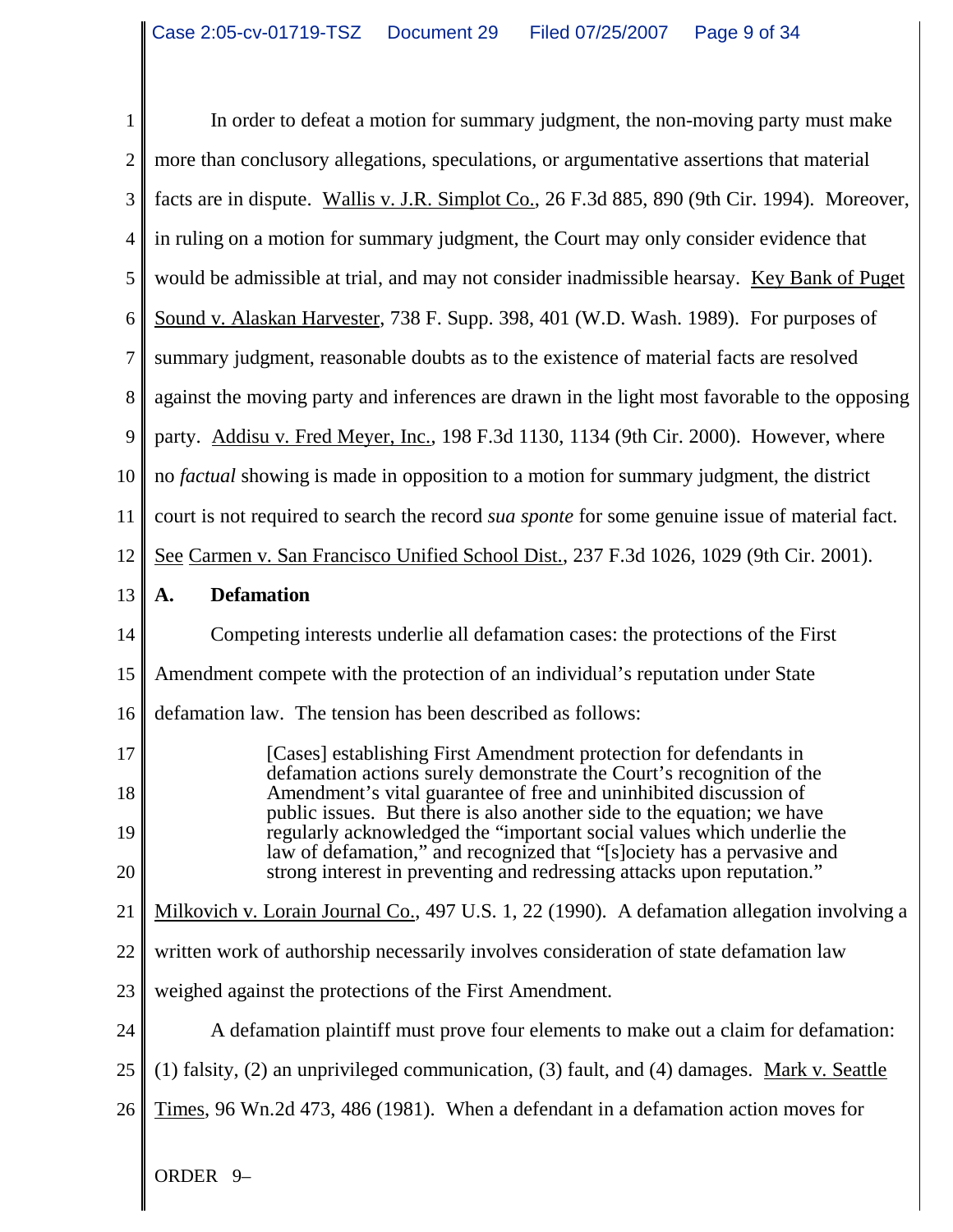| $\mathbf{1}$   | summary judgment, the plaintiff has the burden of establishing a prima facie case on all four                                                                                                                                                                           |
|----------------|-------------------------------------------------------------------------------------------------------------------------------------------------------------------------------------------------------------------------------------------------------------------------|
| $\overline{2}$ | elements. LaMon v. Butler, 112 Wn.2d 193, 197 (1989). The prima facie case must consist                                                                                                                                                                                 |
| 3              | of specific, material facts, rather than conclusory statements, that would allow a jury to find                                                                                                                                                                         |
| 4              | that each element of defamation exists. Id. (citing Herron v. Tribune Pub'g Co., 108 Wn.2d                                                                                                                                                                              |
| 5              | 162, 170 (1987)). Summary judgment plays a "particularly important role" in defamation                                                                                                                                                                                  |
| 6              | cases:                                                                                                                                                                                                                                                                  |
| 7              | Serious problems regarding the exercise of free speech and free press                                                                                                                                                                                                   |
| 8<br>9         | guaranteed by the First Amendment are raised if unwarranted lawsuits<br>are allowed to proceed to trial. The chilling effect of the pendency of<br>such litigation can itself be sufficient to curtail the exercise of these<br>freedoms.                               |
| 10             | Mark, 96 Wn.2d at 485 (internal quotations omitted). Defendants urge that Plaintiff cannot                                                                                                                                                                              |
| 11             | present a prima facie case for defamation and ask the Court to grant summary judgment in                                                                                                                                                                                |
| 12             | their favor.                                                                                                                                                                                                                                                            |
| 13             | Truth and Privilege. <sup>3</sup><br>1.                                                                                                                                                                                                                                 |
| 14             | It is for the Court to determine whether a statement is capable of defamatory meaning.                                                                                                                                                                                  |
| 15             | Hoppe v. Hearst Corp., 53 Wn.App. 668, 672 (1989). "Defamatory meaning may not be                                                                                                                                                                                       |
| 16             | imputed to true statements." Lee v. The Columbian, Inc., 64 Wn.App. 534, 538 (1991). Put                                                                                                                                                                                |
| 17             | differently, the truth is an absolute defense to a claim of defamation. Ward v. Painters'                                                                                                                                                                               |
| 18             | Local Union No. 300, 41 Wn.2d 859, 865 (1953).                                                                                                                                                                                                                          |
| 19             | [A] defamation defendant need not prove the literal truth of every<br>claimed defamatory statement. A defendant need only show that the                                                                                                                                 |
| 20             | statement is substantially true or that the gist of the story, the portion<br>that carries the "sting," is true.                                                                                                                                                        |
| 21             |                                                                                                                                                                                                                                                                         |
| 22             |                                                                                                                                                                                                                                                                         |
| 23             | <sup>3</sup> Plaintiff takes great offense at the allegation that Paterson bodily copied Kildall's code:<br>the "gravest of Evans' defamatory statements about Mr. Paterson was that Paterson somehow                                                                   |
| 24             | took Kildall's software code and copied it bodily." See Response, docket no. 20, at 11.<br>However, Plaintiff fails to identify where Evans makes this allegation, see id. at 11-14, and the                                                                            |
| 25             | Court is unable to locate such an allegation. Evans recounts various allegations that Paterson<br>"appropriat[ed] the 'look and feel'" of CP/M, and "cop[ied] most of the top part of Kildall's                                                                         |
| 26             | operating system," "took almost unaltered Kildall's Int-21 mechanism" and "copied Kildall's<br>first 36 Int-21 functions into QDOS." However, the Court finds no allegation that Paterson<br>"cop[ied] verbatim vast swaths of Kildall's code," as Plaintiff maintains. |
|                | ORDER 10-                                                                                                                                                                                                                                                               |

I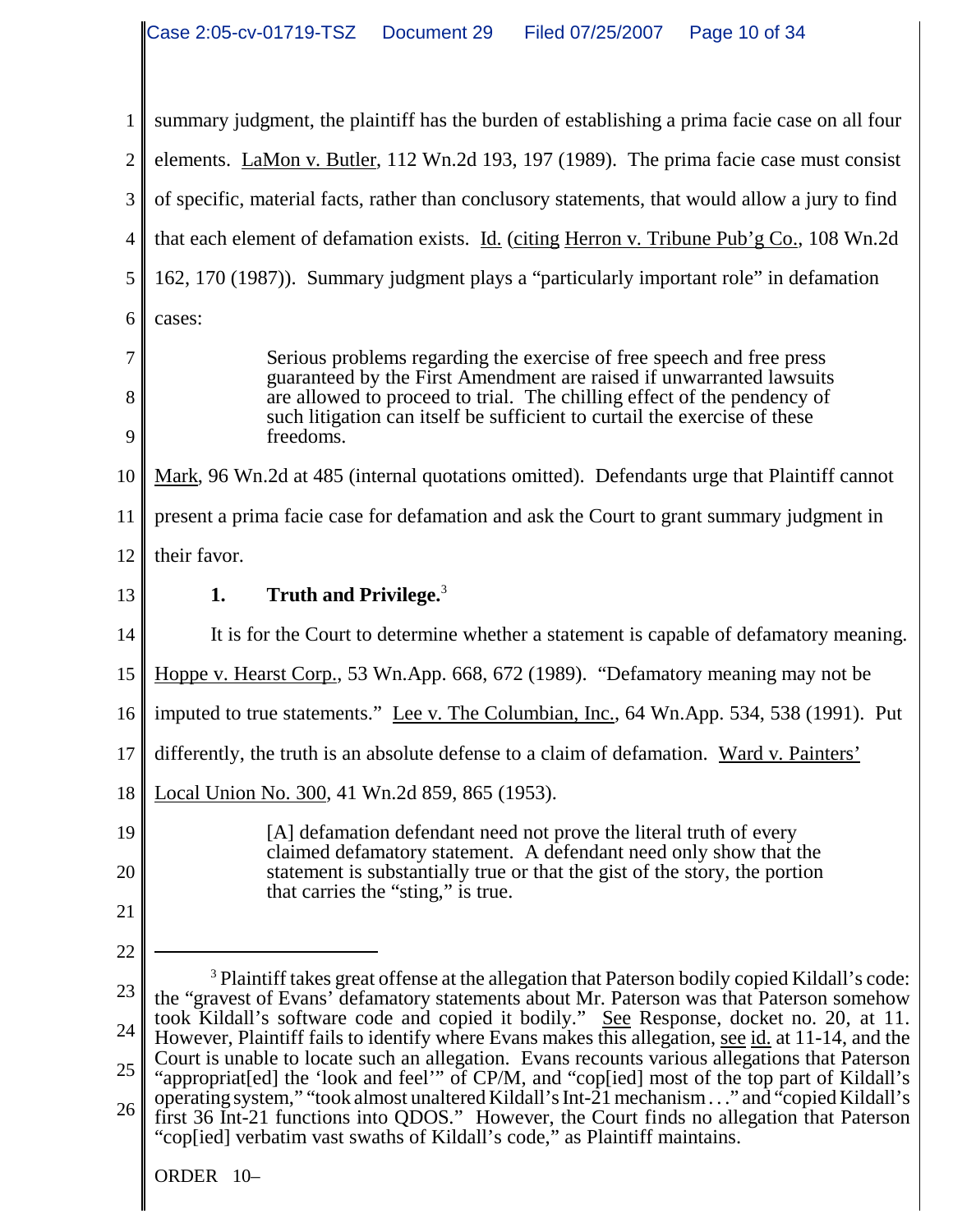1 2 3 4 5 6 7 8 9 10 11 Camer v. Seattle Post-Intelligencer, 45 Wn.App. 29, 38 (1986) (affirming grant of summary judgment in favor of defendant where news story referred to plaintiffs as "nuisance suers"). Similarly, whether a statement constitutes an actionable statement of defamatory fact or a statement of non-actionable opinion is an issue of law for the Court. See id. ("[E]xpressions of opinion are protected under the First Amendment."); but cf. Levinsky's, Inc. v. Wal-Mart Stores, Inc., 127 F.3d 122, 127 (1st Cir. 1997) ("[a] statement couched as an opinion that presents or implies the existence of facts which are capable of being proven true or false can be actionable.") (citing Milkovich v. Lorain Journal Co., 497 U.S. 1, 18-19 (1990)). Before the truth or falsity of an allegedly defamatory statement can be assessed, the plaintiff must prove that the words constituted a statement of fact, not an opinion. Robel v. Roundup Corp., 148 Wn.2d 35, 55 (2002).

12 13 14 15 16 17 18 19 20 Because "expressions of opinion are protected under the First Amendment," they "are not actionable." Camer, 45 Wn.App. at 39 (citing Gertz v. Robert Welch, Inc., 418 U.S.) 323, 339 (1974) ("[u]nder the First Amendment there is no such thing as a false idea")). As a threshold determination, the Court must determine whether the allegedly defamatory words were intended as a statement of fact or an expression of opinion. Id. ("The determination of whether a communication is one of fact or opinion is a question of law for the court."). Camer considered allegations against the Seattle Post-Intelligencer, which had referred to plaintiffs as "nuisance suers." In affirming the trial court's grant of summary judgment, the Court noted:

In considering the article as a whole, it is evident that the tone is one of opinion. Virtually every statement cited as defamatory by Camer and Coughlin is an opinion of one of the quoted attorneys that the lawsuits are frivolous and a nuisance. One cannot determine the truth or falsity of statements such as "[t]he cases have become something of a joke" or "[w]hat these people do is hammer us with absolute nonsense you have to respond to". Nor do the statements that the suits are "frivolous" and constitute a "nuisance" imply the allegation of undisclosed defamatory facts as their basis.

26

21

22

23

24

25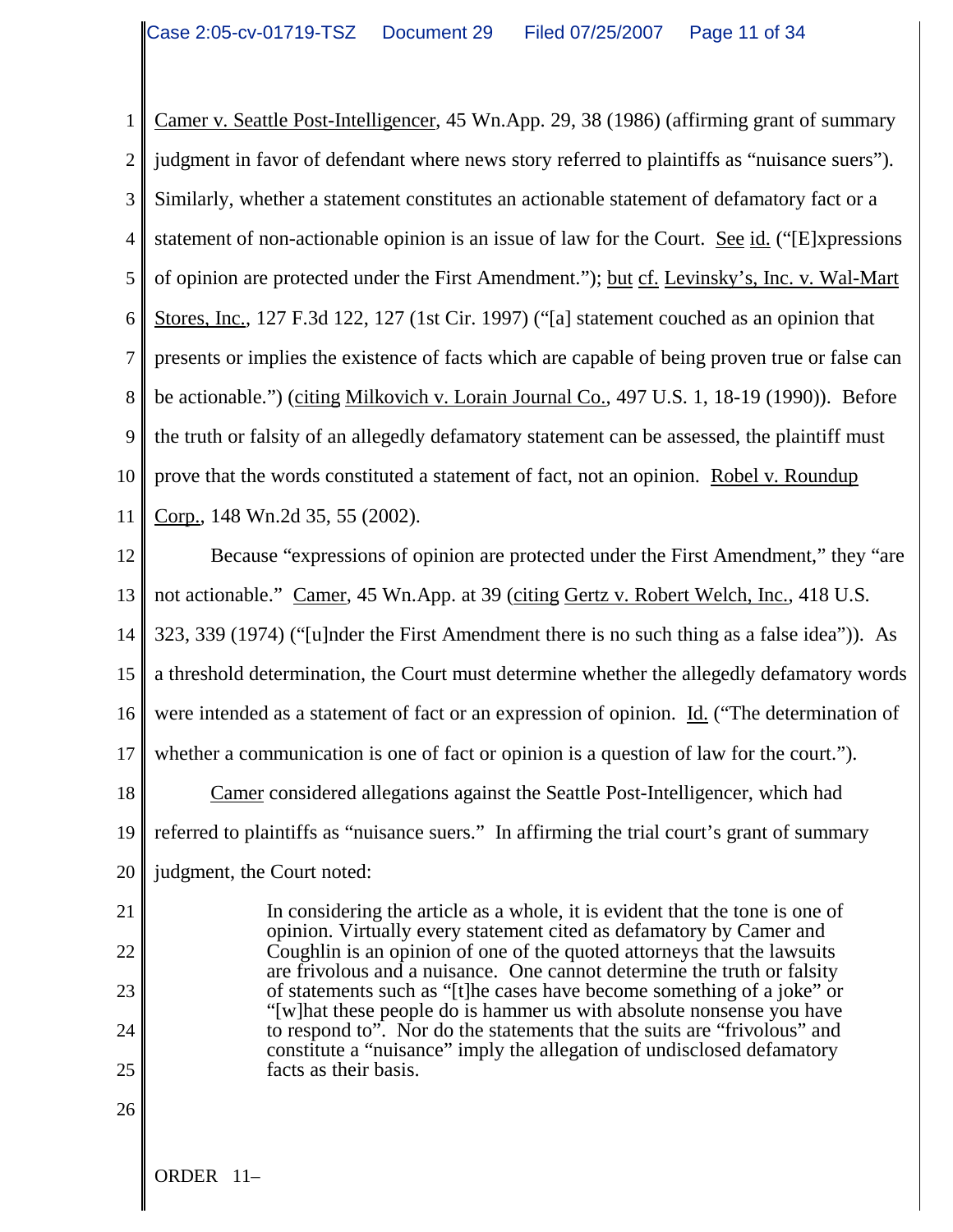1 2 3 4 5 6 7 8 9 10 11 12 Camer, 45 Wn.App. at 39. In considering whether statements should be taken literally as statements of fact, or as opinion, the Court must consider the "totality of the circumstances" surrounding those statements. See Robel, 148 Wn.2d at 55-56 (citing Dunlap v. Wayne, 105 Wn.2d 529, 539 (1986)). The Court should consider, at a minimum, the medium and context, the audience, and whether the statement implies "undisclosed facts." Id.<sup>4</sup> Defendants contend the "sting" of the Kildall chapter is true, and that the individual statements are "indisputably true" or constitute non-actionable, privileged opinion. Paterson's first allegation is that "Defendant Evans asserted that Mr. Kildall was the 'inventor' of DOS," which Paterson claims is false. See Response, docket no. 20, at 4. The Court has been unable to find such an assertion in the Kildall chapter. Accordingly, the Court considers the allegedly false statements cited in the Complaint, and cited in the Kildall chapter.

13

14

15

16

17

18

19

20

#### **a. Statement No. 1.**

Paterson did it by taking a ride on Kildall's system with a program he officially called "Seattle DOS," but which he also called QDOS, for Quick 'n' Dirty Operating System. Kildall writes: "Paterson's Seattle DOS was yet another one of the rip-offs of the CP/M design. The CP/M machine code was taken apart, using CP/M's own DDT [its debugger], to determine the internal workings of CP/M in order to make a clone of CP/M operation." Paterson has denied using CP/M source code but admits making the two systems similar to help translate program into QDOS. *"Because of the completely different file-storage format, none of the internal workings has any corresponding relation to anything within CP/M," Paterson says.*<sup>5</sup>

26

21 22 23 24 25 <sup>4</sup> The D.C. Circuit has considered another formulation in evaluating of the "totality of the circumstances" to determine whether a statement is fact or opinion:  $(1)$  "the specific language used"; (2) "whether the statement is verifiable"; (3) "the general context of the statement"; and (4) "the broader context in which the statement appeared." Ollman v. Evans, 750 F.2d 970, 979 (D.C. Cir. 1984) (en banc) (affirming grant of summary judgment that statements as to the "appointment of a Marxist" at University of Maryland, with an avowed "desire to use the classroom as an instrument for preparing what he calls 'the revolution'" were nonactionable opinion); see also Milkovich v. Lorain Journal Co. 497 U.S. 1, 8-9 (1990) (holding that the implied assertion that high school coach perjured himself in judicial proceeding was sufficiently factual to be susceptible of being proved true or false).

<sup>5</sup> The alleged defamatory statements in the Kildall chapter are analyzed and numbered according to the allegations in the Complaint, docket no. 1. Included in italics are additional

ORDER 12–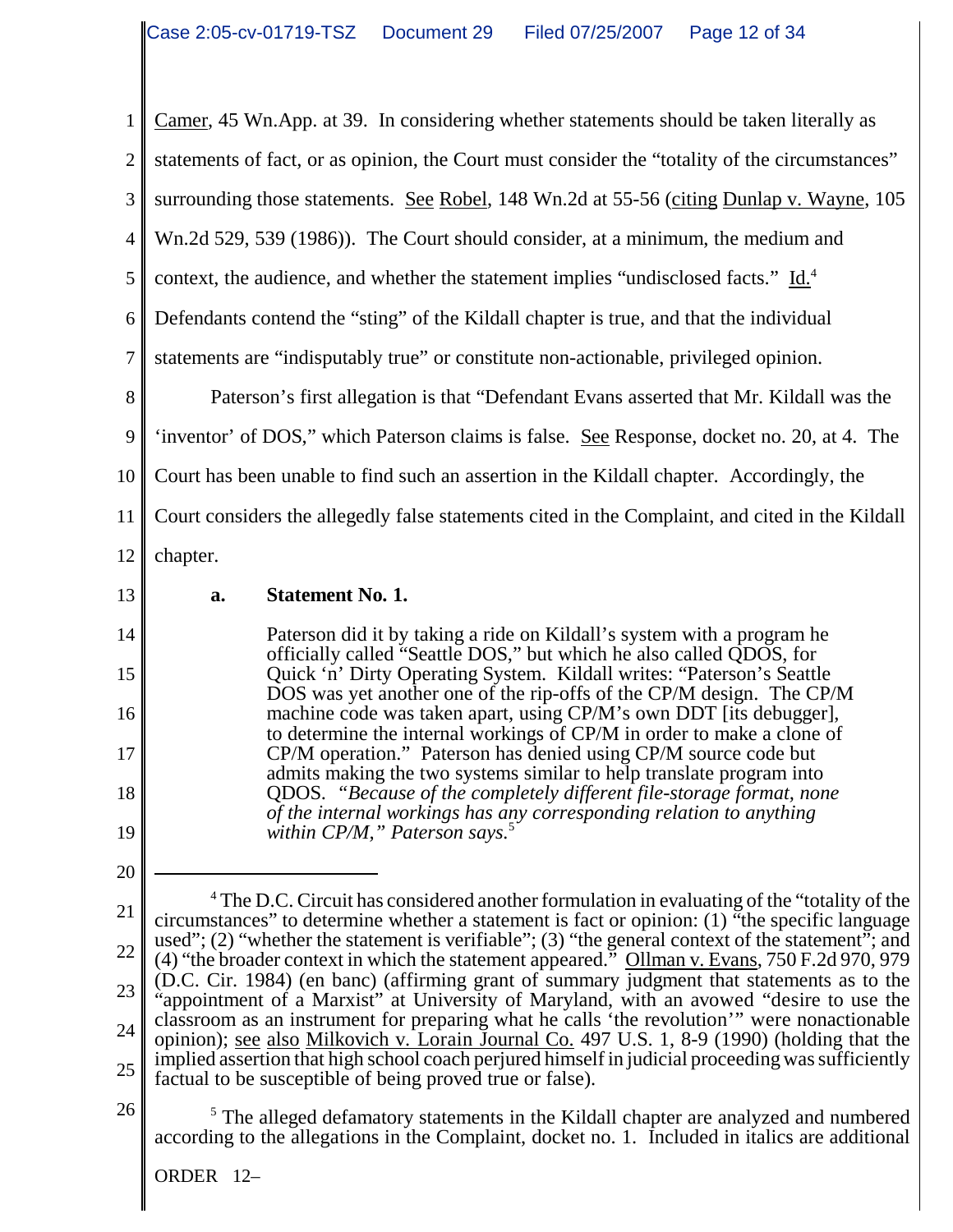1 2 3 4 5 6 7 8 9 10 11 12 13 14 15 16 17 18 19 20 21 22 23 24 25 26 relevant portions of the text, which are necessary for context. <sup>6</sup> A person who republishes a defamatory statement may still be liable for defamation, even if the author is careful to ascribe the statements to the original speaker. Auvil v. CBS 60 Minutes, 800 F. Supp. 928, 931 (E.D. Wash. 1992). ORDER 13– Compl., docket no. 1, ¶ 1.4.a; see Das Decl., Ex. B. Defendants urge that the truth of the statements is an absolute defense to Paterson's claim of defamation, based on Paterson's own statements. Defendants also contend that words and phrases like "rip-off" and "taking a ride on" have been rejected as defamatory due to their imprecise meaning, and are therefore incapable of defamatory meaning. A statement must be provably false before there can be liability for defamation.<sup>6</sup> Milkovich v. Lorain Journal Co., 497 U.S. 1, 19-20 (1990); <u>see also Phantom Touring, Inc.</u> v. Affiliated Publications, 953 F.2d 724, 728 (1st Cir. 1992) ("a rip-off, a fraud, a scandal, a snake-oil job was mere hyperbole and, thus, protected opinion"); Spelson v. CBS, Inc., 581 F. Supp. 1195 (N.D. Ill. 1984) (cited with approval by Camer, 45 Wn.App. at 40-41) (expressions such as "unethical," "cancer con-artists," "cancer quacks," and "fraud" were constitutionally protected statements of opinion); see also Dunlap, 105 Wn.2d at 539-41 (characterization of request for \$10,000 "finder's fee" as a "solicitation of kick-backs" was non-actionable opinion). Phantom Touring considered an article which noted that the plaintiff's musical comedy production was not the same as the widely acclaimed Broadway show of the same name, and termed it "a rip-off, a fraud, a scandal, a snake-oil job." 953 F.2d at 728. Not only is this commentary figurative and hyperbolic, but we also can imagine no objective evidence to disprove it. Whether appellant's "Phantom" is "fake" or "phony" is similarly unprovable, since those adjectives admit of numerous interpretations. Id.; see also McCabe v. Rattiner, 814 F.2d 839, 842 (1st Cir. 1987) (holding that discussion of interactions with timeshare salespeople, together with conclusion that it was a "scam," was opinion protected by the First Amendment). "The lack of precision [in the meaning of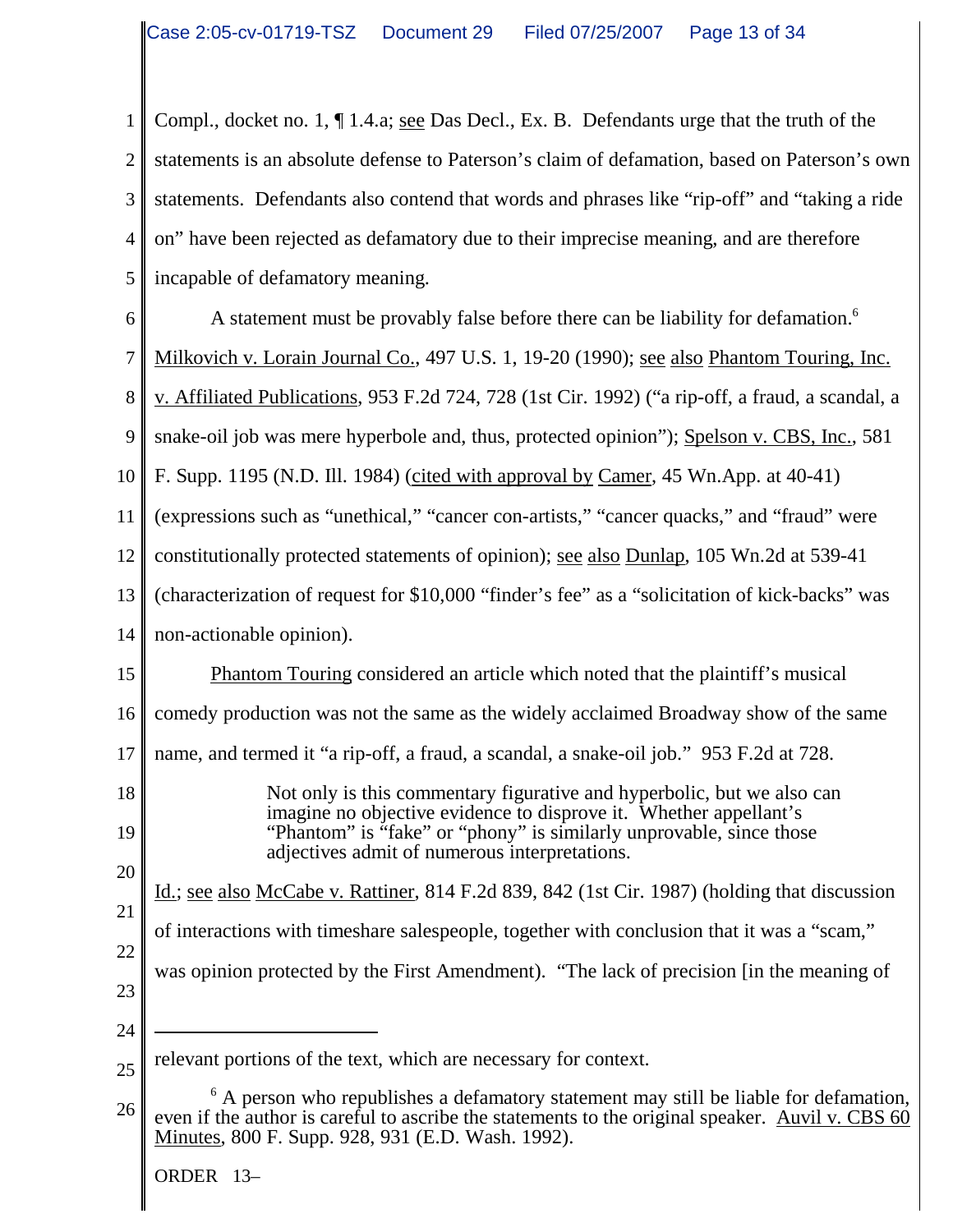1 2 the word 'scam'] makes the assertion 'X is a scam' incapable of being proven true or false." McCabe, 814 F.2d at 842.

| 3              | Based on a discussion of disclosed facts in the Kildall chapter, including the writings                                                                                                      |
|----------------|----------------------------------------------------------------------------------------------------------------------------------------------------------------------------------------------|
| $\overline{4}$ | of Gary Kildall, Evans concluded that Paterson "ripped-off" CP/M. Evans concluded that                                                                                                       |
| 5              | Paterson created DOS "by taking a ride on Kildall's system," and that "Seattle DOS was yet                                                                                                   |
| 6              | another one of the rip-offs of the CP/M design." <sup>7</sup> However, every negative statement about a                                                                                      |
| 7              | person is not defamation. <sup>8</sup> The Court finds that Evans' statements that Paterson "ripped-off"                                                                                     |
| 8              | CP/M, or "[took] a ride on" CP/M, are mere opinion based on the facts disclosed in the                                                                                                       |
| 9              | Kildall chapter. Just like rip-off, fraud, scandal, and snake-oil job in Phantom Touring, and                                                                                                |
| 10             | scam in McCabe, the allegedly defamatory words in this statement are imprecise hyperbole,                                                                                                    |
| 11             | incapable of defamatory meaning. Evans fully discloses the basis for his statements in the                                                                                                   |
| 12             | Kildall chapter, and Paterson's dislike for Evans' conclusions does not make them                                                                                                            |
| 13             | defamatory.                                                                                                                                                                                  |
| 14             | The second part of the statement quotes actual statements from Kildall and Paterson                                                                                                          |
| 15             | on their dispute over whether Paterson actually misappropriated CP/M's code:                                                                                                                 |
| 16             | Kildall writes: " The CP/M machine code was taken apart, using<br>CP/M's own DDT [its debugger], to determine the internal workings of                                                       |
| 17             | CP/M in order to make a clone of CP/M operation." Paterson has<br>denied using CP/M source code but admits making the two systems                                                            |
| 18             | similar to help translate program into QDOS. "Because of the<br>completely different file-storage format, none of the internal workings                                                      |
| 19             | has any corresponding relation to anything within CP/M," Paterson<br>says.                                                                                                                   |
| 20             |                                                                                                                                                                                              |
| 21             |                                                                                                                                                                                              |
| 22             |                                                                                                                                                                                              |
| 23             | <sup>7</sup> One definition of "rip-off" proffered by Defendants is "[s]omething, as a story or film,<br>that is clearly imitative or based on something else." See WEBSTER'S II NEW COLLEGE |
| 24             | DICTIONARY 956 (1999). Paterson's own statements concede that 86-DOS was imitative of, or<br>based on, Kildall's CP/M. See, e.g., Das Decl., docket no. 14, Ex. L (David Hunter, Tim         |
| 25             | Paterson: The Roots of DOS, Softalk for the IBM Computer, March 1983) ("Step one was to<br>write down what CP/M-80 did.").                                                                   |
| 26             | <sup>8</sup> "Snitch," "squealer," and "liar," may constitute "abusive opinion," which is nonetheless<br>not actionable as defamation. Robel, 148 Wn.2d at 56.                               |
|                | ORDER 14-                                                                                                                                                                                    |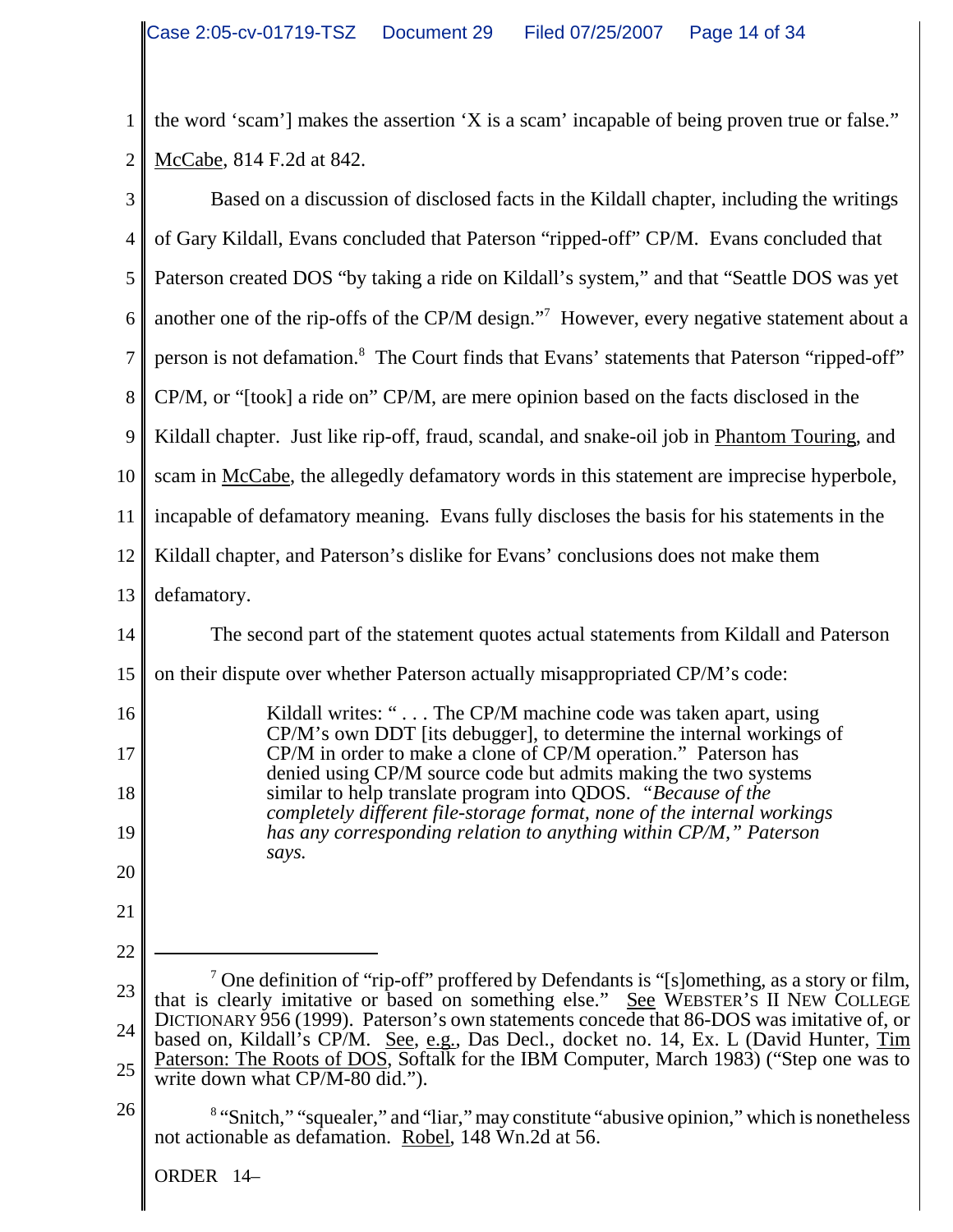| 1              | Das Decl., Ex. B. <sup>9</sup> Defendants argue this section is non-actionable opinion protected by the                                                                                                                                                                                      |
|----------------|----------------------------------------------------------------------------------------------------------------------------------------------------------------------------------------------------------------------------------------------------------------------------------------------|
| $\mathbf{2}$   | First Amendment, even if factually incorrect, because it presents both Kildall's accusation                                                                                                                                                                                                  |
| 3              | and Paterson's denial. Indeed, Paterson has repeatedly denied any access to CP/M code, in                                                                                                                                                                                                    |
| $\overline{4}$ | any form, during his creation of DOS. See Paterson Decl., docket no. 20-4, [1] 14-16 ("I                                                                                                                                                                                                     |
| 5              | never used a debugger I never saw CP/M source code. I never saw CP/M binary                                                                                                                                                                                                                  |
| 6              | code.").                                                                                                                                                                                                                                                                                     |
| 7              | Evans included Paterson's denial, as part of the chapter, immediately following                                                                                                                                                                                                              |
| 8              | Kildall's accusation.                                                                                                                                                                                                                                                                        |
| 9<br>10        | [W]hen an author outlines the facts available to him, thus making it<br>clear that the challenged statements represent his own interpretation of<br>those facts and leaving the reader free to draw his own conclusions,<br>those statements are generally protected by the First Amendment. |
| 11             | Partington v. Bugliosi, 56 F.3d 1147, 1156-57 (9th Cir. 1995). Evans' discussion of the use                                                                                                                                                                                                  |
| 12             | of CP/M code devotes near equal time to Paterson's denials and Kildall's allegations.                                                                                                                                                                                                        |
| 13<br>14<br>15 | A simple expression of opinion based on disclosed or assumed<br>nondefamatory facts is not itself sufficient for an action of defamation,<br>no matter how unjustified and unreasonable the opinion may be or how<br>derogatory it is.                                                       |
| 16             | Dunlap, 105 Wn.2d at 540.                                                                                                                                                                                                                                                                    |
| 17             | Evans' reproduction of Kildall's statements in the course of presenting both sides of                                                                                                                                                                                                        |
| 18             | the argument is thus protected by the First Amendment. The inclusion of cautionary                                                                                                                                                                                                           |
| 19             | language (i.e. "Kildall writes" and "Paterson has denied") weakens any inference that                                                                                                                                                                                                        |
| 20             | the author knows "undisclosed facts," and further discounts the statements as opinion.                                                                                                                                                                                                       |
| 21             | Ollman, 750 F.2d at 982-83. Evans' reproduction of both sides of the argument presents                                                                                                                                                                                                       |
| 22             | Kildall's perspective and Paterson's denials as competing allegations, and is not actionable                                                                                                                                                                                                 |
| 23             | as defamation because it is protected by the First Amendment.                                                                                                                                                                                                                                |
| 24             |                                                                                                                                                                                                                                                                                              |
| 25             |                                                                                                                                                                                                                                                                                              |
| 26             |                                                                                                                                                                                                                                                                                              |
|                | <sup>9</sup> The italicized portion is included for context.                                                                                                                                                                                                                                 |
|                | ORDER 15-                                                                                                                                                                                                                                                                                    |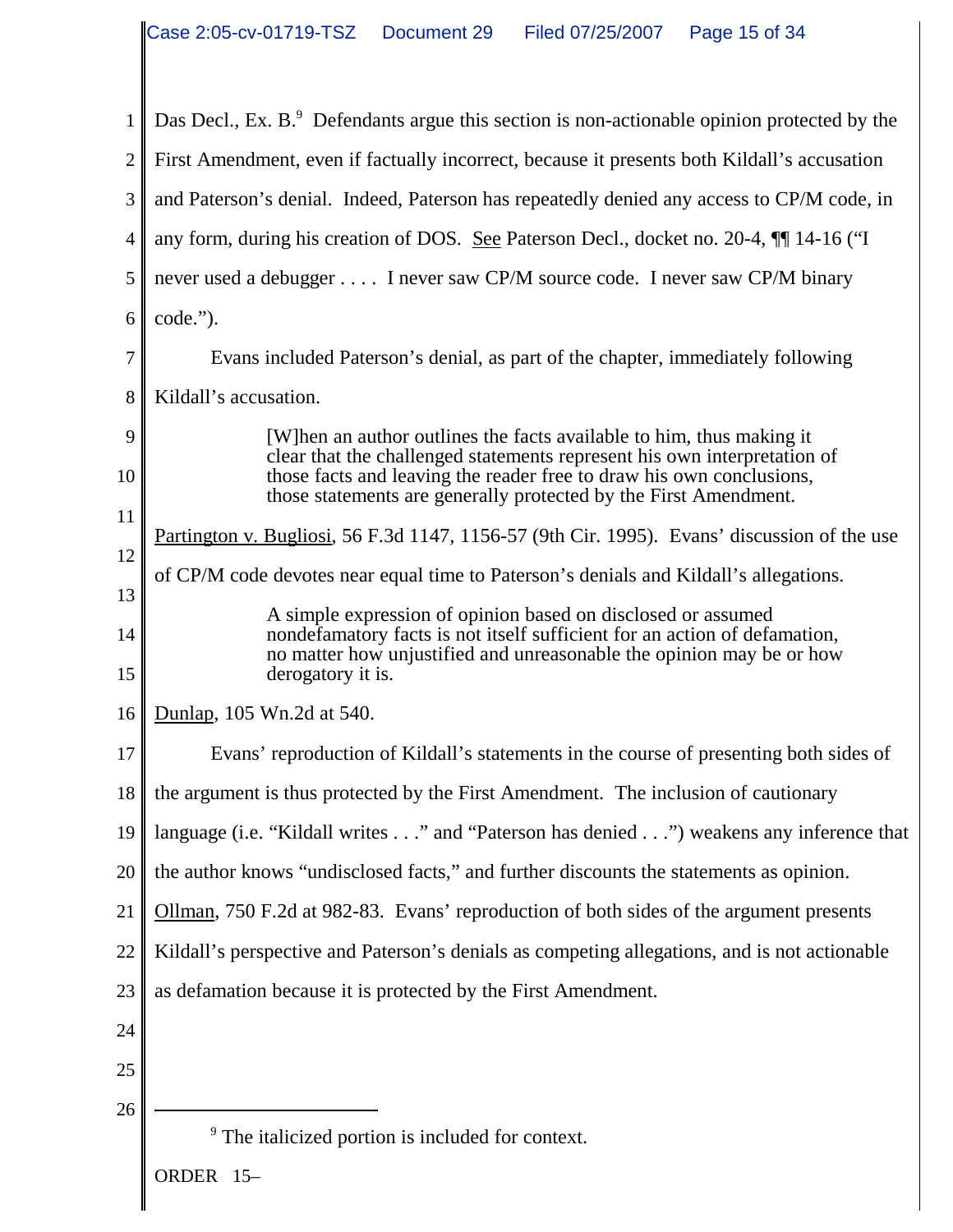|                |                                                                                                                                                 | Case 2:05-cv-01719-TSZ                                                                                                                                                                                                                                                  | Document 29                                          | Filed 07/25/2007   Page 16 of 34                                                                                                     |                                                                                               |  |
|----------------|-------------------------------------------------------------------------------------------------------------------------------------------------|-------------------------------------------------------------------------------------------------------------------------------------------------------------------------------------------------------------------------------------------------------------------------|------------------------------------------------------|--------------------------------------------------------------------------------------------------------------------------------------|-----------------------------------------------------------------------------------------------|--|
|                |                                                                                                                                                 |                                                                                                                                                                                                                                                                         |                                                      |                                                                                                                                      |                                                                                               |  |
| 1              | $b$ .                                                                                                                                           | <b>Statement No. 2.</b>                                                                                                                                                                                                                                                 |                                                      |                                                                                                                                      |                                                                                               |  |
| $\overline{2}$ |                                                                                                                                                 |                                                                                                                                                                                                                                                                         |                                                      | John Wharton, the former Intel engineer and computer specialist who                                                                  |                                                                                               |  |
| 3              | became a friend of Kildall's neatly sums up the ethics of that: "I can<br>empathize somewhat with the bind in which SCP found itself: unable to |                                                                                                                                                                                                                                                                         |                                                      |                                                                                                                                      |                                                                                               |  |
| 4              | sell its 8086 hardware for lack of software and unable to buy the<br>software it wanted. But for Mr. Paterson to cite the unavailability of     |                                                                                                                                                                                                                                                                         |                                                      |                                                                                                                                      |                                                                                               |  |
| 5<br>6         |                                                                                                                                                 | CP/M-86 as justification for appropriating the 'look and feel' of a<br>competing operating system and its utilities seems to me analogous to<br>telling a judge, 'I needed the car, Your Honor, and the plaintiff wouldn't<br>sell me his, so I was forced to take it." |                                                      |                                                                                                                                      |                                                                                               |  |
| 7              |                                                                                                                                                 |                                                                                                                                                                                                                                                                         |                                                      |                                                                                                                                      | Compl., docket no. 1, $\P$ 1.4.b. This second allegedly defamatory statement was written by   |  |
| 8              |                                                                                                                                                 |                                                                                                                                                                                                                                                                         |                                                      |                                                                                                                                      | John Wharton in 1994, in response to Paterson's criticism of his Tribute to Gary Kildall. See |  |
| 9              |                                                                                                                                                 |                                                                                                                                                                                                                                                                         |                                                      |                                                                                                                                      | Das Decl., docket no. 14, Ex. J (Tim Paterson, The Origins of DOS: DOS Creator Gives His      |  |
| 10             |                                                                                                                                                 |                                                                                                                                                                                                                                                                         |                                                      |                                                                                                                                      |                                                                                               |  |
| 11             | View of Relationship Between CP/M, MS-DOS, Microprocessor Report, Oct. 3, 1994, Letter<br>to the Editor).                                       |                                                                                                                                                                                                                                                                         |                                                      |                                                                                                                                      |                                                                                               |  |
| 12             | Plaintiff urges that Wharton's analogy "implies not only that an entire car was taken,                                                          |                                                                                                                                                                                                                                                                         |                                                      |                                                                                                                                      |                                                                                               |  |
| 13             | but that it was stolen." See Response, docket no. 20, at 12. However, defamation must                                                           |                                                                                                                                                                                                                                                                         |                                                      |                                                                                                                                      |                                                                                               |  |
| 14             | follow a statement that expresses or implies provable facts. See Schmalenberg v. Tacoma                                                         |                                                                                                                                                                                                                                                                         |                                                      |                                                                                                                                      |                                                                                               |  |
| 15             | News, Inc., 87 Wn.App. 579, 590-91 (1997). In this instance, what Paterson claims as                                                            |                                                                                                                                                                                                                                                                         |                                                      |                                                                                                                                      |                                                                                               |  |
| 16             |                                                                                                                                                 |                                                                                                                                                                                                                                                                         |                                                      |                                                                                                                                      | "translation compatibility" (a primary design requirement for DOS), see Paterson Decl.,       |  |
| 17             |                                                                                                                                                 |                                                                                                                                                                                                                                                                         |                                                      | docket no. 20-4, $\sqrt{\phantom{a}}$ 6, Wharton claims is the "look and feel" of CP/M.                                              |                                                                                               |  |
| 18             |                                                                                                                                                 |                                                                                                                                                                                                                                                                         |                                                      |                                                                                                                                      | Plaintiff's attempts to explain away the similarities between DOS and CP/M as a               |  |
| 19             |                                                                                                                                                 |                                                                                                                                                                                                                                                                         | necessary component weakens his defamation argument: |                                                                                                                                      |                                                                                               |  |
| 20             |                                                                                                                                                 |                                                                                                                                                                                                                                                                         |                                                      | Translation compatibility, a goal that Mr. Paterson admits to having,                                                                |                                                                                               |  |
| 21             | was required in order to allow programmers to translate their 8 bit<br>programs into 16 bit programs that would operate on the operating        |                                                                                                                                                                                                                                                                         |                                                      |                                                                                                                                      |                                                                                               |  |
| 22             |                                                                                                                                                 |                                                                                                                                                                                                                                                                         |                                                      | system. Mr. Paterson could just as easily labeled the actions as<br>something else, but he would have run the risk that programmers, |                                                                                               |  |
| 23             | unwilling to start from scratch with another set of labels, would not<br>adapt their programs to the operating system.                          |                                                                                                                                                                                                                                                                         |                                                      |                                                                                                                                      |                                                                                               |  |
| 24             |                                                                                                                                                 |                                                                                                                                                                                                                                                                         |                                                      |                                                                                                                                      | Response, docket no. 20, at 12:11-15 (emphasis added). Evans merely repeats Wharton's         |  |
| 25             |                                                                                                                                                 |                                                                                                                                                                                                                                                                         |                                                      | opinion of Paterson's choice to "label[] the actions" just like CP/M for the sake of                                                 |                                                                                               |  |
| 26             | "translation compatibility." Wharton urged this was "appropriating the 'look and feel'" of                                                      |                                                                                                                                                                                                                                                                         |                                                      |                                                                                                                                      |                                                                                               |  |
|                | ORDER 16-                                                                                                                                       |                                                                                                                                                                                                                                                                         |                                                      |                                                                                                                                      |                                                                                               |  |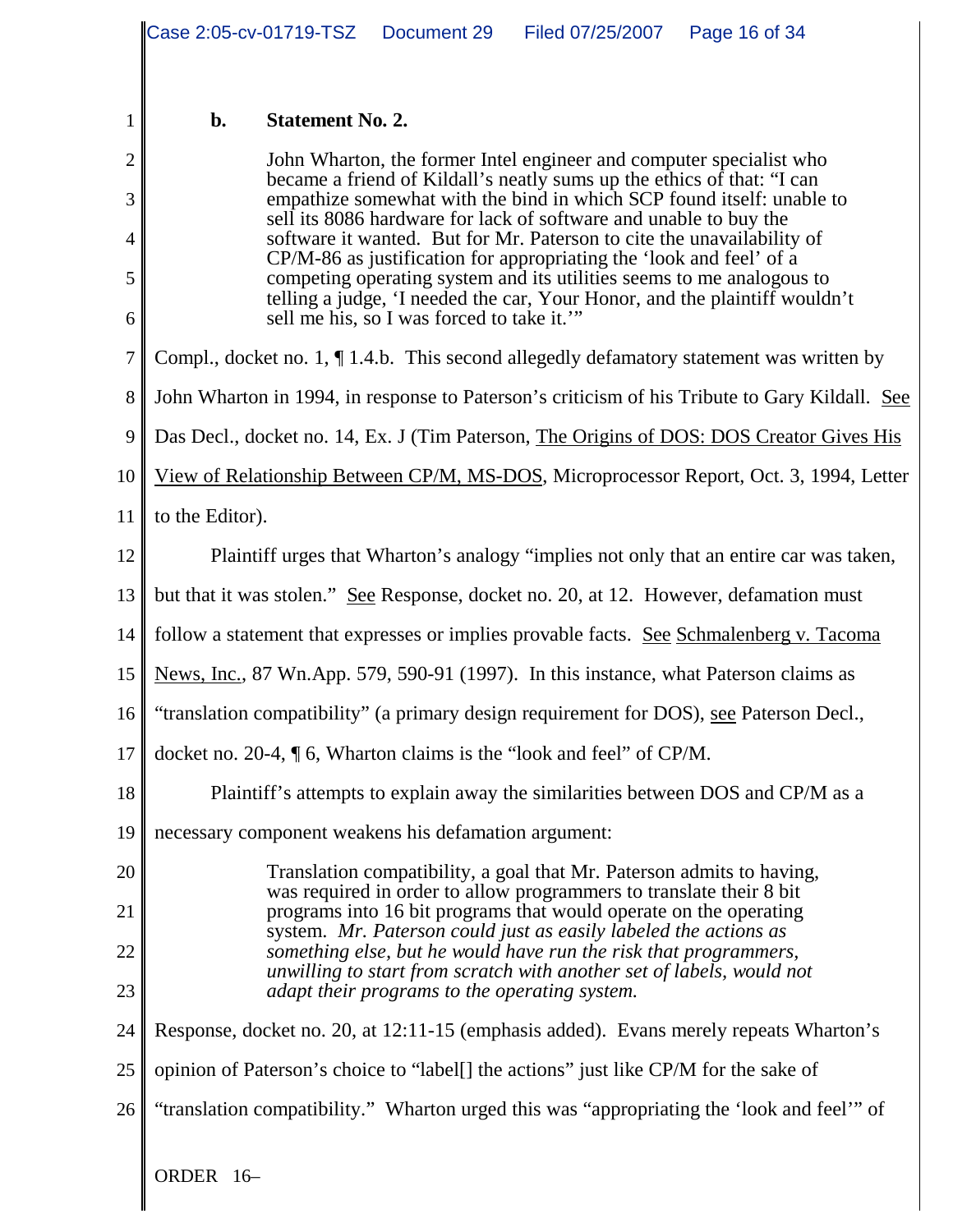1 2 CP/M; Paterson says it was necessary for the success of his DOS, for "translation compatibility."

| 3              | Wharton believed the appropriation was akin to taking a car without permission.               |
|----------------|-----------------------------------------------------------------------------------------------|
| $\overline{4}$ | More important than the characterization, however, is Evans inclusion of both sides of the    |
| 5              | debate. Indeed, Evans' quotation of Wharton's analogy would be meaningless without            |
| 6              | supporting facts. Wharton's analogy might have been phrased differently, but Evans cannot     |
| $\overline{7}$ | be expected to recast historical statements in public debate for purposes of the Kildall      |
| 8              | chapter. Evans' reprinting of the statement that Paterson appropriated the "look and feel" of |
| 9              | CP/M, and the "I needed the car" analogy is not defamatory. The statements are not            |
| 10             | provably false, they are not defamatory, and writing on the debate is protected by the First  |
| 11             | Amendment.                                                                                    |
| 12             | <b>Statement Nos. 3, 4.</b><br>c.                                                             |
| 13             | " Paterson's adaptation of Kildall's system "                                                 |
| 14             | Compl., docket no. 1, ¶ 1.4.c.                                                                |
| 15             | " Paterson's version of Kildall's program"                                                    |
| 16             | Compl., docket no. $1, \P$ 1.4.d.                                                             |
| 17             | Defendants argue that these statements are non-actionable opinion, based in part on           |
| 18             | Microsoft CEO Steve Ballmer's one-time statement that "Tim Patterson's [sic] operating        |
| 19             | system was, well, adapted from Gary Kildall's CP/M." See Das Decl., docket no. 14,            |
| 20             | Ex. T (Triumph of the Nerds: The Transcripts, Part II, available at http://www.pbs.org/nerds/ |
| 21             | part2.html, at HGB000699). Much like Kildall's statements that Paterson's DOS was a "rip-     |
| 22             | off" of Kildall's system, these statements merely convey Evans' sarcastic opinion that        |
| 23             | Paterson's DOS was merely a "version" or "adaptation" of CP/M. The statements                 |
| 24             | themselves are incapable of being proved false: they are an expression of Evans' opinion that |
| 25             | DOS was so closely akin to CP/M that it could be called a "version" or "adaptation" of the    |
| 26             | latter. Biting commentary of this type (i.e., commentary on disclosed facts) is the hallmark  |
|                | ORDER 17-                                                                                     |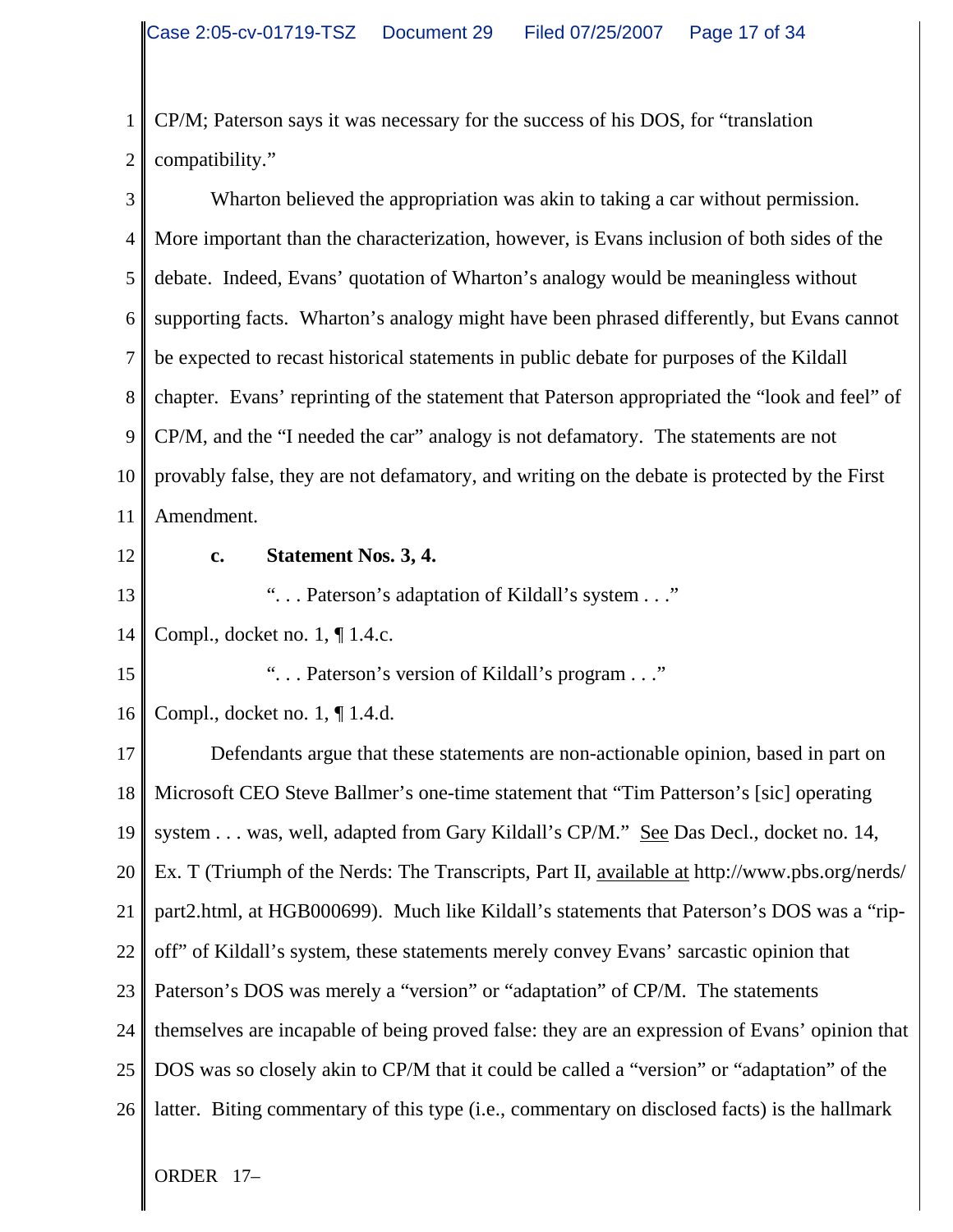|                | Case 2:05-cv-01719-TSZ Document 29<br>Filed 07/25/2007<br>Page 18 of 34                                                                                                                                         |
|----------------|-----------------------------------------------------------------------------------------------------------------------------------------------------------------------------------------------------------------|
|                |                                                                                                                                                                                                                 |
| 1              | of First Amendment protection. The statements convey opinion based on discussed and                                                                                                                             |
| $\overline{2}$ | disclosed facts, and are incapable of defamatory meaning.                                                                                                                                                       |
| 3              | d.<br>Statement Nos. 5, 6.                                                                                                                                                                                      |
| 4              | What Paterson essentially had done was rewrite the bottom part of the<br>software – improving the way files were stored and adapting the                                                                        |
| 5              | program to a 16-bit machine – while copying most of the top part of<br>Kildall's operating system (the Int-21 commands that allowed the                                                                         |
| 6<br>7         | operating system to interact with the application program). Even if<br>QDOS and CP/M were 80 percent different, as Paterson has said, he<br>took almost unaltered Kildall's Int-21 mechanism – the heart of his |
| 8              | innovation. An independent examination of the two systems shows<br>some blatant copies, some slight alterations. For instance, CP/M began<br>each new line with:                                                |
| 9              |                                                                                                                                                                                                                 |
| 10             | $A$ :                                                                                                                                                                                                           |
| 11             | The DOS prompt was:<br>A >                                                                                                                                                                                      |
| 12             |                                                                                                                                                                                                                 |
| 13             | Paterson copied Kildall's first 36 Int-21 functions into QDOS. He did<br>rename Kildall's "Read Sequential" function "Sequential Read";<br>"write sequential" became "sequential write"; "Read Random" was      |
| 14             | called "Random Read." And so on.                                                                                                                                                                                |
| 15<br>16       | In addition, $CP/M$ 's ED program was almost the same as $PC$ -DOS's $FDIN$ editor program $10$<br>EDLIN editor program.                                                                                        |
| 17             | Compl., docket no. 1, ¶ 1.4.e-f; see also Das Decl., Ex. B. Paterson argues the Evans'                                                                                                                          |
| 18             | contention that Paterson "took almost unaltered Kildall's Int-21" is false and defamatory,                                                                                                                      |
| 19             | because "Mr. Kildall did not have an Int-21 mechanism in his CP/M software." See                                                                                                                                |
| 20             | Response, docket no. 20, at 10; see also Hollaar Decl., docket no. 20-3, $\P$ 11-12.                                                                                                                            |
| 21             | Through the Hollaar Declaration, the Plaintiff provides substantial detail as to why                                                                                                                            |
|                | CP/M does not actually have an Int-21 mechanism. Mr. Hollaar further asserts that "[t]he                                                                                                                        |
| 22<br>23       | calling of the operating system when a function is required by the application program is                                                                                                                       |
| 24             |                                                                                                                                                                                                                 |
| 25             | 10<br>Included in italics with the alleged defamatory statement are additional relevant<br>portions of the text, which the Court believes are necessary for context. In this case, the                          |
| 26             | additional text includes examples from the "independent examination" described in the text, and<br>the substance of the allegation that Paterson copied Kildall's first 36 Int-21 functions into<br>QDOS.       |
|                | ORDER 18-                                                                                                                                                                                                       |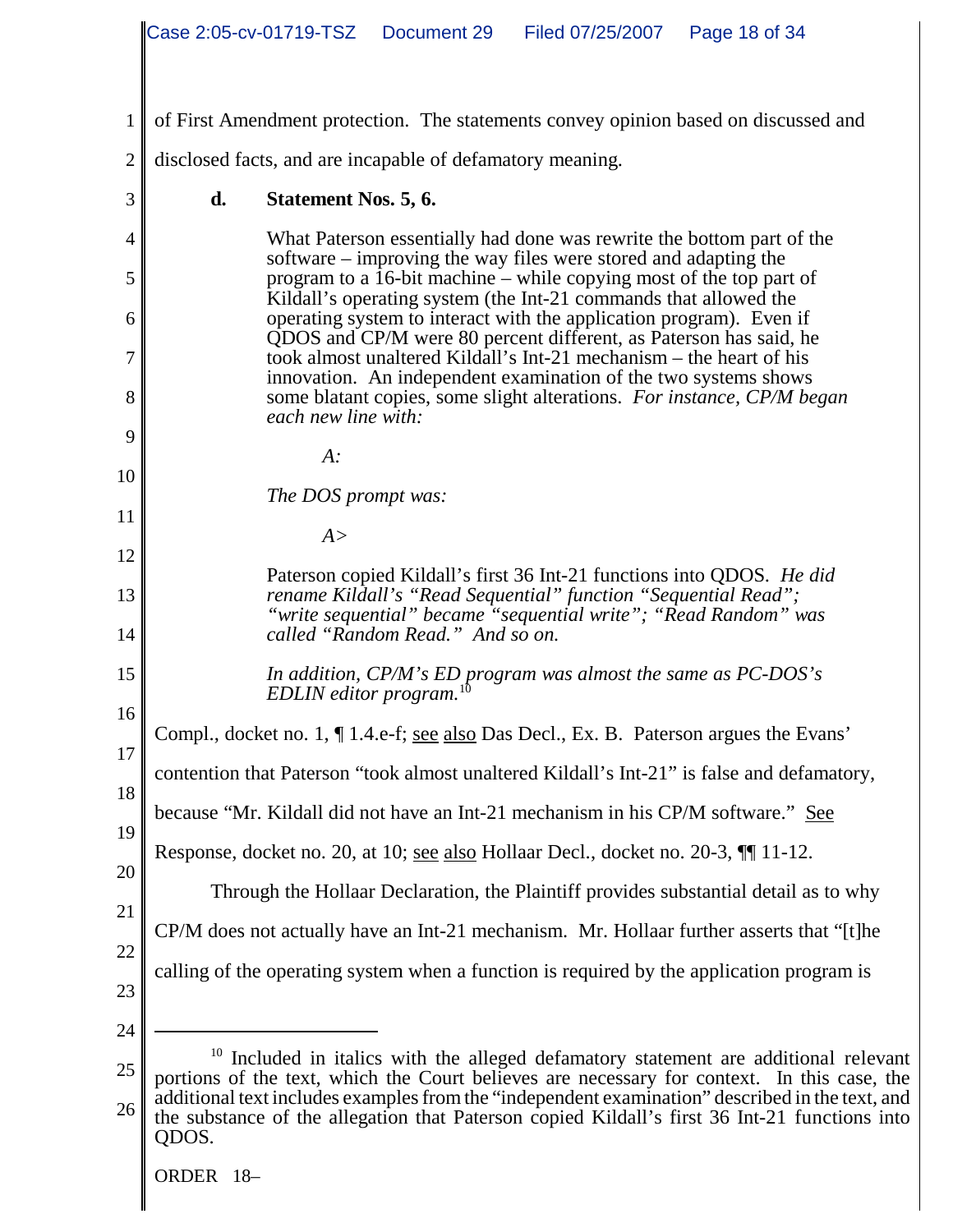1 2 3 4 5 6 7 8 9 certainly not original to Kildall." See Hollaar Decl., docket no. 20-3, ¶ 14. The substance of Plaintiff's challenge, however, is merely that the name given to the function list he copied was incorrect (i.e., that Paterson "took almost unaltered Kildall's [function subroutine] – the heart of his innovation," as opposed to Kildall's Int-21 mechanism.). Evans does attribute the "Interrupt 21" functions of DOS to Mr. Kildall, although Kildall had the same functions located within a different mechanism. See Tomkins Decl., docket no. 21, Ex. E. The incorrect detail regarding the "Int-21" label, however, is immaterial. Kildall's function calls were copied, almost verbatim, by Paterson. See also Tomkins Decl., docket no. 20-2, Ex. E (Kildall Memoir, Appendix B: A Comparison of CP/M and MS-DOS (unpublished)).

10 11 12 13 14 15 16 17 18 19 20 21 22 The truth of the statement is an absolute defense to a claim of defamation. Ward, 41 Wn.2d at 865. The literal truth of every detail need not be proved: it is sufficient if the statement is substantially true, or the gist of the story, its "sting," is true. Camer, 45 Wn.App. at 38. On the undisputed facts before the Court, Paterson used CP/M's function calls, with the similar labels, to ensure translation compatibility and for programmer acceptance. See Response, docket no. 20, at 12:11-15; Paterson Decl., docket no. 20-4, ¶¶ 5, 6. Plaintiff's contention that CP/M did not have "Interrupt 21" mechanism at a singular detail of the allegation, rather than its substantial truth. The functions in Paterson's DOS were copied from CP/M, for translation compatibility. Even if Kildall's CP/M did not have an "Int-21" mechanism, DOS function calls, "the [] commands that allowed the operating system to interact with the application program," were copied from CP/M. See Hollaar Decl., docket no. 20-3, ¶ 11. The sting of the Kildall chapter with regard to CP/M's function calls is substantially true, and Evans' statements are not actionable as defamation.

23

**e. Statement No. 7.** 

24 25

26

ORDER 19– disks, but he adds that mistakes were made in cloning Kildall's work. Complaint  $\P$  1.4.g. Paterson challenges this statement as defamatory. See id. However, Paterson has explained, for example, that MS-DOS did not implement CP/M function 12

Paterson's file system, Rolander acknowledges, was better for the larger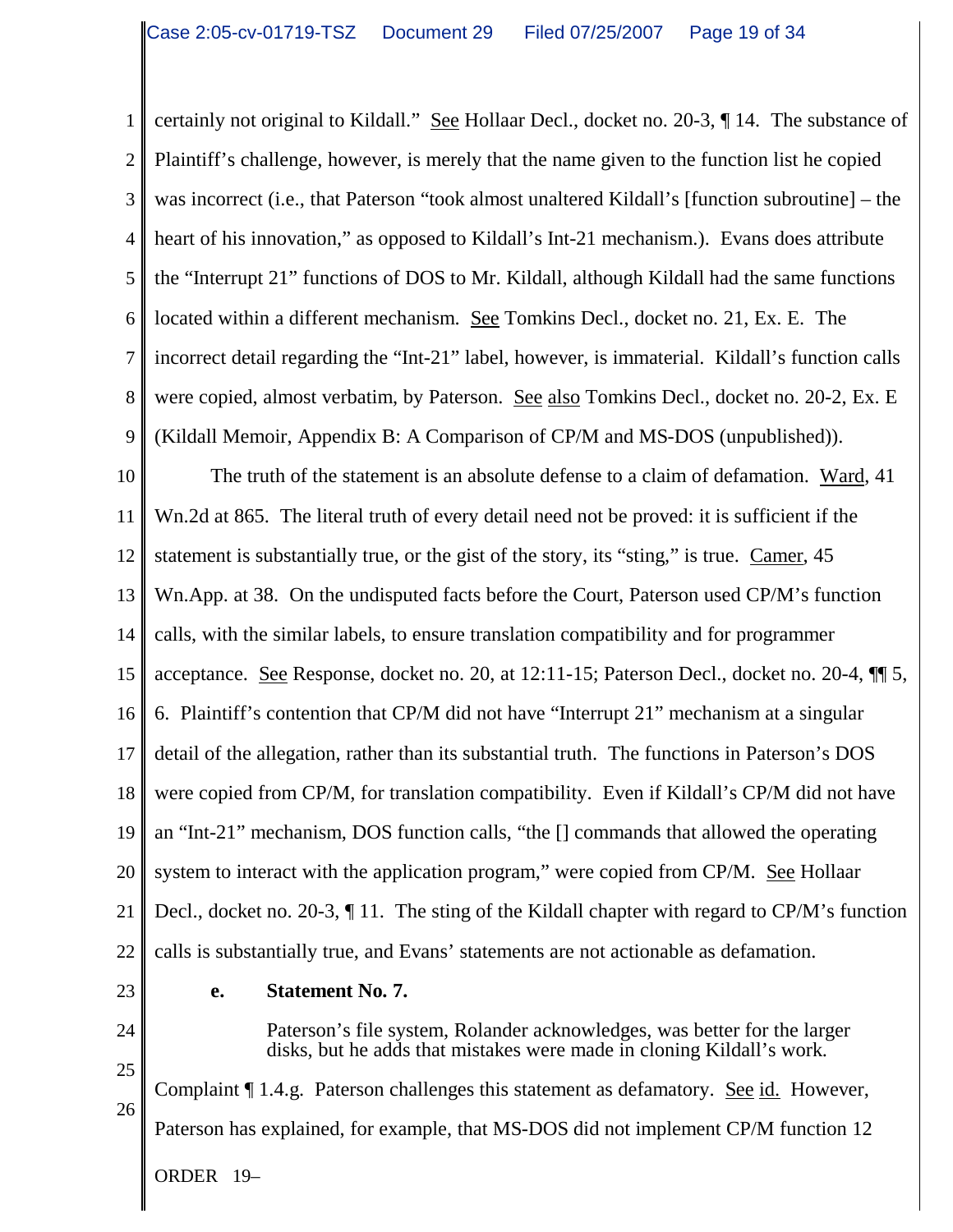1 2 3 4 5 6 7 8 9 10 11 12 13 14 15  $<sup>11</sup>$  As an additional basis for his defamation claim, Plaintiff asserts that the Kildall chapter</sup> falsely asserts that Kildall could have sued Microsoft: "[t]he obvious question is why Kildall did (0Ch) to get the system version number, likely as a result of his reliance on different versions of the CP/M Interface Guide. See Das Decl., docket no. 14, Ex. A (Paterson Dep. at 68:15-69:4). Paterson does not challenge, in Response, Evans' statement that "mistakes were made." Accordingly, the Court finds no false statement or defamatory meaning. Paterson also takes issue with Evans' characterization of his work as "cloning Kildall's work," claiming defamation. However, as with Evans' allegations that DOS was "Paterson's version" (or "Paterson's adaptation") of CP/M, the statement that Paterson "clon[ed]" CP/M constitutes non-actionable opinion. Plaintiff does not allege that Evans' "cloning" allegation is provably false, and his expert, Lee Hollaar, opines that "[a]s with many terms in computer technology, there is no precise definition of 'clone.'" See Hollaar Decl., docket no. 20-3, at ¶ 27. Given the imprecise nature of the word "clone," and the admitted substantial influence of CP/M on DOS, the Court finds no defamatory meaning in the allegation that Paterson "clon[ed] Kildall's system."11

#### 24 25 VENDOR hereby expressly releases and forever discharges IBM of and from all claims . . . in any way relating to . . . IBM Personal Computer DOS . . . .

26 See Tomkins Decl., docket no. 21, Ex. D (IBM Contract) at 16. The release of IBM had no effect on DRI's ability to bring a claim against Microsoft – except with regard to its

ORDER 20–

<sup>16</sup> 17 not sue Microsoft as he was free to do so. \*\*\* The decision not to sue was a disastrous error." See Das Decl., docket no. 14, Ex. B, at 413. Plaintiff alleges that Kildall was not the "nice" person described in the Kildall chapter, and that DRI could not have won its lawsuit against Microsoft, as alleged by persons quoted in the chapter.

<sup>18</sup> 19 20 "Yeah," says [DRI's Gerry] Davis now, "what we should have done in retrospect was gone in and sued Microsoft very early on, even with the uncertainty in the law, because it would have stopped the development of a competitor. And if we had stopped them to begin with, they would never have gotten the foothold they have."

<sup>21</sup> 22 23 See id., Ex. B, at 414. Plaintiff alleges the implication that Kildall could have sued is both false and defamatory, because Kildall had "voluntarily waived the right to sue in his agreement with IBM. *See Exhibit D, Contract with IBM.*" Unfortunately, Plaintiff fails to cite the applicable portion of the agreement. However, section (o) of the Agreement between DRI and IBM reads as follows: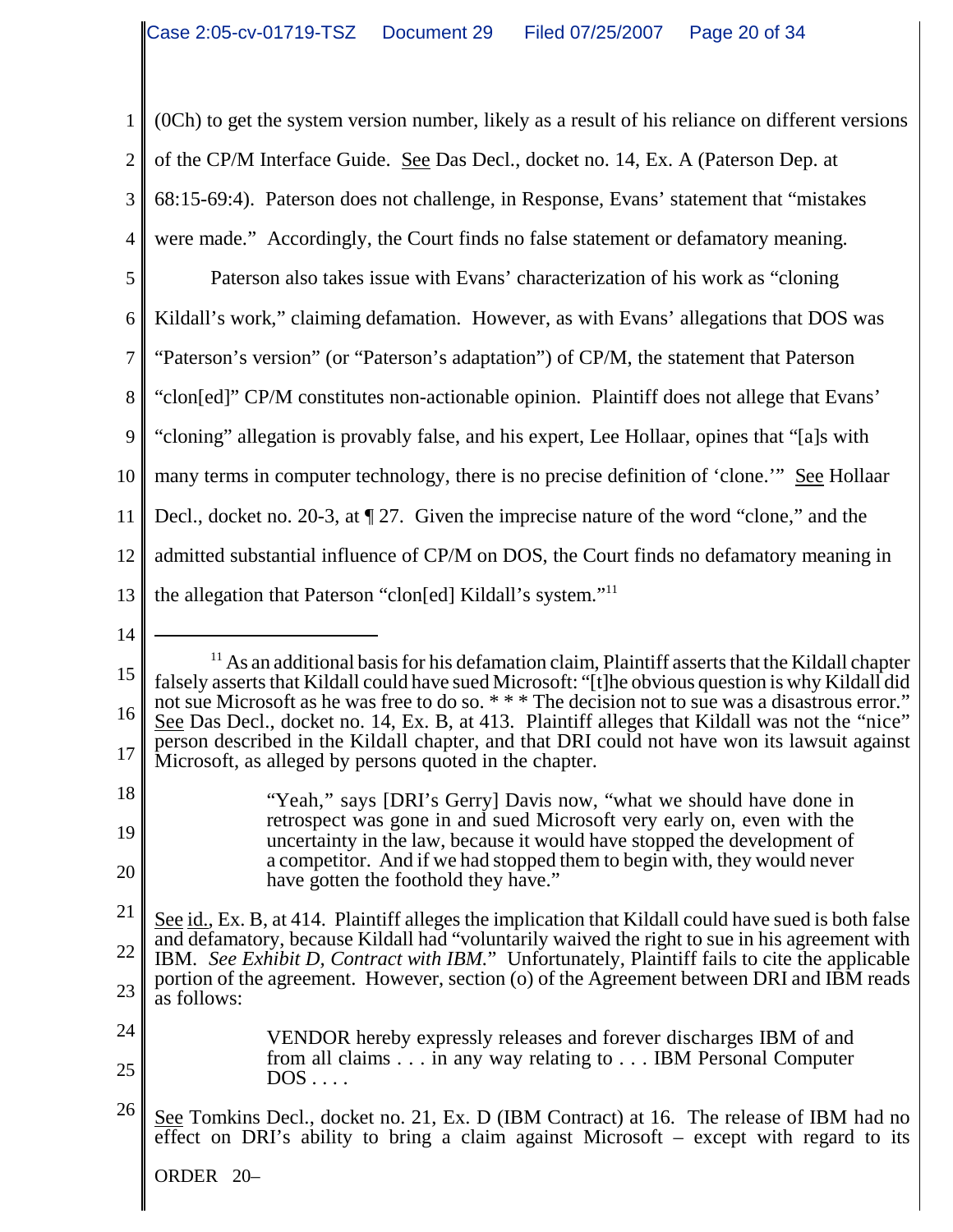#### **2. Fault.**

2 3 4 5 6 7 8 9 The third element a defamation plaintiff must prove is fault. Mark, 96 Wn.2d 473, 486 (1981). The necessary degree of fault depends on whether a plaintiff is a private individual or a public figure. Caruso v. Local Union No. 690 of Intern. Broth. of Teamsters, 100 Wn.2d 343, 352 (1983). If the plaintiff is a private individual, a negligence standard of fault applies. Id. (quoting Taskett v. KING Broadcasting Co., 86 Wn.2d 439, 445 (1976)). If the plaintiff is a public figure, the plaintiff must prove "actual malice" in order to recover. Caruso, 100 Wn.2d at 352 (quoting Gertz, 418 U.S. at 342). Actual malice requires proof by "clear and convincing evidence" of "knowledge of the

10 11 12 13 falsity or reckless disregard of the truth or falsity of the statement." Id.; Flowers v. Carville, 310 F.3d 1118, 1130 (9th Cir. 2002). The First Amendment defines the boundaries of fault in an action for defamation involving a public figure. E.g., Masson v. New Yorker Magazine, Inc., 501 U.S. 496, 499 (1991).

14

1

### **a. Mr. Paterson as a Limited-Purpose Public Figure.**

15 16 17 18 19 20 The parties agree that it is for the Court to determine whether or not Mr. Paterson is a public figure. See Response, docket no. 20, at 6 ("[w]hether or not a party is a public figure is a question of law which must be decided by the court") (citing Wolston v. Reader's Digest Ass'n, Inc., 578 F.2d 427, 429 (D.C. Cir. 1978), rev'd on other grounds, 443 U.S. 157 (1979). The Court's determination regarding whether an individual is a public figure may rest on either of two alternative bases. First,

21

24

. . . provided, however, that such release and immunity shall not extend to the offering of similar DOS operating systems to others by such suppliers, developers and maintainers.

<sup>22</sup> 23 development of IBM PC-DOS. The agreement left open the possibility of suing Microsoft for MS-DOS.

<sup>25</sup> 26 Id. at 18 (emphasis in original). This is consistent with Evans' averment in the Kildall chapter that Kildall had agreed not to sue IBM, "but did not agree to an undertaking to refrain from suing Microsoft." See Das Decl., docket no. 14, Ex. B, at 413.

ORDER 21–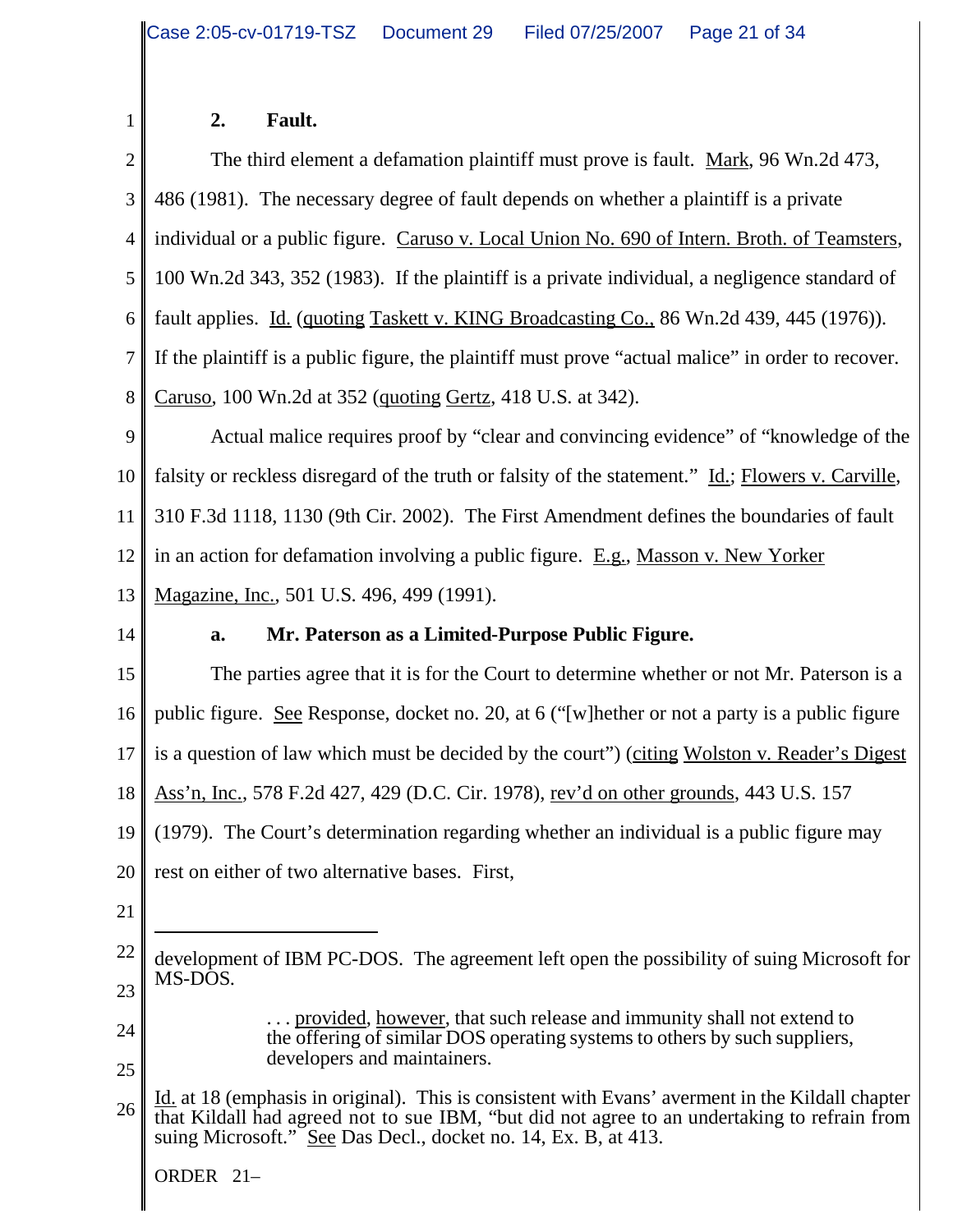|                                                                                        | Case 2:05-cv-01719-TSZ<br>Document 29<br>Filed 07/25/2007<br>Page 22 of 34                                                                                                                                                                                                                                                                                                                                                                                                                                                                                                                                                                                                                                                                                                                                                                                                                                                                                                                                                                                                                                                                                                                                                                                                                                                                                                                                                                                                 |
|----------------------------------------------------------------------------------------|----------------------------------------------------------------------------------------------------------------------------------------------------------------------------------------------------------------------------------------------------------------------------------------------------------------------------------------------------------------------------------------------------------------------------------------------------------------------------------------------------------------------------------------------------------------------------------------------------------------------------------------------------------------------------------------------------------------------------------------------------------------------------------------------------------------------------------------------------------------------------------------------------------------------------------------------------------------------------------------------------------------------------------------------------------------------------------------------------------------------------------------------------------------------------------------------------------------------------------------------------------------------------------------------------------------------------------------------------------------------------------------------------------------------------------------------------------------------------|
| 1<br>$\overline{2}$                                                                    | [ <i>i</i> ] In some instances an individual may achieve such pervasive fame or<br>notoriety that he becomes a public figure for all purposes and in all<br>contexts.                                                                                                                                                                                                                                                                                                                                                                                                                                                                                                                                                                                                                                                                                                                                                                                                                                                                                                                                                                                                                                                                                                                                                                                                                                                                                                      |
| 3<br>4<br>5<br>6<br>7<br>8                                                             | Gertz v. Robert Welch, Inc., 418 U.S. 323, 351 (1974). The courts have generally referred to<br>such persons as "general purpose" public figures. E.g., Harris v. Tomczak, 94 F.R.D. 687,<br>700 (E.D. Cal. 1982). A "general public figure is a well-known 'celebrity,' his name a<br>'household word." Waldbaum v. Fairchild Publications, Inc., 627 F.2d 1287, 1294 (D.C.<br>Cir. 1980). There is no allegation that Mr. Paterson is a "general purpose" public figure.<br>A "general purpose" public figure is much less common than a "limited purpose"                                                                                                                                                                                                                                                                                                                                                                                                                                                                                                                                                                                                                                                                                                                                                                                                                                                                                                               |
| 9                                                                                      | public figure. The Supreme Court described a limited purpose public figure in Gertz:                                                                                                                                                                                                                                                                                                                                                                                                                                                                                                                                                                                                                                                                                                                                                                                                                                                                                                                                                                                                                                                                                                                                                                                                                                                                                                                                                                                       |
| 10<br>11<br>12<br>13<br>14<br>15<br>16<br>17<br>18<br>19<br>20<br>21<br>22<br>23<br>24 | More commonly, an individual voluntarily injects himself or is drawn<br>into a particular public controversy and thereby becomes a public figure<br>for a limited range of issues. In either case such persons assume special<br>prominence in the resolution of public questions.<br>418 U.S. at 351; accord Dworkin v. Hustler Magazine Inc., 867 F.2d 1188, 1197 (9th Cir.<br>1989). "[A] public controversy is one that touches upon serious issues relating to community<br>values, <i>historical events</i> , governmental or political activity, arts, education, or public safety.<br>Wells v. Liddy, 186 F.3d 505, 540 (4th Cir. 1999) (emphasis added). Defendants allege that<br>Mr. Paterson is a "limited purpose" public figure for the limited range of issues surrounding<br>the long-standing controversy regarding the paternity of DOS. Paterson counters that his<br>actions are insufficient to establish involvement in a "public controversy," and contends the<br>dispute regarding CP/M and DOS was only between Kildall and Gates. See Response,<br>docket no. 20, at 7-8.<br>An individual need not be known outside of his or her particular industry to be a<br>limited purpose public figure. For example, in Waldbaum v. Fairchild Publications, Inc.,<br>627 F.2d 1287 (D.C. Cir. 1980), the Court considered a supermarket executive whose<br>advocacy for certain policies was known in the industry and reported in trade publications. |
| 25<br>26                                                                               | The Court noted that:                                                                                                                                                                                                                                                                                                                                                                                                                                                                                                                                                                                                                                                                                                                                                                                                                                                                                                                                                                                                                                                                                                                                                                                                                                                                                                                                                                                                                                                      |
|                                                                                        |                                                                                                                                                                                                                                                                                                                                                                                                                                                                                                                                                                                                                                                                                                                                                                                                                                                                                                                                                                                                                                                                                                                                                                                                                                                                                                                                                                                                                                                                            |

ORDER 22-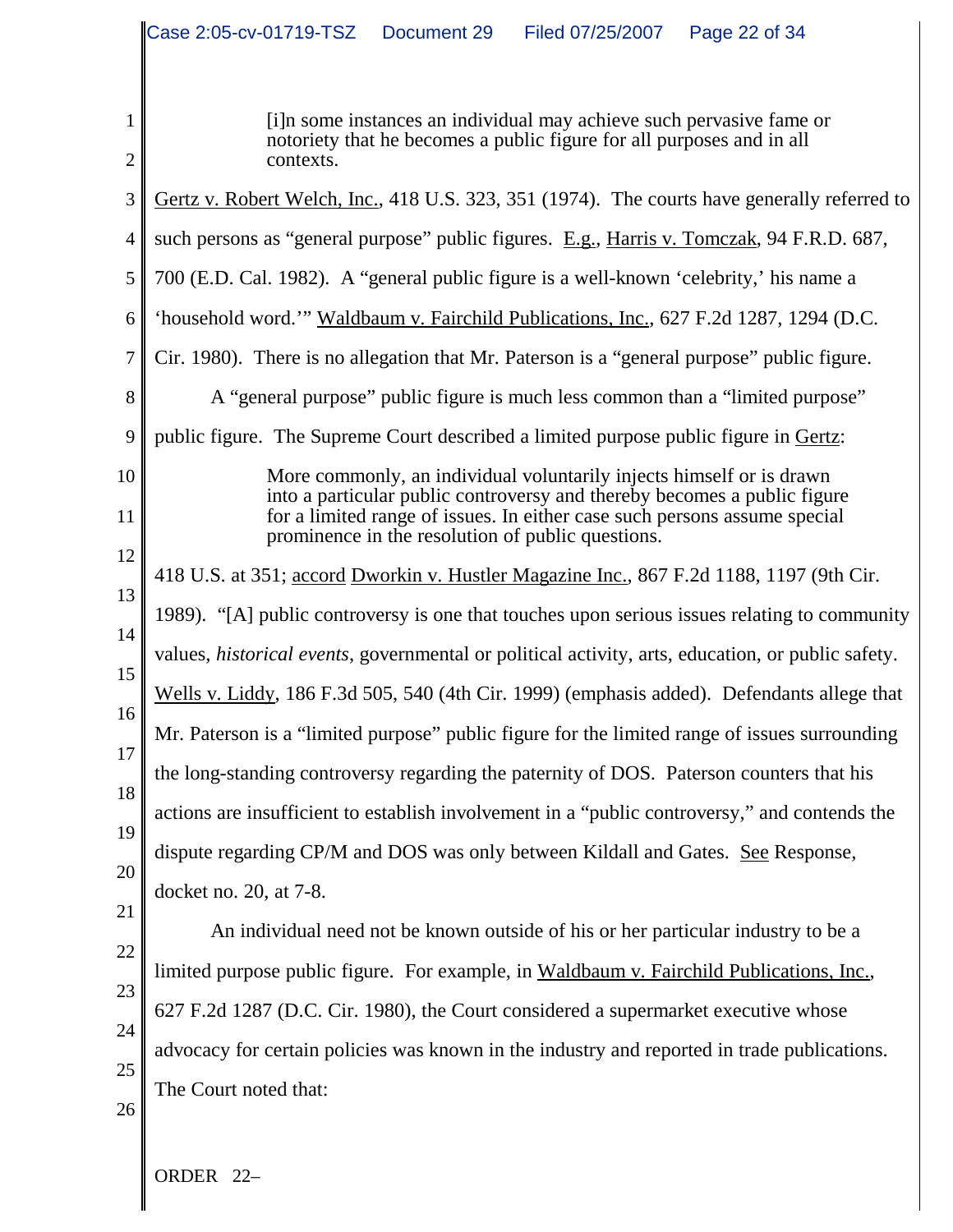|                | Case 2:05-cv-01719-TSZ  Document 29<br>Filed 07/25/2007   Page 23 of 34                                                                          |
|----------------|--------------------------------------------------------------------------------------------------------------------------------------------------|
|                |                                                                                                                                                  |
| 1              | Those who attempt to affect the result of a particular controversy have                                                                          |
| $\mathbf{2}$   | assumed the risk that the press, in covering the controversy, will<br>examine the major participants with a critical eye.                        |
| 3              | Id. at 1298. The Court found that the supermarket executive was a limited purpose public                                                         |
| 4              | figure with respect to public controversy surrounding the viability of precedent-breaking                                                        |
| 5              | policies, and the allegation that his leadership resulted in losses to the supermarket                                                           |
| 6              | cooperative and his ultimate dismissal. <i>Id.</i> at 1299 ("public controversies existed over the                                               |
| $\overline{7}$ | viability of cooperatives as a form of commercial enterprise and over the wisdom of various                                                      |
| $8\,$          | policies that Greenbelt in particular was pioneering."). The Court's analysis of whether a                                                       |
| 9              | public controversy actually existed is instructive:                                                                                              |
| 10             | To determine whether a controversy indeed existed and, if so, to define<br>its contours, the judge must examine whether persons actually were    |
| 11             | discussing some specific question. A general concern or interest will<br>not suffice. The court can see if the press was covering the debate,    |
| 12             | reporting what people were saying and uncovering facts and theories to<br>help the public formulate some judgment. It should ask whether a       |
| 13             | reasonable person would have expected persons beyond the immediate<br>participants in the dispute to feel the impact of its resolution. If the   |
| 14<br>15       | issue was being debated publicly and if it had foreseeable and<br>substantial ramifications for nonparticipants, it was a public<br>controversy. |
| 16             | Id. at 1297. The Court in Daniel Goldreyer, Ltd. v. Dow Jones & Co., Inc., 259 A.D.2d 353                                                        |
| 17             | (N.Y.A.D. 1999) reached a similar result with regard to an art restorer, "controversial and                                                      |
| 18             | well-known in the profession, but not outside of it." The Court found the plaintiff was an                                                       |
| 19             | "involuntary limited purpose public figure" based on the public controversy surrounding "his                                                     |
| 20             | use of certain questionable techniques in the restoration of a valuable painting for a Dutch                                                     |
| 21             | museum." Id. at 353. The Court concluded that the plaintiff must prove "that a reasonable"                                                       |
| 22             | jury might find that actual malice ha[s] been shown with convincing clarity." Id. at 353-54.                                                     |
| 23             | Paterson urges the Court to conclude that his public involvement in the controversy                                                              |
| 24             | amounts to "a couple of articles in trade journals that refer to Mr. Paterson's role in the                                                      |
| 25             | development of DOS," and "one letter to the editor where Mr. Paterson takes issue with                                                           |
| 26             | Kildall's characterization of his work as derivative." See Response, docket no. 20, at 8.                                                        |
|                | ORDER 23-                                                                                                                                        |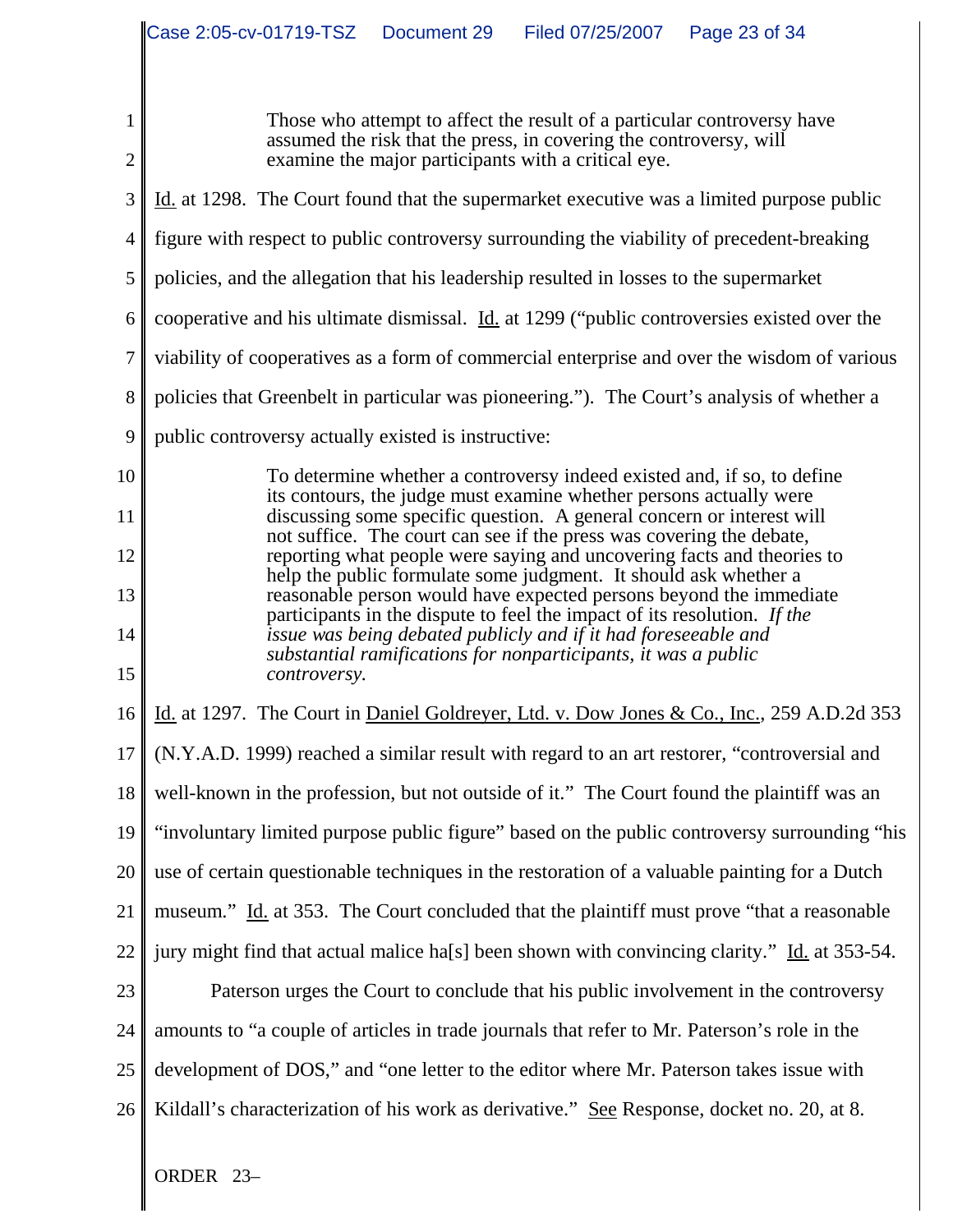1 2 3 4 5 6 7 8 9 10 11 12 However, the scope of the public controversy was extensive, as was Paterson's involvement. Infoworld's comment that IBM's operating system would "be similar to CP/M in many respects" was perhaps the first comparison of similarities between the operating systems. See Das Decl., docket no. 14, Ex. S. Kildall's phone call to Paterson, accusing him of "ripping off" CP/M, see id., Ex. G at 184, followed popular, public recognition of similarities between the two operating systems. DOS was "a CP/M-look-alike operating system." Id., Ex. U (Kevin Strehlo, Microsoft Expands, Weighs Dependence Against Autonomy, PC Week, Sept. 1984). Paterson also provided commentary on his reliance on CP/M during the creation of DOS. Id., Ex. L (David Hunter, Tim Paterson: The Roots of Dos, Softalk for the IBM Computer, March 1983 ("Step one was to write down what CP/M-80 did.")). Public controversy grew with articles and statements following Kildall's death in

13 1994. John Wharton wrote a tribute to Kildall in Microprocessor Report, to which Mr.

14 Paterson responded with a lengthy, substantive letter to the editor. See Das Decl., docket no.

15 14, Ex. J (Tim Paterson, The Origins of DOS: DOS Creator Gives His View of Relationship

16 Between CP/M, MS-DOS, Microprocessor Report, Oct. 3, 1994, Letter to the Editor).

17 Paterson disputed Wharton's "characterization" of DOS as "an unauthorized 'quick and

18 dirty' knockoff of CP/M from Seattle Computer Products." Id. Although not directly

19 disputing that DOS was a knockoff of CP/M, Paterson explained that CP/M-86 was

20 unavailable, and that Seattle Computer Products was in desperate need of software for Intel's

21 8086. Id. Paterson explained that the interface used by applications (to make it as easy as

22 possible for developers) would necessarily be the same:

23 24 In other words, the interface used by applications to request operating system services would be exactly the same as CP/M's after applying the translation rules.

25 26 Id. Paterson conceded that he copied application-visible elements from CP/M, and that he relied upon the CP/M Interface Guide in writing DOS:

ORDER 24–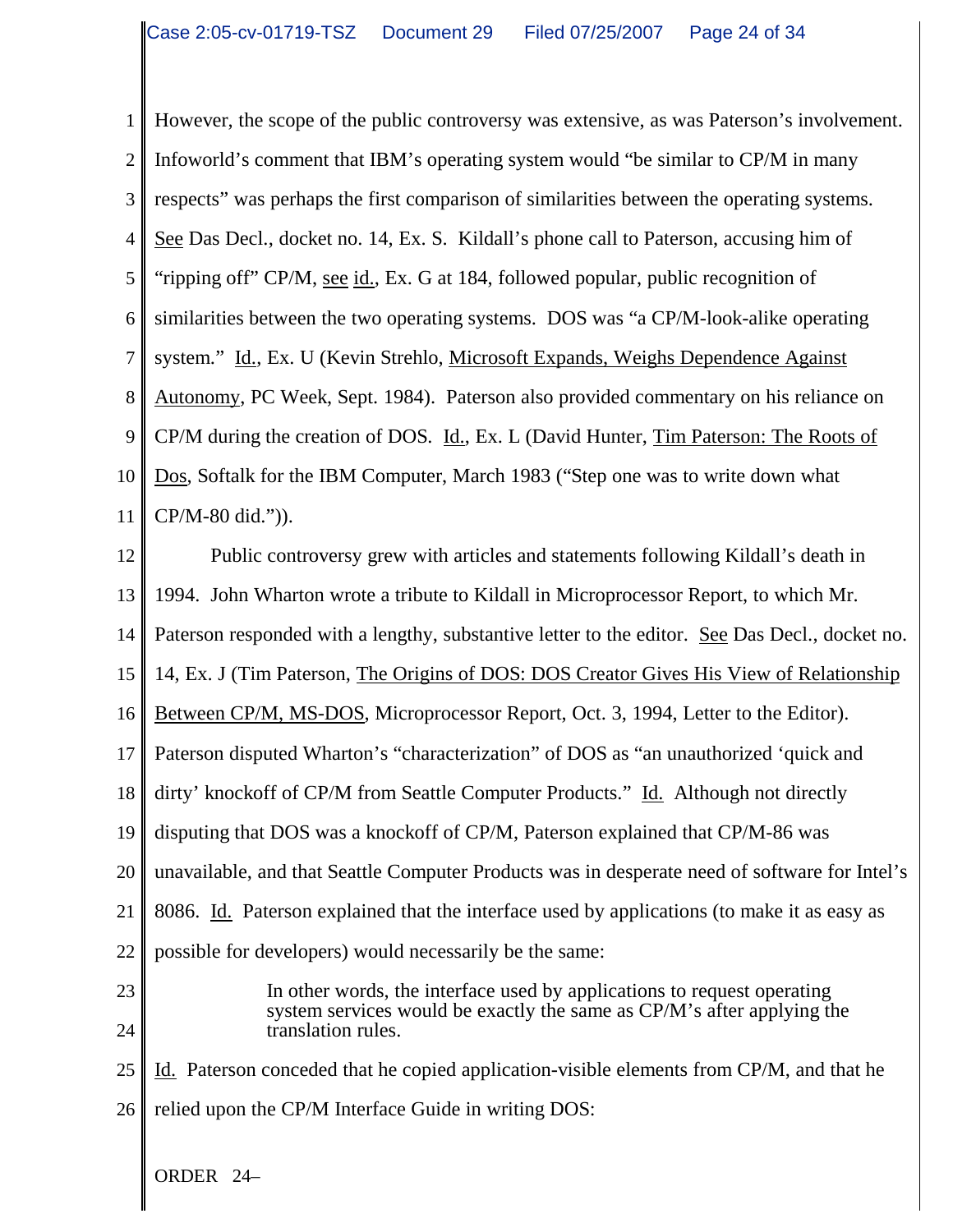|                                            | Case 2:05-cv-01719-TSZ<br>Document 29<br>Filed 07/25/2007<br>Page 25 of 34                                                                                                                                                                                                                                                                                                                                                                                                                                                     |
|--------------------------------------------|--------------------------------------------------------------------------------------------------------------------------------------------------------------------------------------------------------------------------------------------------------------------------------------------------------------------------------------------------------------------------------------------------------------------------------------------------------------------------------------------------------------------------------|
| 1<br>$\overline{c}$<br>3<br>$\overline{4}$ | So 86-DOS generally had all the same application-visible elements as<br>CP/M–the function codes, the entry point address, part of the File<br>Control Block layout, etc. I used the 1976 CP/M Interface Guide for<br>my description of the requirements. I also provided some similar<br>commands from the console such as DIR, RENAME, ERASE--although<br>any system would have such functions, regardless of name chosen.<br>Id. Paterson set forth his version of events relating to the creation of DOS in the letter, and |
| 5                                          | then in closing directed readers to books for which Paterson had provided interviews, Gates                                                                                                                                                                                                                                                                                                                                                                                                                                    |
| 6                                          | and Hard Drive. See Das Decl., docket no. 14, Ex. G, H (James Wallace & Jim Erickson,                                                                                                                                                                                                                                                                                                                                                                                                                                          |
| 7                                          | Hard Drive: Bill Gates and the Making of the Microsoft Empire (John Wiley & Sons, Inc.                                                                                                                                                                                                                                                                                                                                                                                                                                         |
| 8                                          | 1992)) (Stephen Manes & Paul Andrews, Gates: How Microsoft's Mogul Reinvented an                                                                                                                                                                                                                                                                                                                                                                                                                                               |
| 9                                          | Industry-and Made Himself the Richest Man in America (Doubleday 1993)).                                                                                                                                                                                                                                                                                                                                                                                                                                                        |
| 10                                         | In Hard Drive, Paterson told of a telephone confrontation with Kildall, in which he                                                                                                                                                                                                                                                                                                                                                                                                                                            |
| 11<br>12                                   | accused Paterson of "ripping off" CP/M:                                                                                                                                                                                                                                                                                                                                                                                                                                                                                        |
| 13<br>14<br>15                             | "At the time," said Paterson, "I told him I didn't copy anything. I just<br>took his printed documentation and did something that did the same<br>thing. That's not by any stretch violating any kind of intellectual<br>property laws. Making the recipe in the book does not violate the<br>copyright on the recipe. I'd be happy to debate this in front of anybody,<br>any judge."                                                                                                                                         |
| 16                                         | See Das Decl., docket no. 14, Ex. G at 184.                                                                                                                                                                                                                                                                                                                                                                                                                                                                                    |
| 17                                         | In other publications, Paterson defended his authorship of DOS from Kildall's                                                                                                                                                                                                                                                                                                                                                                                                                                                  |
| 18                                         | persistent allegations of copying, including an article written for the "Encyclopedia of                                                                                                                                                                                                                                                                                                                                                                                                                                       |
| 19                                         | Computers and Computer History." See id., Ex. EE. In writing this article, Mr. Paterson                                                                                                                                                                                                                                                                                                                                                                                                                                        |
| 20                                         | admits his goal was to address the continuing controversy whether QDOS was a "clone" or                                                                                                                                                                                                                                                                                                                                                                                                                                        |
| 21                                         | "rip off" of CP/M, "thinking if I explain it, you know, fully and in detail people will                                                                                                                                                                                                                                                                                                                                                                                                                                        |
| 22                                         | understand." Id., Ex. A (Paterson Dep. 224:20-225:7).                                                                                                                                                                                                                                                                                                                                                                                                                                                                          |
| 23                                         | Paterson has written articles for Byte Magazine, and authored other articles on the                                                                                                                                                                                                                                                                                                                                                                                                                                            |
| 24                                         | origins of DOS. He has made himself available for interview since the early 1980s, and                                                                                                                                                                                                                                                                                                                                                                                                                                         |
| 25                                         | maintains a collection of articles by him, and about him, on his web site. See Johnson Decl.,                                                                                                                                                                                                                                                                                                                                                                                                                                  |
| 26                                         | docket no. 23-2, Ex. A (Paterson Dep. at 73-74). Paterson actively sought to influence                                                                                                                                                                                                                                                                                                                                                                                                                                         |
|                                            | ORDER 25-                                                                                                                                                                                                                                                                                                                                                                                                                                                                                                                      |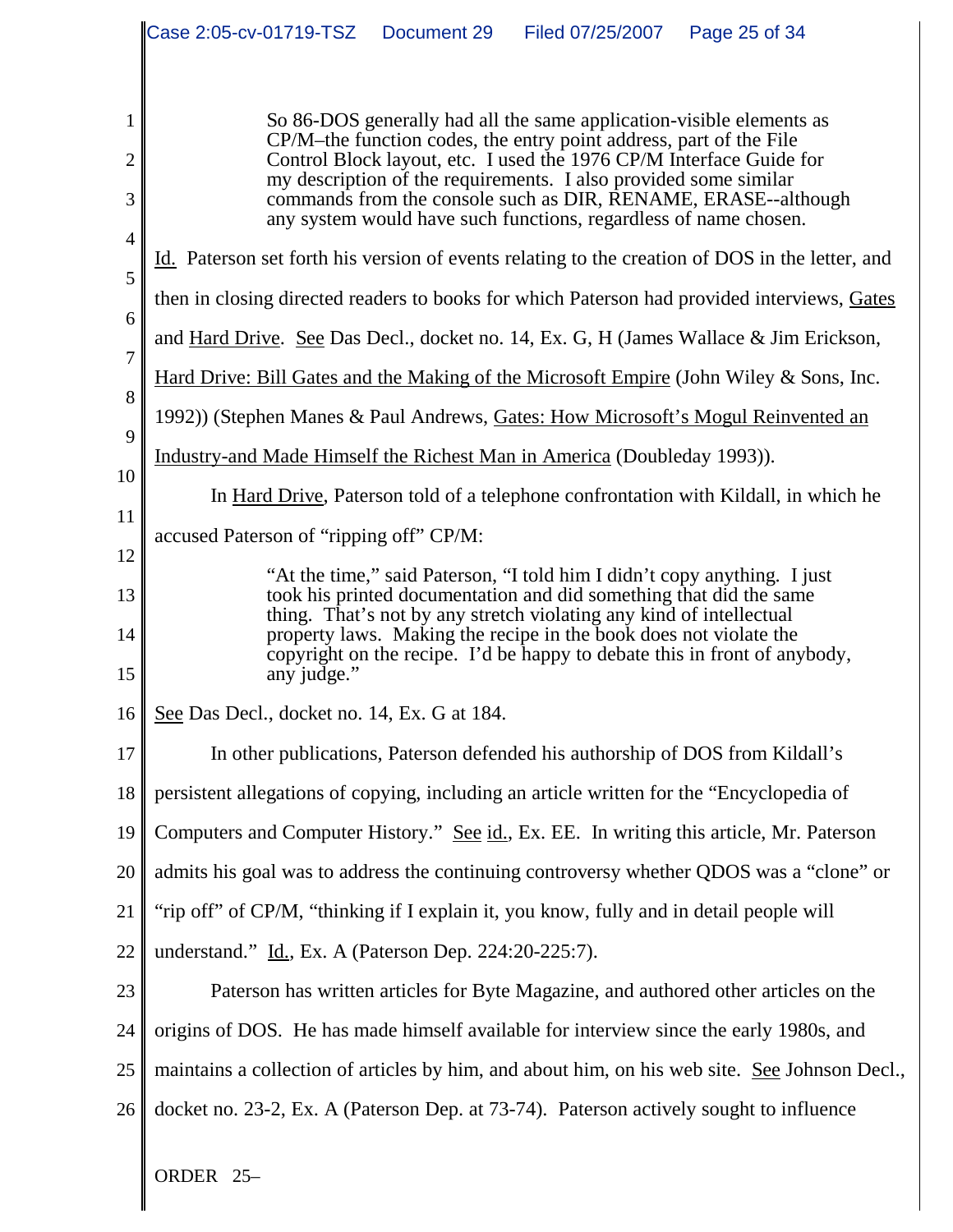1 2 3 public perception of himself and his authorship of DOS. Having voluntarily injected himself into the public controversy surrounding the paternity of DOS, Tim Paterson is a limited purpose public figure. $12$ 

4

## **b. Actual Malice.**

5 6 7 8 9 10 11 12 13 14 15 16 A public figure defamation plaintiff must prove, with evidence of "convincing clarity," that the defendant published false and defamatory statements with *actual malice*. E.g., Curtis Publ'g Co. v. Butts, 388 U.S. 130, 155 (1967); see also Flowers v. Carville, 310 F.3d 1118, 1130 (9th Cir. 2002) (Actual malice "must be satisfied by clear and convincing evidence . . ."). Paterson concedes that a limited purpose public figure must prove actual malice at trial. See Response, docket no. 20, at 22.<sup>13</sup> Actual malice is a subjective standard, turning on the defendant's state of mind. Flowers, 310 F.3d at 1131. Actual malice means the publication was made "with knowledge it was false or with reckless disregard of whether it was false or not." New York Times Co. v. Sullivan, 376 U.S. 254, 279-80 (1964); see also Hoppe, 53 Wn.App. at 676 ("To prove actual malice, a plaintiff usually must establish that the declarant knew the expression was false, acted with a high degree of awareness of its probable falsity, or in fact entertained

17

<sup>18</sup> 19 20 21 22 23 24  $12$  Mr. Paterson cites only one case in connection with the issue of a limited purpose public figure, and urges the Court to apply the four-part limited purpose public figure test set forth in Lerman v. Flynt Distributing  $\overline{Co}$ , Inc., 745 F.2d 123, 136-37 (2d Cir. 1984). Under Lerman, a defendant must show a plaintiff has (1) successfully invited public attention to his views in an effort to influence others prior to the incident that is the subject of litigation; (2) voluntarily injected himself into a public controversy related to the subject of the litigation; (3) assumed a position of prominence in the public controversy; and (4) maintained regular and continuing access to the media. Mr. Paterson's role in the controversy surrounding DOS meets and exceeds each of the elements under Lerman. Over a period of decades, Paterson has invited the public to consider his viewpoint, as the "father of DOS." He has maintained regular access to the media, and has publically disputed any questioning of the relationship between DOS and CP/M. Mr. Paterson is a limited purpose public figure under any formulation of the test.

<sup>25</sup> 26  $13$  Plaintiff cites RCW 9.58.020 in a footnote, noting that publications falling within the criminal statute are "deemed malicious unless justified or excused." See Response, docket no. 20, at 22 n.3. However, the criminal libel statute has "no relation whatever to a civil action for damages." Tolan v. Washington, 2005 WL 1378755 (W.D. Wash. 2005) (quoting Enright v. Bringgold, 106 Wn. 233 (1919)).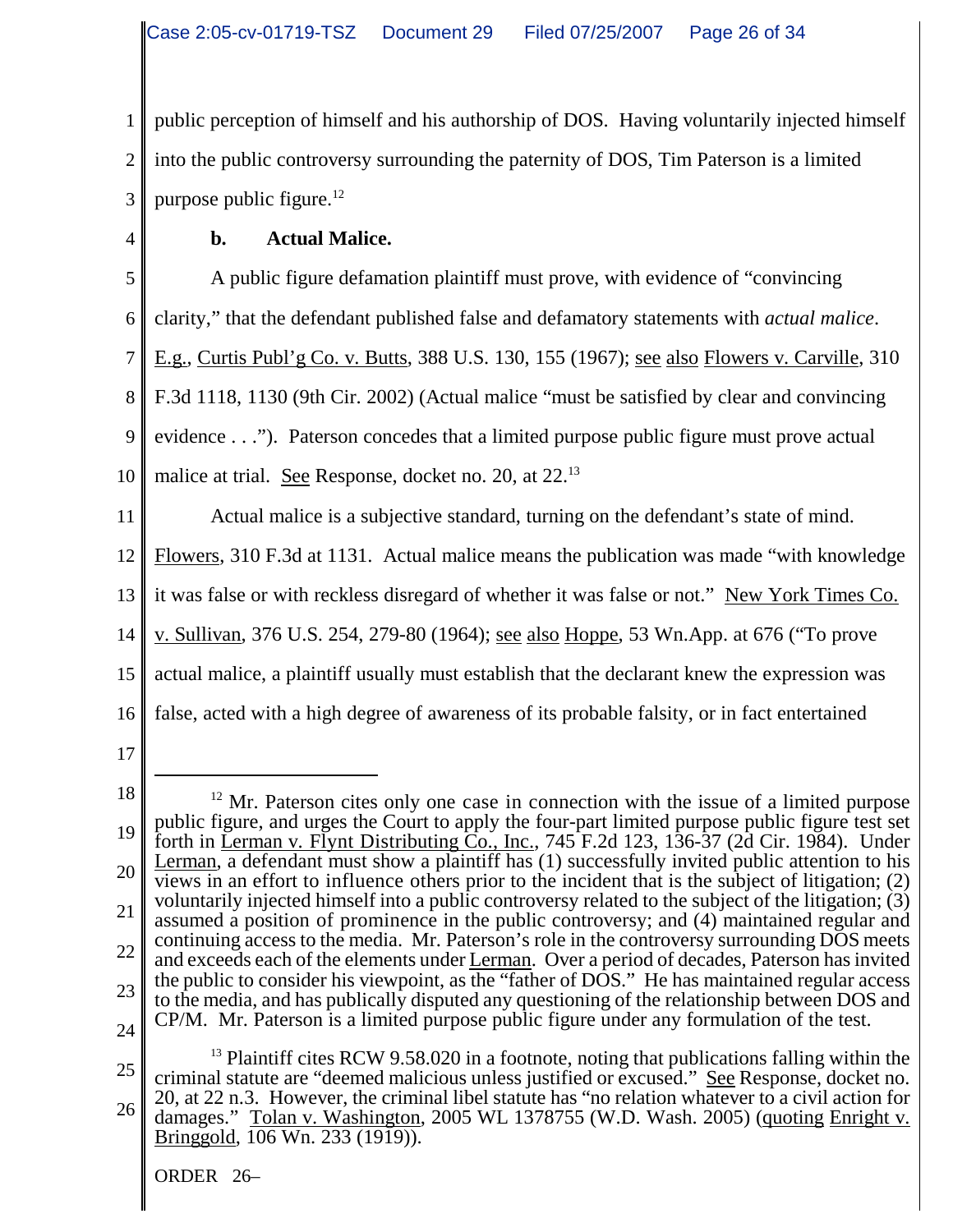|                | Case 2:05-cv-01719-TSZ<br>Document 29<br>Filed 07/25/2007   Page 27 of 34                                                                                                                                                                                  |
|----------------|------------------------------------------------------------------------------------------------------------------------------------------------------------------------------------------------------------------------------------------------------------|
| 1              | serious doubts as to the statement's truth."); accord Harris v. City of Seattle, 315 F. Supp. 2d                                                                                                                                                           |
| $\overline{2}$ | 1105, 1110 (2004).                                                                                                                                                                                                                                         |
| 3              | Reckless disregard "is not measured by whether a reasonably prudent                                                                                                                                                                                        |
| 4              | man would have published, or would have investigated before<br>publishing. There must be sufficient evidence to permit the conclusion                                                                                                                      |
| 5              | that the defendant in fact entertained serious doubts as to the truth of<br>[the] publication."                                                                                                                                                            |
| 6              | Harris, 315 F. Supp. 2d at 1110 (citing St. Amant v. Thompson, 390 U.S. 727, 731 (1968).                                                                                                                                                                   |
| 7              | The plaintiff must prove actual malice by clear and convincing evidence. Id. Actual                                                                                                                                                                        |
| 8              | malice can be proven only through "sufficient evidence to permit the conclusion that the                                                                                                                                                                   |
| 9              | defendant in fact entertained serious doubts as to the truth of his publication." St. Amant,                                                                                                                                                               |
| 10             | 390 U.S. at 731 (1968). At summary judgment in a public figure defamation proceeding, the                                                                                                                                                                  |
| 11             | Court must consider whether there is evidence to support a finding of actual malice. Suzuki                                                                                                                                                                |
| 12             | Motor Corp. v. Consumers Union of U.S., Inc., 330 F.3d 1110, 1134-35 (9th Cir. 2003).                                                                                                                                                                      |
| 13             | Paterson argues that "[h]e need not prove [actual malice] to survive summary                                                                                                                                                                               |
| 14             | judgment," citing Demopolis v. Peoples Nat. Bank of Washington, 59 Wn. App. 105, 117                                                                                                                                                                       |
| 15             | (1990). Plaintiff's reliance on Demopolis is misplaced. In Demopolis, at the conclusion of                                                                                                                                                                 |
|                | 16    plaintiff's case, the trial court held actual malice was a question of fact for the jury. <sup>14</sup>                                                                                                                                              |
| 17             | Nevertheless, the court dismissed the case, ruling that Demopolis had failed to meet his                                                                                                                                                                   |
| 18             | burden on two elements: an unprivileged communication, and damages. The Washington                                                                                                                                                                         |
| 19             | Court of Appeals held dismissal of the defamation claim for failure to prove damages was                                                                                                                                                                   |
| 20             | error. In fact, the defendant had not even assigned error to the court's finding that actual                                                                                                                                                               |
| 21             | malice presented a triable issue of fact for the jury.                                                                                                                                                                                                     |
| 22             | The heavy burden of clear and convincing evidence of actual malice "is imposed at                                                                                                                                                                          |
| 23             | the summary judgment stage as well as at trial. Herron, 108 Wn.2d at 170. At the summary                                                                                                                                                                   |
| 24             |                                                                                                                                                                                                                                                            |
| 25             | <sup>14</sup> Demopolis brought his defamation claim after an attorney for People's National Bank,                                                                                                                                                         |
| 26             | Mr. James Hermsen, allegedly stated the he was going to "nail" Demopolis for \$150,000 in<br>attorney fees, because Demopolis had been "convicted of perjury." It was undisputed that<br>Demopolis has never been charged with, nor convicted of, perjury. |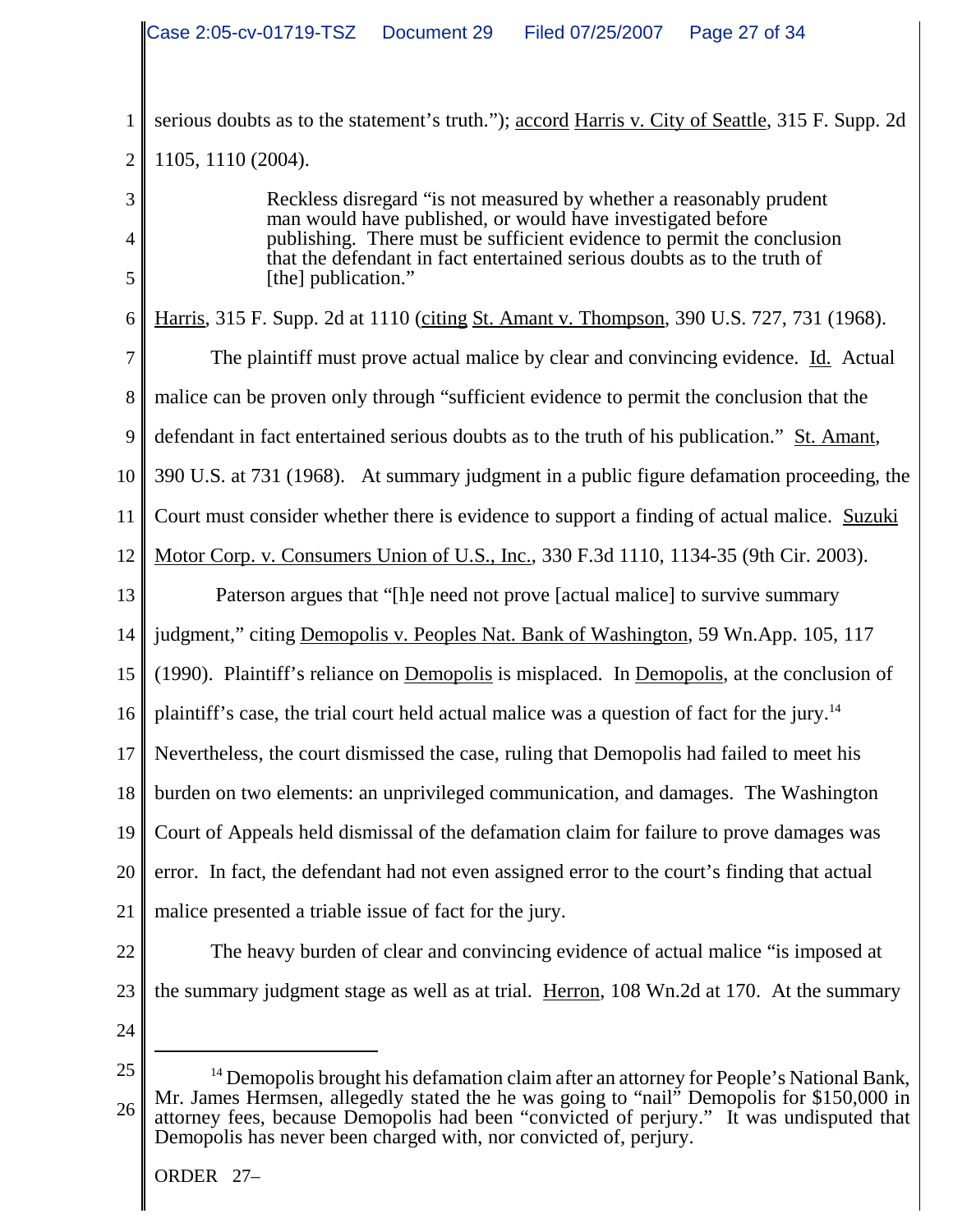1 2 judgment stage, the plaintiff must offer evidence that "could support a reasonable jury finding . . . that the plaintiff has shown actual malice by clear and convincing evidence." Anderson v. Liberty Lobby, Inc., 477 U.S. 242, 255-56 (1986).

3

4 5 6 7 8 9 10 11 12 13 14 15 Defendants urge that Paterson cannot prove actual malice because the Kildall chapter merely repeated the widely held consensus that QDOS and MS-DOS were clones of CP/M. Defendants note that Mr. Evans, as explained at his deposition, relied on his research and believed he was merely "reporting from the industry." <u>See</u> Das Decl., docket no. 14, Ex. HH (Evans Dep. 154:24-25). Evans further stated that the Kildall chapter merely "recapitulate[d] and state[d] what eleven, twelve, fifteen other books [said] and there [was] no public outcry, no public corrections, no website corrections, no criticism in reviews [that any of the accounts were erroneous.]" See id. Ex. HH (Evans Dep. 114:4-114:21). Paterson counters that actual malice may be found where a defendant consciously avoids discovering the truth as it relates to defamatory allegations, and urges that Evans consciously avoided learning the truth about the relationship between DOS and CP/M. See, e.g., Harte-Hank Communications v. Connaughton, 491 U.S. 657, 667 (1989).

16 17 18 19 20 21 22 23 24 25 Harte-Hank considered factors which might indicate a conscious disregard for the truth, including the disregard of statements supporting the plaintiff's position, concerns with the veracity of statements relied upon, and the failure to interview witnesses and review available information. See id. at 691-92. Notably, however, the mere failure to investigate is not actual malice. See Herron, 108 Wn.2d at 171 (affirming summary judgment in favor of newspaper that reprinted recall petition charges without performing an independent investigation). To prove actual malice, a plaintiff usually must establish that the declarant knew the expression was false, acted with a high degree of awareness of its probable falsity, or in fact entertained serious doubts as to the statement's truth. Margoles v. Hubbart, 111 Wash.2d 195, 202 (1988) (finding no actual malice regarding newspaper statement regarding

26

ORDER 28–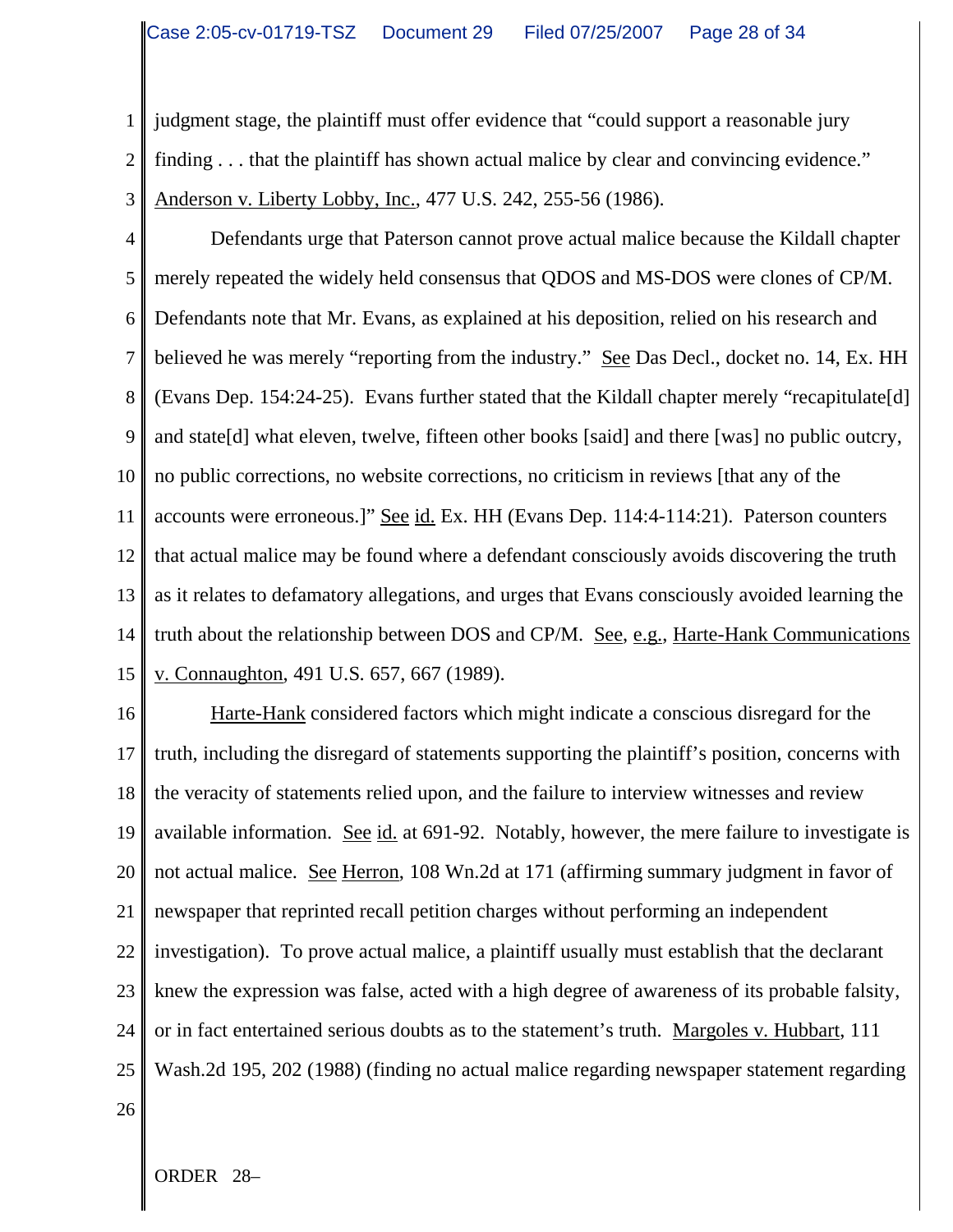1 2 improper use of port vehicle, where the port manager admitted to a warning, after one incident, not to make unauthorized use of vehicle).

3 4 5 6 7 In nineteen bullet points, Paterson cites evidence in support of his allegation that "Evans . . . either knew of the falsity of the statements he made, or consciously avoided discovering the truth." Response, docket no. 20, at 24-27. Unfortunately, the information cited is largely unrelated to Paterson, or is not probative of the controversy in this case. The topics relate to, *inter alia*:

8 9 10

13

14

15

17

18

19

20

- **EXECUTE:** IBM's choice of MS-DOS over CP/M;<br> **EXECUTE:** pricing of CP/M: pricing of CP/M;
- $\blacksquare$  influence of the DEC PDP-10 on CP/M;
- 11 12 **Example 3** Gates' knowledge of the extent of the similarities between CP/M and MS-DOS;
	- $\blacksquare$  the reliability of Kildall's manuscript;
	- $\blacksquare$  Kildall's ability to sue;
		- $\blacksquare$  similarity of the functions of MS-DOS and CP/M;
- 16  $\blacksquare$  important differences between CP/M and DOS;<br> $\blacksquare$  "excuse[s]" for why the operating systems were
	- "excuse[s]" for why the operating systems were similar;<br>Kildall's contention that CP/M and 86-DOS had the sam
		- Kildall's contention that CP/M and 86-DOS had the same code;<br>■ Kildall's GEM operating system:
	- Kildall's GEM operating system;
		- $\blacksquare$  the contract between DRI and IBM;
		- Kildall's bitterness and animosity toward Gates; and

Evans failure to interview Tim Paterson.

knowledge of the falsity of any statements included in the Kildall chapter.

- 21 22
- 
- 23
- 24
- 25

26

ORDER 29– For example, the first bullet relates to IBM's choice of MS-DOS over CP/M. Id. at 24. However, IBM's choice of MS-DOS may be relevant to the Kildall chapter, but it is

Response, docket no. 20, at 24-27. In spite of the collection of facts cited by Mr. Paterson,

there is little, if any, evidence which bears on the question of actual malice, or Evans'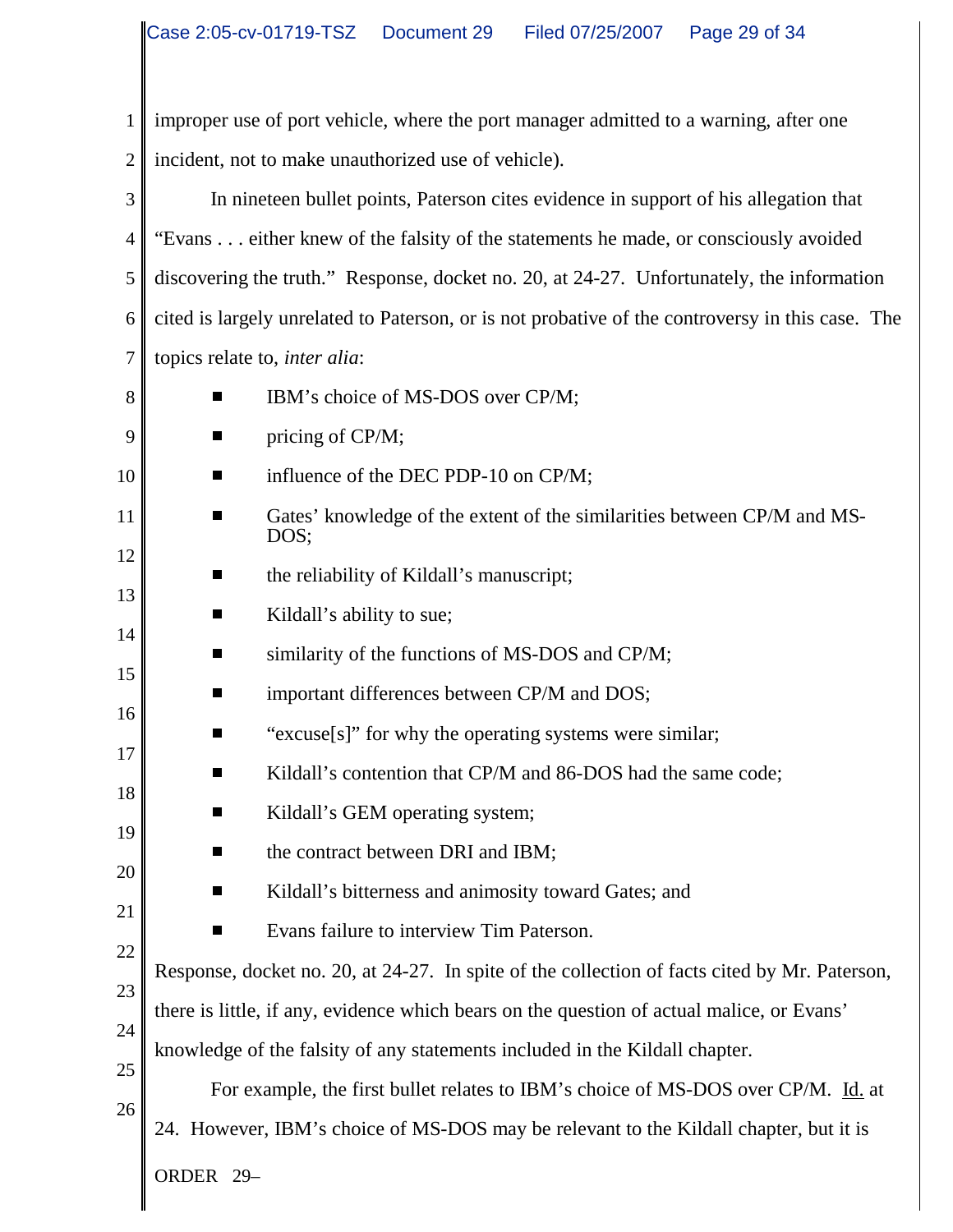1 2 3 4 5 6 7 8 9 wholly unrelated to whether Paterson, in fact, "cloned" or "copied" CP/M, or with whether Evans acted with actual malice. Similarly, the second bullet relates CP/M pricing, theorizing that Kildall was responsible for the disastrously high price of CP/M. Id. at 24. However, the price of CP/M may be relevant to the eventual failure of CP/M, but is in no way relevant to whether Paterson copied CP/M or was defamed by Evans' book. The remaining bullets consider allegedly bad things Kildall may have done, the merits of other lawsuits and charges against him, and whether Kildall was an alcoholic. Indeed, the main point of these facts seems to be that Kildall wasn't such a great person, and therefore the Evans' chapter shows a reckless disregard for the truth because he lionizes Kildall.

10 11 12 13 14 15 16 Evans' consideration of different facts and viewpoints, or his failure to discuss Kildall's business disputes or personal problems (which came years later), is simply irrelevant to whether Evans' chapter is inaccurate or defamatory, or whether Evans had doubts about its accuracy at the time of publishing. Plaintiffs fail to provide *any* evidence regarding "serious doubts" about the accuracy of the Kildall chapter. Instead, a careful review of the Lefer notes, Tomkins Decl., docket no. 20-2, Ex. C, provides a research picture tellingly close to the substance of the final chapter.

17 18 19 20 21 22 23 24 25 26 Plaintiff's final allegation, described as "most telling of all," is Evans' failure to interview Paterson. However, the mere failure to investigate is not actual malice. See Herron v. Tribune Pub. Co., Inc., 108 Wn.2d 162, 171 (1987) (actual malice is not proved by showing that the publisher failed to investigate the basis for his statements or that a more prudent person would have refrained from such publications); Parry v. George H. Brown  $&$ Associates, Inc., 46 Wn.App. 193, 197 (1986) (actual malice is not shown by failure to investigate); DARE America v. Rolling Stone Magazine, 101 F. Supp.2d 1270, 1284 n.3 (C.D. Cal. 2000) (defendants not required to contact subjects of the article before publication), aff'd, 270 F.3d 793 (9th Cir. 2001). Coupled with additional evidence, however, the failure to investigate, negligence, anger or hostility toward plaintiff, and

ORDER 30–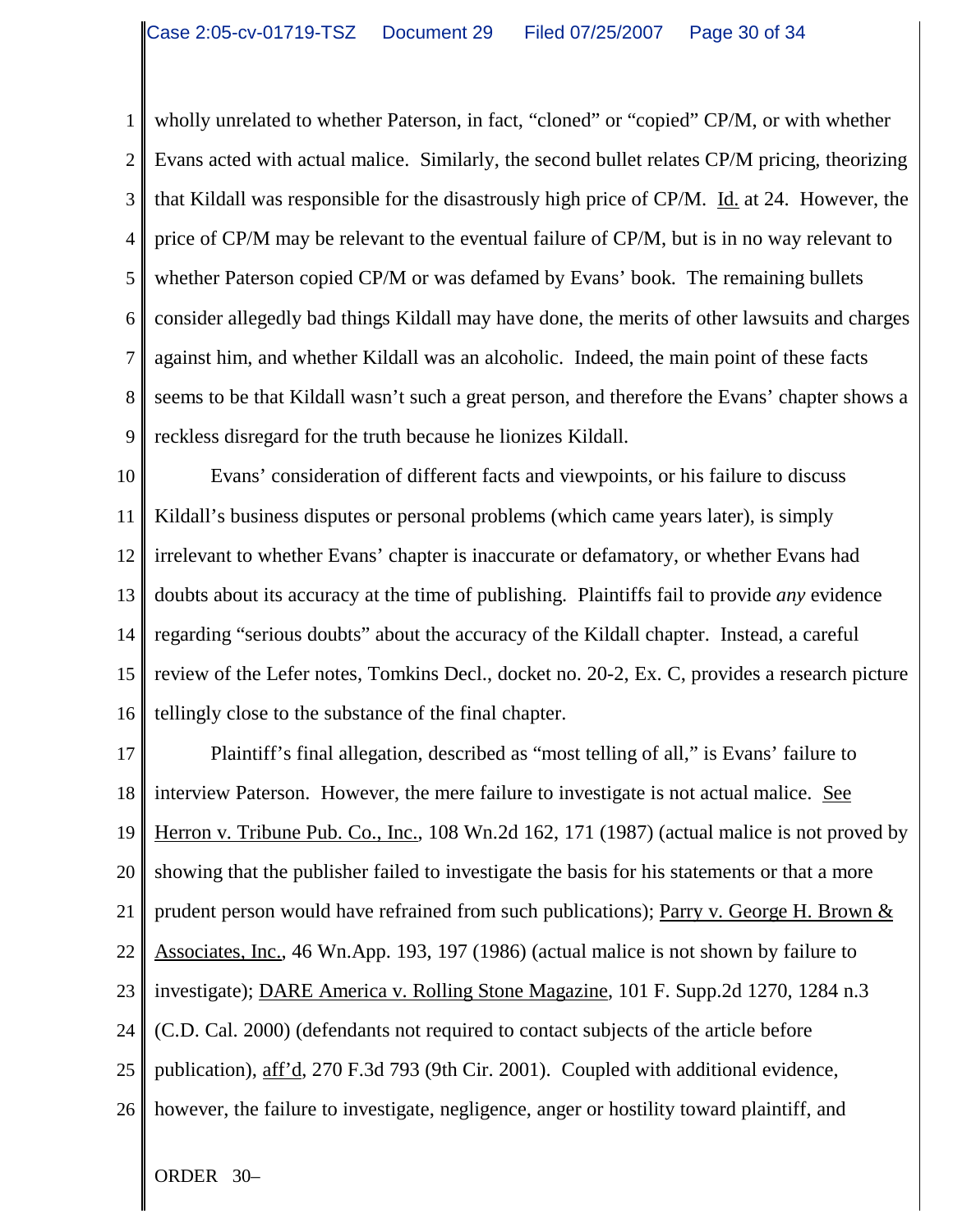1 2 3 4 reliance on sources known to be unreliable, could cumulatively be sufficient to establish a clear and convincing inference of actual malice. Herron, 108 Wn.2d at 172. However, in this case Plaintiff fails to demonstrate even a failure to investigate. Paterson's position in the public controversy was published in numerous places and has not changed in this litigation.

5 Defendant urges that consulting with Paterson would have changed nothing. See

6 Reply, docket no. 22, at 11. His interviews and publications set forth a defense to the

7 cloning charges, i.e., that "translation compatibility" and programmer acceptance dictated his

8 design choice to copy CP/M's function calls. See Paterson Decl., docket no. 20-4, ¶¶ 5, 6.

9 The failure to interview Mr. Paterson is not probative of actual malice, in this case.

10 11 Herron considered a series of editorials which reprinted charges contained in a recall petition against Pierce County Prosecutor Don Herron. 108 Wn.2d at 162. The principal

12 issue was the question of actual malice. Herron noted that the "clear and convincing

13 evidence" standard was imposed at the summary judgment, as well as trial, and that the

14 plaintiff must offer "evidence sufficient to permit a reasonable trier of fact to find clear and

15 convincing proof of actual malice." Id. at 169-70. The Court noted that

although negligence, a failure to investigate, anger or hostility towards the plaintiff, or reliance on sources known to be unreliable would each alone be insufficient proof, when viewed cumulatively and in appropriate circumstances they may establish a clear and convincing inference of actual malice.

19 Id. at 172 (citing Goldwater v. Ginzburg, 414 F.2d 324, 342 (2d Cir.1969)). However, in

20 spite of a broad attack on the recall charges, the Supreme Court found clear and convincing

- 21 evidence of actual malice only where the reporter had actually been present during a hearing
- 22 which was the subject of one of the recall charges. Id. at  $173-74$ <sup>15</sup> In powerful language,
- 23 Herron noted the limits on a public figure defamation plaintiff:
- 24

16

17

18

<sup>25</sup> 26  $15$  The charge was that a sentencing judge had not been informed of the full extent of defendant's drug-manufacturing operations, resulting in a relatively short 60-day sentence. Plaintiff noted the judge had been fully informed, and that the reporter had been present at the hearing. There was no evidence refuting the assertion that the judge had been fully informed of the extent of the defendant's activities.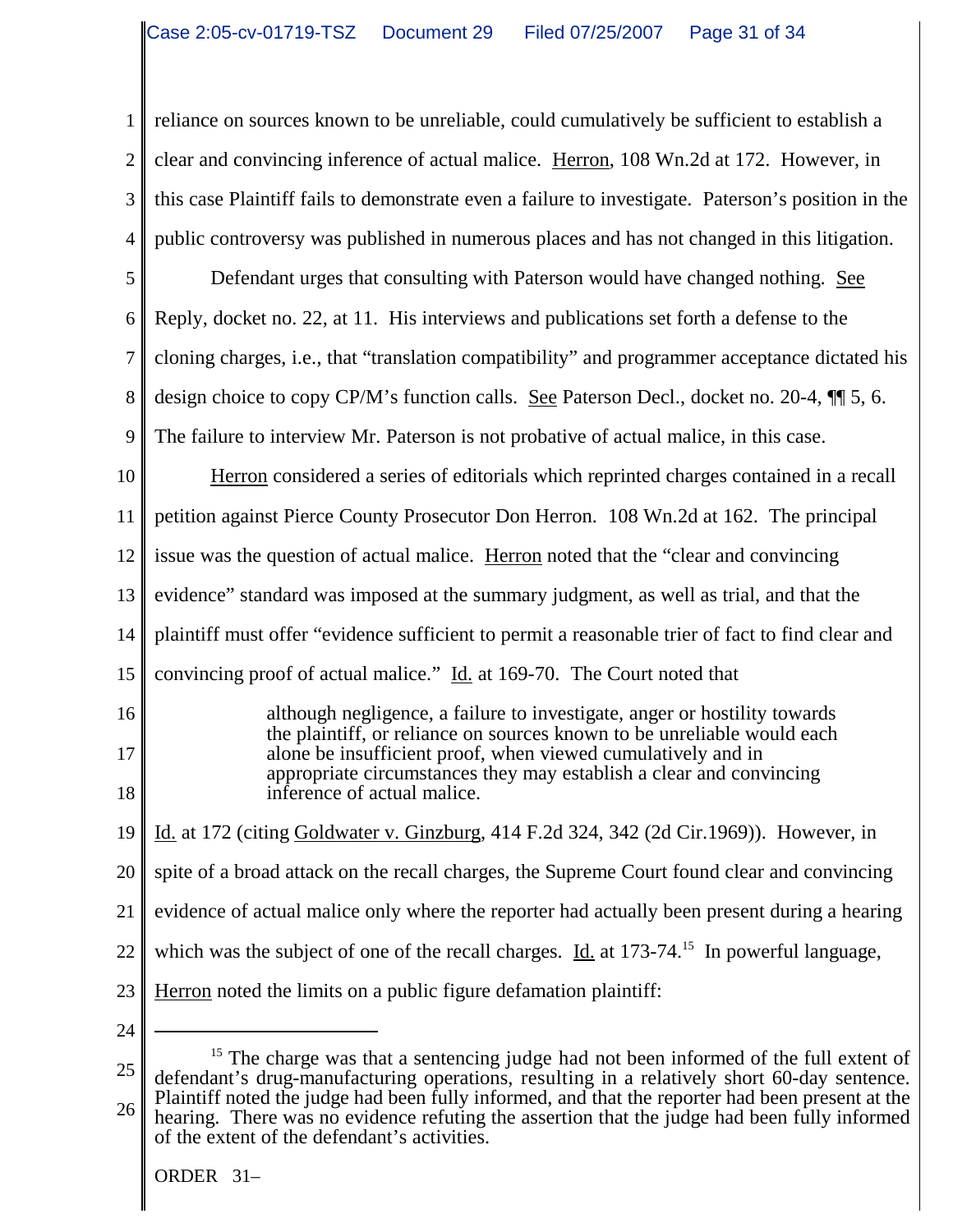Thus, the public figure's critics have no affirmative duty to search out the truth or to substantiate their statements, nor are they required to corroborate their sources' information. The only limitation on free expression is liability imposed for false and damaging statements made with actual knowledge of or in reckless disregard of their falsity.

4 Id. at 171 (citing Garrison v. State of La., 379 U.S. 64, 79 (1964)).

5 6 7 8 9 10 11 12 13 14 15 Relevant to the actual malice inquiry is the "sting" of the Kildall chapter. Although the facts presented and discussed in the chapter could be viewed differently (i.e., in a light more favorable to Paterson), the Kildall chapter – as written – is not probably false. Paterson fails to cite evidence probative of actual malice. There is no evidence of a reckless disregard for the truth, and there is no evidence Evans "in fact entertained serious doubts as to the truth of his publication." See St. Amant, 390 U.S. at 731. There is insufficient evidence to establish with "convincing clarity" or by "clear and convincing proof" that Mr. Evans acted with actual malice. Philadelphia Newspapers, Inc. v. Hepps, 475 U.S. 767, 773 (1986). As a limited purpose public figure, Mr. Paterson's defamation claims require clear and convincing proof of actual malice. Because Mr. Paterson has presented no such evidence, summary judgment for the Defendants is appropriate on all claims.

16

23

24

25

26

1

2

3

# **B. False Light**

17 18 19 20 21 22 In addition to his claim for defamation, Paterson asserts a claim for false light invasion of privacy. A false light claim arises when someone publicizes a matter that places another in a false light if (a) the false light would be highly offensive to a reasonable person and (b) the actor knew of or recklessly disregarded the falsity of the publication and the false light in which the other would be placed. Eastwood v. Cascade Broadcasting Co., 106 Wn.2d 466, 470-71 (1986) (citing Restatement (Second) of Torts § 652E (1977)).

The theoretical difference between [defamation and false light] is that a defamation action is primarily concerned with compensating the injured party for damage to reputation, while an invasion of privacy action is primarily concerned with compensating for injured feelings or mental suffering. The two torts overlap, however, when the statement complained of is both false and defamatory. In such a case the plaintiff can proceed upon either theory, or both, although he can have but one recovery for a single instance of publicity.

ORDER 32–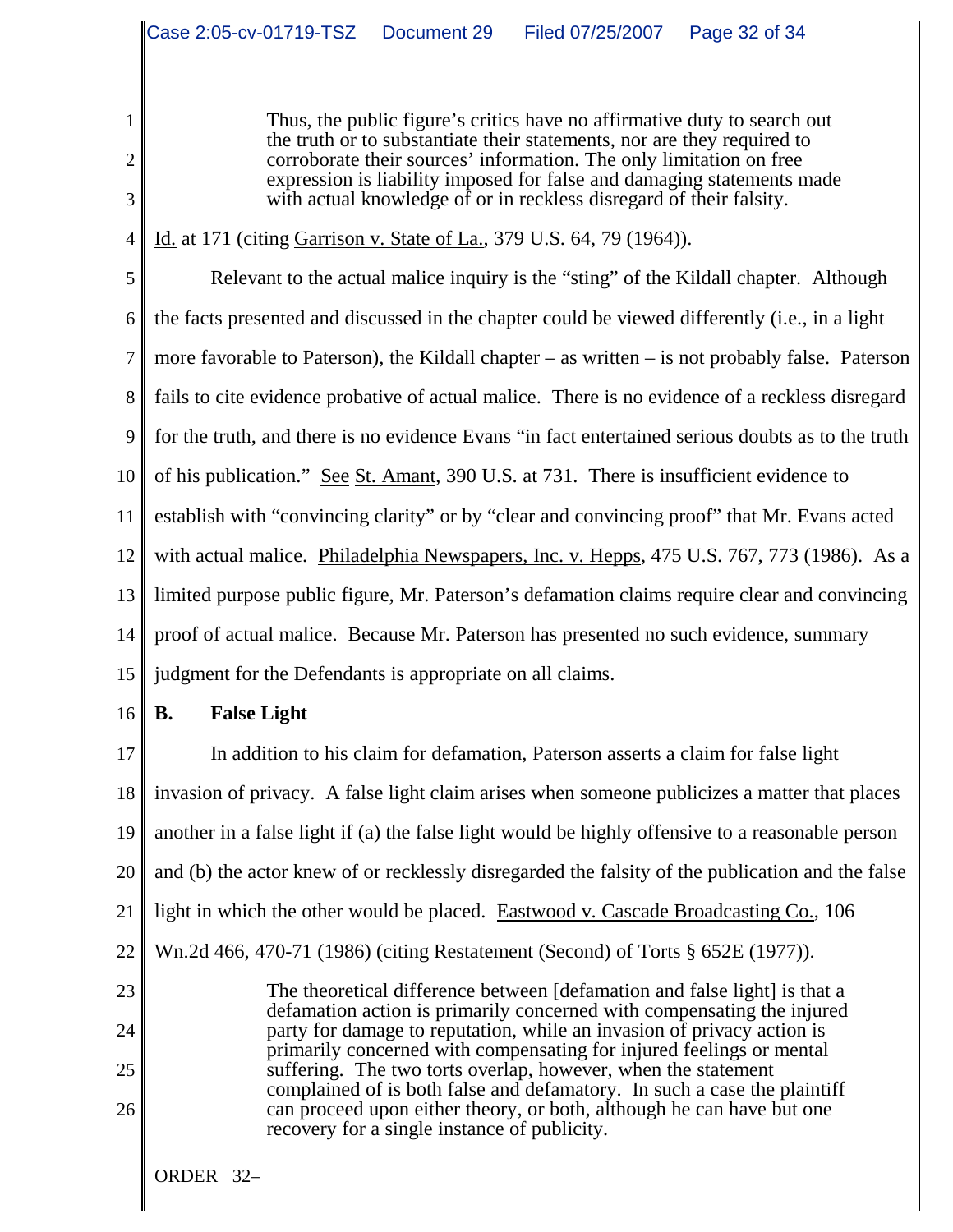|                            | Case 2:05-cv-01719-TSZ Document 29<br>Filed 07/25/2007  Page 33 of 34                                                                                                                                                                                                                                                                                                                                                                                                                                                                                                                                                                                              |
|----------------------------|--------------------------------------------------------------------------------------------------------------------------------------------------------------------------------------------------------------------------------------------------------------------------------------------------------------------------------------------------------------------------------------------------------------------------------------------------------------------------------------------------------------------------------------------------------------------------------------------------------------------------------------------------------------------|
|                            |                                                                                                                                                                                                                                                                                                                                                                                                                                                                                                                                                                                                                                                                    |
| 1                          | Id. at 470. A plaintiff need not be defamed to bring a false light action:                                                                                                                                                                                                                                                                                                                                                                                                                                                                                                                                                                                         |
| $\overline{c}$             | It is enough that he is given unreasonable and highly objectionable<br>publicity that attributes to him characteristics, conduct or beliefs that are                                                                                                                                                                                                                                                                                                                                                                                                                                                                                                               |
| 3                          | false, and so is placed before the public in a false position. When this is                                                                                                                                                                                                                                                                                                                                                                                                                                                                                                                                                                                        |
| 4                          | the case and the matter attributed to the plaintiff is not defamatory, the<br>rule here stated affords a different remedy, not available in an action for<br>defamation.                                                                                                                                                                                                                                                                                                                                                                                                                                                                                           |
| 5<br>6                     | Id. (citing Restatement (Second) of Torts § 652E, cmt. b.).                                                                                                                                                                                                                                                                                                                                                                                                                                                                                                                                                                                                        |
| 7                          | However, a public figure plaintiff cannot recover on a false light claim unless he or                                                                                                                                                                                                                                                                                                                                                                                                                                                                                                                                                                              |
| 8                          | she can prove the defendant acted with actual malice. See Hoppe, 53 Wn.App. at 677.                                                                                                                                                                                                                                                                                                                                                                                                                                                                                                                                                                                |
|                            | <b>Actual Malice</b><br>1.                                                                                                                                                                                                                                                                                                                                                                                                                                                                                                                                                                                                                                         |
| 9                          | Defendants urge the Court to dismiss Plaintiff's false light claim because Plaintiff has                                                                                                                                                                                                                                                                                                                                                                                                                                                                                                                                                                           |
| 10                         | failed to provide evidence of actual malice. See, e.g., Flowers, 310 F.3d at 1132 ("[J]ust like                                                                                                                                                                                                                                                                                                                                                                                                                                                                                                                                                                    |
| 11<br>12                   | public figure defamation, [false light invasion of privacy] requires actual malice – knowing                                                                                                                                                                                                                                                                                                                                                                                                                                                                                                                                                                       |
| 13                         | or reckless disregard of the truth."); <u>see also Hoppe</u> , 53 Wn.App. at 677 (citing Hustler                                                                                                                                                                                                                                                                                                                                                                                                                                                                                                                                                                   |
|                            | Magazine v. Falwell, 485 U.S. 46, 52 (1988)).                                                                                                                                                                                                                                                                                                                                                                                                                                                                                                                                                                                                                      |
| 14<br>15<br>16<br>17<br>18 | [E] ven though falsehoods have little value in and of themselves, they are<br>nevertheless inevitable in free debate, and a rule that would impose<br>strict liability on a publisher for false factual assertions would have an<br>undoubted chilling effect on speech relating to public figures that does<br>have constitutional value. Freedoms of expression require breathing<br>space. This breathing space is provided by a constitutional rule that<br>allows public figures to recover for libel or defamation only when they<br>can prove both that the statement was false and that the statement was<br>made with the requisite level of culpability. |
| 19<br>20                   | Falwell, 485 U.S. at 52. Because Paterson is a limited purpose public figure, Evans'                                                                                                                                                                                                                                                                                                                                                                                                                                                                                                                                                                               |
|                            | commentary is subject to the protections of the First Amendment. Flowers, 310 F.3d at                                                                                                                                                                                                                                                                                                                                                                                                                                                                                                                                                                              |
| 21                         | 1132. The Court therefore dismisses Mr. Paterson's claim for false light invasion of privacy                                                                                                                                                                                                                                                                                                                                                                                                                                                                                                                                                                       |
| 22                         | because he fails to provide any evidence that Evans acted with actual malice.                                                                                                                                                                                                                                                                                                                                                                                                                                                                                                                                                                                      |
| 23                         | <u>Conclusion</u>                                                                                                                                                                                                                                                                                                                                                                                                                                                                                                                                                                                                                                                  |
| 24                         | The Court GRANTS the Defendants' Motion for Summary Judgment, docket no. 13.                                                                                                                                                                                                                                                                                                                                                                                                                                                                                                                                                                                       |
| 25                         | Plaintiff Tim Paterson has failed to provide evidence that statements in Sir Harold Evans'                                                                                                                                                                                                                                                                                                                                                                                                                                                                                                                                                                         |
| 26                         | chapter on Gary Kildall are provably false or defamatory. The statements in the Kildall                                                                                                                                                                                                                                                                                                                                                                                                                                                                                                                                                                            |
|                            | ORDER 33-                                                                                                                                                                                                                                                                                                                                                                                                                                                                                                                                                                                                                                                          |